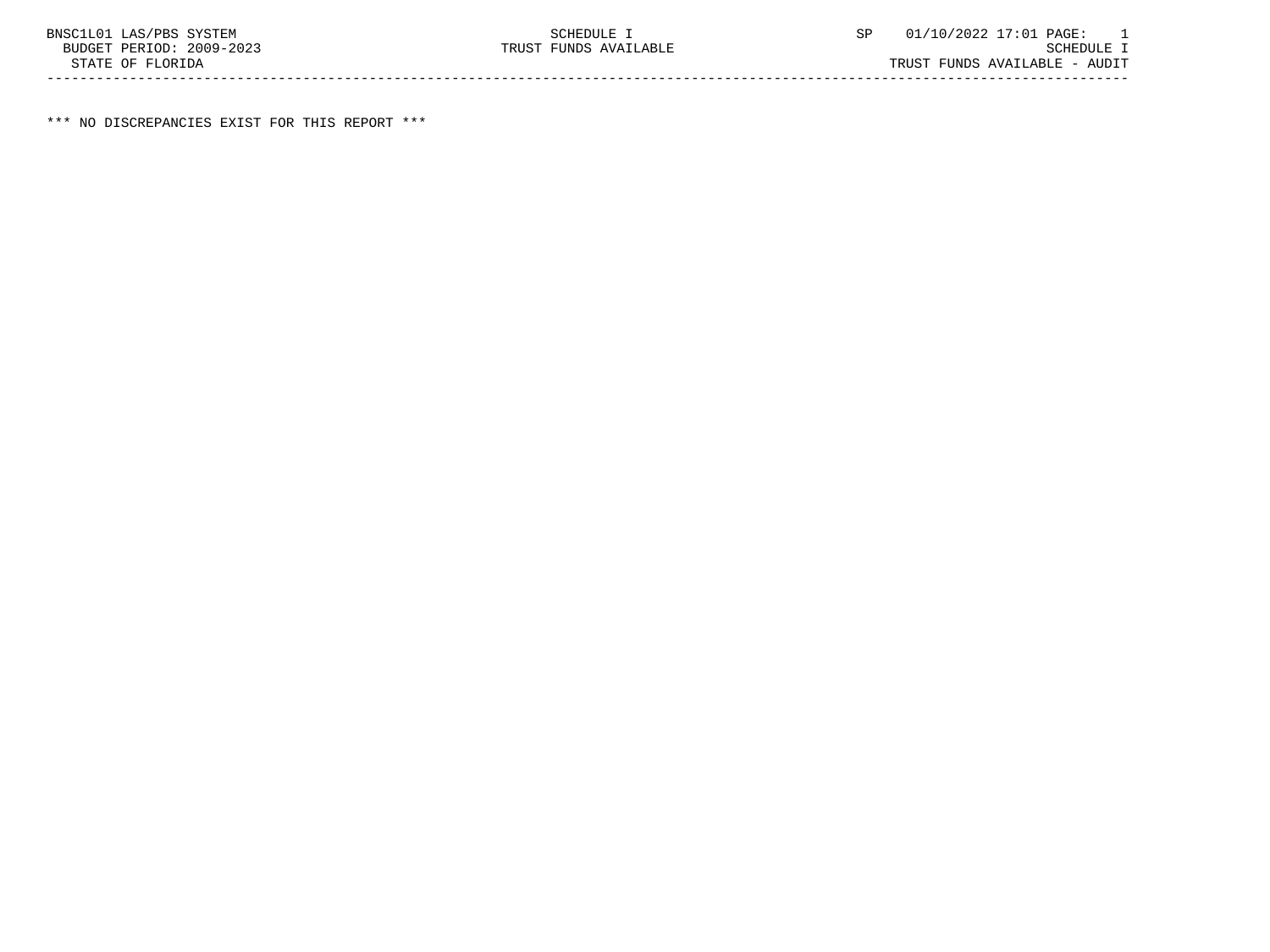|                                             |                         |                  |       |      |                                  |               | COL A12<br>FY 2022-23 FY 2022-23 | COL A14<br>AGY FIN REQ AGY AMD REQ |
|---------------------------------------------|-------------------------|------------------|-------|------|----------------------------------|---------------|----------------------------------|------------------------------------|
| ECONOMIC OPPORTUNITY 40000000               |                         |                  |       |      |                                  |               |                                  | _______________________________    |
| FUND: ADMINISTRATIVE TRUST FUND             |                         | 2021             |       |      |                                  |               |                                  |                                    |
| SECTION I: DETAIL OF REVENUES               |                         |                  |       |      |                                  |               |                                  |                                    |
|                                             | REVENUE CAP SVC<br>CODE | CHG <sup>8</sup> | AUTH  |      | MATCHING %<br>ST I/C LOC I/C NO. | CFDA          |                                  |                                    |
| C8 APALACHICOLA BAY FISHERY DISASTER        |                         |                  |       |      |                                  |               |                                  |                                    |
| C9 COMMUNITY SERVICES BG                    | 000700 NO 0.0           |                  | 20.50 | 0.00 | 0.00                             | 11.452        | $\sim$ 24                        | 24                                 |
| C9 COMMUNITY SERVICES BG                    | 000700 NO 0.0           |                  | 163   | 0.00 | 0.00                             |               | 93.569 31,211 31,211             |                                    |
|                                             | 000700 NO 0.0           |                  | 163   | 0.00 | 0.00                             |               | 93.569 2,150                     | 2,150                              |
| DC APPRENTICESHIP USA STATE EXPANSION GRANT | 000700 NO 0.0           |                  | 20.50 | 0.00 | 0.00                             | 17.285        | 194                              | 194                                |
| D1 LOW INCOME ENERGY ASST                   | 000700 NO 0.0           |                  | 409   | 0.00 | 0.00                             | 93.568        | 3,512                            | 3,512                              |
| D1 LOW INCOME ENERGY ASST                   |                         |                  |       |      |                                  |               |                                  |                                    |
| E1 TRADE TRAINING PROGRAM                   | 000700 NO 0.0           |                  | 409   | 0.00 | 0.00                             | 93.568        | 25,000                           | 25,000                             |
| E1 TRADE TRAINING PROGRAM                   | 000700 NO 0.0           |                  | 20.50 | 0.00 | 0.00                             |               | 17.245 43,711 43,711             |                                    |
| FA DEPT OF COMMERCE ECON REC GRNT MGR       | 000700 NO 0.0           |                  | 20.50 | 0.00 | 0.00                             |               | 17.245 1,463                     | 1,463                              |
|                                             | 000700 NO 0.0           |                  | 20.50 | 0.00 | 0.00                             | 11.307        | 177                              | 177                                |
| F5 UNEMPLOYMENT COMPENSATION                | 000700 NO 0.0           |                  | 443   | 0.00 | 0.00                             | 17.225        |                                  | 24,606 24,606                      |
| F5 UNEMPLOYMENT COMPENSATION                | 000700 NO 0.0           |                  | 443   | 0.00 | 0.00                             | 17.225        |                                  | 2,000,000 2,000,000                |
| F5 UNEMPLOYMENT COMPENSATION                |                         |                  |       |      |                                  |               |                                  |                                    |
| F7 VETERANS PROGRAM - DISABLED              | 000700 NO 0.0           |                  | 443   | 0.00 | 0.00                             |               | 17.225 42,903 42,903             |                                    |
| GL TRANSFER 2041/400100                     | 000700 NO 0.0           |                  | 20.50 | 0.00 | 0.00                             |               | 17.801 3,000                     | 3,000                              |
|                                             | 001500 NO 0.0           |                  | 215   | 0.00 | 0.00                             |               | 535                              | 535                                |
| G3 VETERANS PROGRAM - LOCAL                 | 000700 NO 0.0           |                  | 20.50 | 0.00 | 0.00                             |               | 17.801 2,500                     | 2,500                              |
| G5 WAGNER PEYSER                            | 000700 NO 0.0           |                  | 20.50 | 0.00 |                                  | $0.00$ 17.207 | 5,500                            | 5,500                              |
| G7 WIA ADULT                                |                         |                  |       |      |                                  |               |                                  |                                    |
| G9 WIA DISLOCATED WORKER                    | 000700 NO 0.0           |                  |       |      | 20.50  0.00  0.00  17.258        |               | 27,500                           | 27,500                             |
| H7 WORK OPPORTUNITY TAX CREDIT              | 000700 NO 0.0           |                  | 20.50 | 0.00 | 0.00                             | 17.278        | 44                               | 44                                 |
| <b>I5 CDBG DISASTER</b>                     | 000700 NO 0.0           |                  | 20.50 | 0.00 | 0.00                             | 17.271        | 52,000                           | 52,000                             |
|                                             | 000700 NO 0.0           |                  | 290   | 0.00 | 0.00                             | 14.228        | 534                              | 534                                |
| LG TRANSFER 2041/400100                     | 001500 NO 0.0           |                  | 215   | 0.00 | 0.00                             |               | 2,940                            | 2,940                              |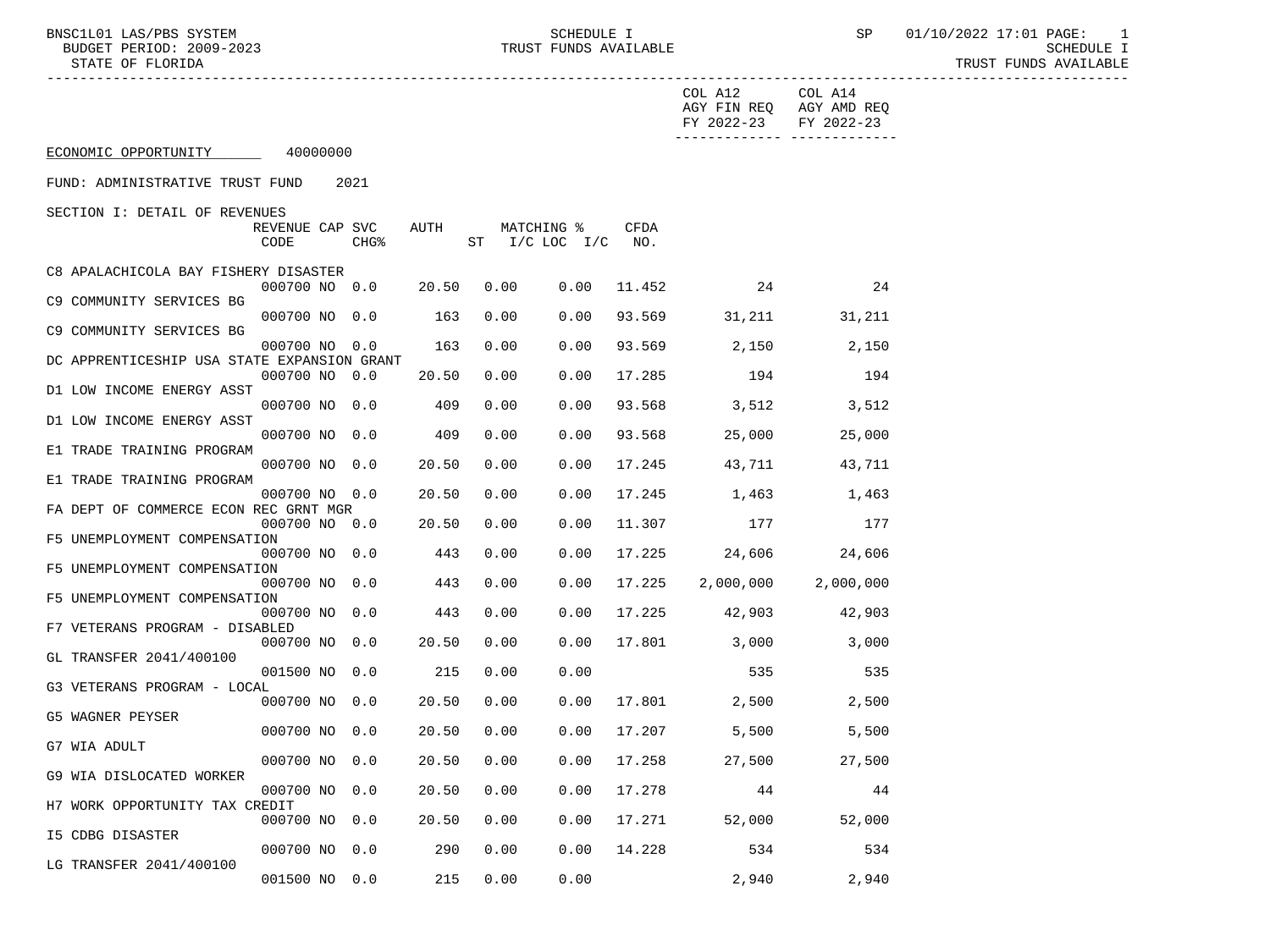|                                                    |                         |      |                   |                  |                                  |      | COL A12                                          | COL A14                    |
|----------------------------------------------------|-------------------------|------|-------------------|------------------|----------------------------------|------|--------------------------------------------------|----------------------------|
|                                                    |                         |      |                   |                  |                                  |      | AGY FIN REQ AGY AMD REQ<br>FY 2022-23 FY 2022-23 |                            |
| ECONOMIC OPPORTUNITY 40000000                      |                         |      |                   |                  |                                  |      | ------------- -------------                      |                            |
| FUND: ADMINISTRATIVE TRUST FUND                    |                         | 2021 |                   |                  |                                  |      |                                                  |                            |
| SECTION I: DETAIL OF REVENUES                      | REVENUE CAP SVC<br>CODE | CHG% | AUTH              |                  | MATCHING %<br>ST I/C LOC I/C NO. | CFDA |                                                  |                            |
| LG TRANSFER 2041/400100                            |                         |      |                   |                  |                                  |      |                                                  |                            |
| LG TRANSFER 2041/400100                            |                         |      | 001500 NO 0.0 215 | 0.00             | 0.00                             |      | 31,997 31,997                                    |                            |
| L4 TRANSFER 2021/100200                            | 001500 NO 0.0           |      | 215               | 0.00             | 0.00                             |      |                                                  | 2,365 2,365                |
|                                                    | 001500 NO 0.0           |      | 215               | 0.00             | 0.00                             |      | 25,795,198 25,795,198                            |                            |
| M1 TRANSFER P&I 2648/200100                        | 001500 NO 0.0           |      | 215               | 0.00             | 0.00                             |      | $8 -$                                            | 8-                         |
| NK TRANSFER 2021/100200                            | 001510 NO 0.0           |      | 445               | 0.00             | 0.00                             |      | $93.558$ 1, 235- 1, 235-                         |                            |
| NL TRANSFER 2021/100300                            | 001500 NO 0.0           |      | 215               | 0.00             | 0.00                             |      |                                                  | 1,235 1,235                |
| R1 REIMBURSEMENT                                   |                         |      |                   |                  |                                  |      |                                                  |                            |
| 1M TRANSFER P&I 2648/200100                        | 001801 NO 0.0           |      | 215               | 0.00             | 0.00                             |      | 269                                              | 269                        |
|                                                    | 001500 NO 0.0           |      | 215               | 0.00             | 0.00                             |      | 8                                                | 8                          |
| TOTAL TO LINE B IN SECTION IV                      |                         |      |                   |                  |                                  |      | ============================                     | 28,099,333 28,099,333      |
| SECTION II: DETAIL OF NONOPERATING EXPENDITURES    |                         |      |                   |                  |                                  |      |                                                  |                            |
|                                                    |                         |      |                   | OBJECT<br>CODE   | TRANSFER CFDA<br>TO BE           | NO.  |                                                  |                            |
| D3 TRANSFER 2600/100200                            |                         |      |                   | 810000           | 40100200                         |      | 10,112                                           | 10,112                     |
| D5 TRANSFER 2195/200100<br>D6 TRANSFER 2195/200200 |                         |      |                   | 810000<br>810000 | 40200100<br>40200200             |      | 234,308 234,308<br>2,699,003 2,699,003           |                            |
| D7 TRANSFER 2195/200700                            |                         |      |                   | 810000           | 40200700                         |      | 12,511                                           |                            |
| D8 TRANSFER 2261/300200                            |                         |      |                   | 810000           | 40300200                         |      | 102,112                                          | 12,511<br>102,112<br>3,978 |
| EA TRANSFER 2041/300200                            |                         |      |                   |                  | 810000 40300200                  |      | 3,978                                            |                            |
| EC TRANSFER 2648/300200                            |                         |      |                   | 810000           | 40300200                         |      | 10,792                                           | 10,792<br>5,707            |
| E1 TRANSFER 2041/400100                            |                         |      |                   |                  | 810000 40400100                  |      | 5,707                                            |                            |
| E3 TRANSFER 2339/300200                            |                         |      |                   | 810000           | 40300200                         |      | 18,212                                           | 18,212                     |
| E6 TRANSFER 2338/300200                            |                         |      |                   | 810000           | 40300200                         |      | 8                                                | 8                          |
| E7 TRANSFER 2401/200100                            |                         |      |                   | 810000           | 40200100                         |      | 1,415                                            | 1,415                      |
| E8 TRANSFER 2722/300200                            |                         |      |                   | 810000           | 40300200                         |      | 31                                               | 31                         |
| E9 TRANSFER 2722/400100<br>R2 BE TRANSFER IN       |                         |      |                   | 810000<br>810000 | 40400100                         |      | 1,812                                            | 1,812<br>$5,337,771-$      |
| R2 BE TRANSFER IN                                  |                         |      |                   | 810000           | 40100200<br>40100200             |      | $5,330,299-$<br>$10, 129, 430 -$                 | $10, 129, 430 -$           |
| T1 BE TRANSFER OUT                                 |                         |      |                   | 810000           | 40100100                         |      | 5,330,299                                        | 5,337,771                  |
| T3 BE TRANSFER OUT                                 |                         |      |                   | 810000           | 40100300                         |      | 10,129,430                                       | 10,129,430                 |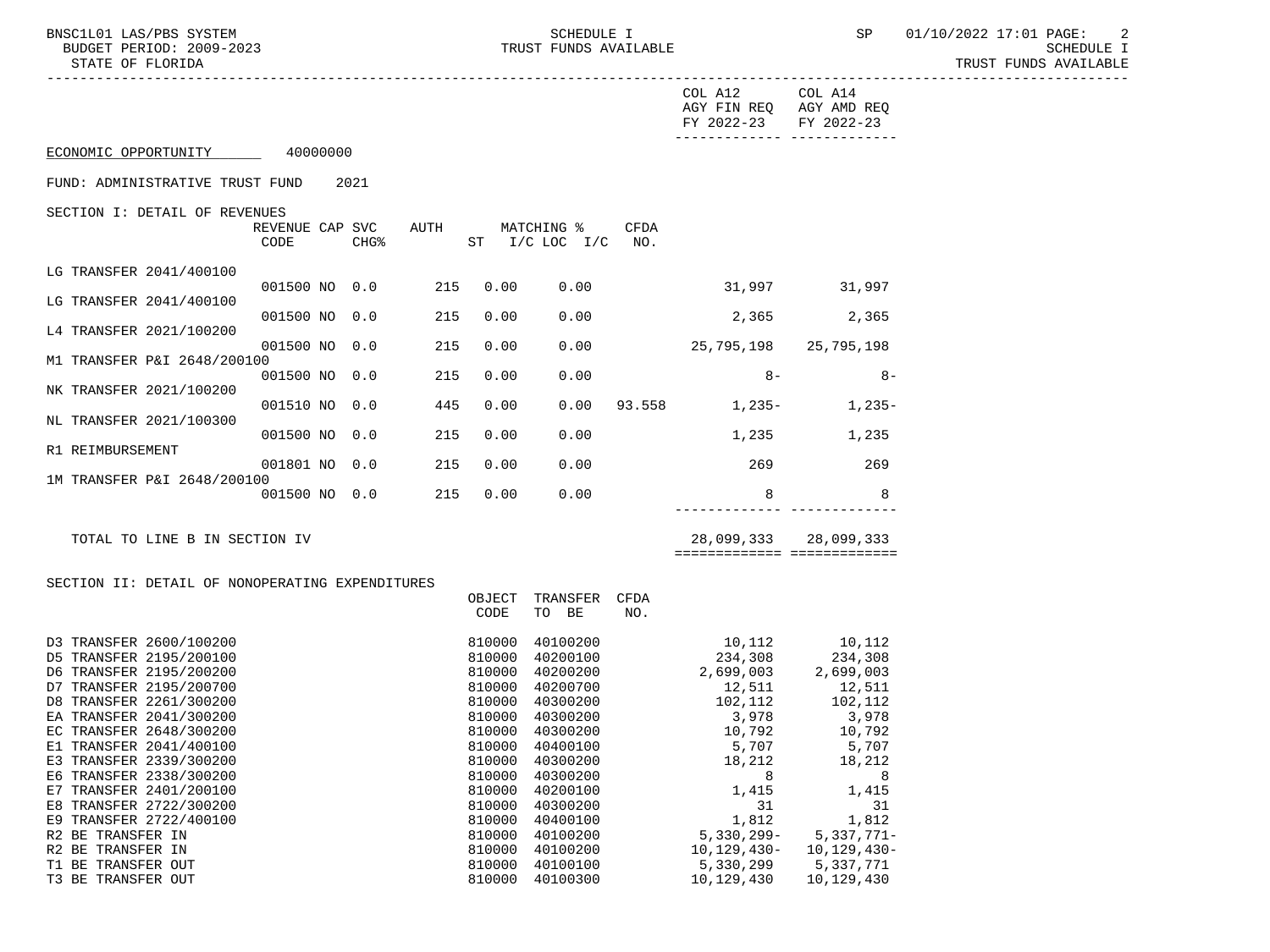| BNSC1L01 LAS/PBS SYSTEM<br>BUDGET PERIOD: 2009-2023<br>STATE OF FLORIDA<br>________________________________                                                                                                                                                                                                                                                                                     |                                                           | SCHEDULE I<br>TRUST FUNDS AVAILABLE |     |                                                                                         |                                                                                         | SP 01/10/2022 17:01 PAGE: 3<br>SCHEDULE I<br>TRUST FUNDS AVAILABLE |
|-------------------------------------------------------------------------------------------------------------------------------------------------------------------------------------------------------------------------------------------------------------------------------------------------------------------------------------------------------------------------------------------------|-----------------------------------------------------------|-------------------------------------|-----|-----------------------------------------------------------------------------------------|-----------------------------------------------------------------------------------------|--------------------------------------------------------------------|
|                                                                                                                                                                                                                                                                                                                                                                                                 |                                                           |                                     |     | COL A12 COL A14<br>FY 2022-23 FY 2022-23                                                | AGY FIN REQ AGY AMD REQ                                                                 |                                                                    |
| ECONOMIC OPPORTUNITY 40000000                                                                                                                                                                                                                                                                                                                                                                   |                                                           |                                     |     |                                                                                         |                                                                                         |                                                                    |
| FUND: ADMINISTRATIVE TRUST FUND<br>2021                                                                                                                                                                                                                                                                                                                                                         |                                                           |                                     |     |                                                                                         |                                                                                         |                                                                    |
| SECTION II: DETAIL OF NONOPERATING EXPENDITURES                                                                                                                                                                                                                                                                                                                                                 |                                                           |                                     |     |                                                                                         |                                                                                         |                                                                    |
|                                                                                                                                                                                                                                                                                                                                                                                                 | CODE                                                      | OBJECT TRANSFER CFDA<br>TO BE       | NO. |                                                                                         |                                                                                         |                                                                    |
| 44 INDIRECT TRANSFER TO ATF<br>47 INDIRECT TRANSFER TO ATF                                                                                                                                                                                                                                                                                                                                      | 810000                                                    | 40100200                            |     | 535 535<br>810000 40100200 11.307 535-                                                  | $535-$<br>-------------- --------------                                                 |                                                                    |
| TOTAL TO LINE E IN SECTION IV                                                                                                                                                                                                                                                                                                                                                                   |                                                           |                                     |     | ============================                                                            | 3,100,001 3,100,001                                                                     |                                                                    |
| SECTION III: ADJUSTMENTS                                                                                                                                                                                                                                                                                                                                                                        | OBJECT<br>CODE                                            |                                     |     |                                                                                         |                                                                                         |                                                                    |
|                                                                                                                                                                                                                                                                                                                                                                                                 |                                                           |                                     |     | ______________ ____________                                                             |                                                                                         |                                                                    |
| TOTAL TO LINE H IN SECTION IV                                                                                                                                                                                                                                                                                                                                                                   |                                                           |                                     |     | ============================                                                            |                                                                                         |                                                                    |
| SECTION IV: SUMMARY                                                                                                                                                                                                                                                                                                                                                                             |                                                           |                                     |     |                                                                                         |                                                                                         |                                                                    |
| UNRESERVED FUND BALANCE - JULY 1<br>(A)<br>ADD: REVENUES (FROM SECTION I)<br>TOTAL FUNDS AVAILABLE (LINE A + LINE B)<br>LESS: OPERATING EXPENDITURES<br>LESS: NONOPERATING EXPENDITURES (SECTION II) (E)<br>LESS: FIXED CAPITAL OUTLAY (TOTAL ONLY)<br>UNRESERVED FUND BALANCE - JUNE 30 - BEFORE ADJ $(G)$<br>NET ADJUSTMENTS (FROM SECTION III)<br>ADJUSTED UNRESERVED FUND BALANCE - JUNE 30 | (B)<br>(C)<br>(D)<br>(F)<br>(H)<br>(1)                    |                                     |     | 3,517,012 3,517,012<br>28,099,333<br>31,616,345<br>27,395,555<br>1,120,789<br>1,120,789 | 28,099,333<br>31,616,345<br>27,403,027<br>3,100,001 3,100,001<br>1,113,317<br>1,113,317 |                                                                    |
| SCHEDULE IB: DETAIL OF UNRESERVED FUND BALANCE                                                                                                                                                                                                                                                                                                                                                  | FUNDING SOURCE<br>STATE(S)<br>NONSTATE(N) UNRESTRICTED(U) | RESTRICTED(R)                       |     |                                                                                         |                                                                                         | --------------------------------                                   |
| A1 US GRANTS RECD IN ADVANCE OF EXPENDITURES                                                                                                                                                                                                                                                                                                                                                    | N                                                         | R                                   |     |                                                                                         | 1, 120, 789 1, 113, 317                                                                 |                                                                    |
| ADJUSTED UNRESERVED FUND BALANCE - JUNE 30                                                                                                                                                                                                                                                                                                                                                      |                                                           |                                     |     | 1,120,789<br>============================                                               | 1,113,317                                                                               |                                                                    |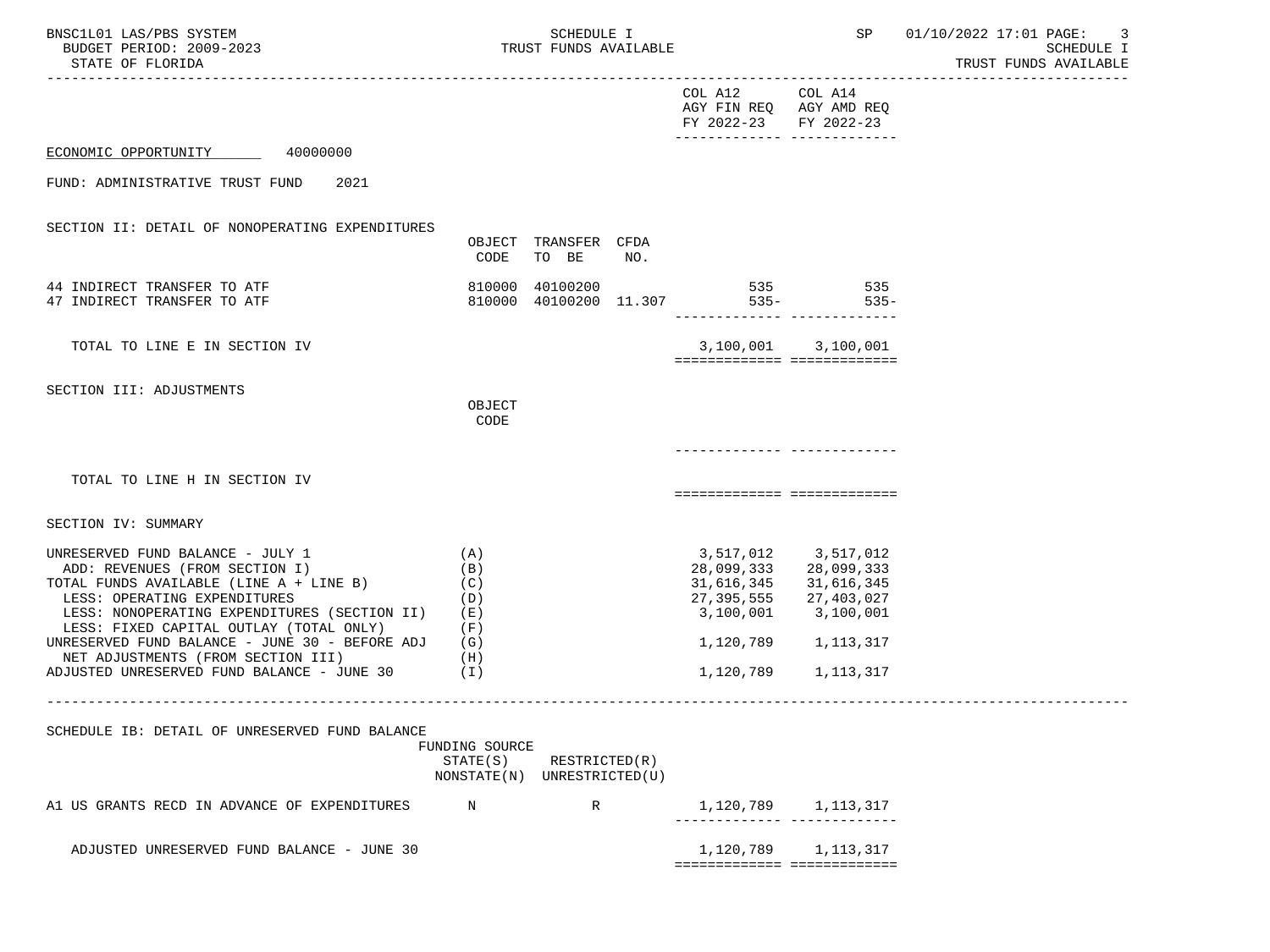|                                                                                                                                                               |                              |                  |                     |                                                          |                                                                                         |             | COL A12 COL A14<br>AGY FIN REQ AGY AMD REQ<br>FY 2022-23 FY 2022-23 | _________________________________                                    |  |
|---------------------------------------------------------------------------------------------------------------------------------------------------------------|------------------------------|------------------|---------------------|----------------------------------------------------------|-----------------------------------------------------------------------------------------|-------------|---------------------------------------------------------------------|----------------------------------------------------------------------|--|
| ECONOMIC OPPORTUNITY 40000000                                                                                                                                 |                              |                  |                     |                                                          |                                                                                         |             |                                                                     |                                                                      |  |
| FUND: SEED TRUST FUND                                                                                                                                         | 2041                         |                  |                     |                                                          |                                                                                         |             |                                                                     |                                                                      |  |
| SECTION I: DETAIL OF REVENUES                                                                                                                                 | REVENUE CAP SVC AUTH<br>CODE | CHG <sup>8</sup> |                     |                                                          | MATCHING %<br>ST I/C LOC I/C NO.                                                        | <b>CFDA</b> |                                                                     |                                                                      |  |
| B7 INTEREST EARNED ON INVESTMENTS                                                                                                                             | 000500 NO 8.0                |                  | 215                 | 0.00                                                     | 0.00                                                                                    |             | 738,988 738,988                                                     |                                                                      |  |
| D3 WEATHERIZATION                                                                                                                                             | 000700 NO 0.0                |                  | 409                 | 0.00                                                     | 0.00                                                                                    |             | 81.042 10                                                           | 10                                                                   |  |
| FA DEPT OF COMMERCE ECON REC GRNT                                                                                                                             |                              |                  | 000700 NO 0.0 20.60 | 0.00                                                     | 0.00                                                                                    |             | 11.307 3,885 3,885                                                  |                                                                      |  |
| F5 UNEMPLOYMENT COMPENSATION                                                                                                                                  | 000700 NO 0.0                |                  | 443                 | 0.00                                                     | 0.00                                                                                    | 17.225      | 217                                                                 | 217                                                                  |  |
| GL TRANSFER 2041/400100                                                                                                                                       | 001500 NO 0.0                |                  | 215                 | 0.00                                                     | 0.00                                                                                    |             | 1,978,665 1,978,665                                                 |                                                                      |  |
| IC CDBG-DR IRMA                                                                                                                                               | 000700 NO 0.0                |                  | 252.35              | 0.00                                                     | 0.00                                                                                    |             | 14.228 95,864 95,864                                                |                                                                      |  |
| I3 SMALL CITIES CDBG                                                                                                                                          |                              |                  | 000700 NO 0.0 290   | 0.00                                                     | 0.00                                                                                    |             | 14.228 157,900 157,900                                              |                                                                      |  |
| LG TRANSFER 2041/400100                                                                                                                                       | 001500 NO 0.0                |                  | 215                 | 0.00                                                     | 0.00                                                                                    |             | $1,978,665$ - $1,978,665$ -                                         |                                                                      |  |
| L4 TRANSFER FROM 2021/100200                                                                                                                                  | 001500 NO 0.0                |                  | 215                 | 0.00                                                     | 0.00                                                                                    |             | 5,707 5,707                                                         |                                                                      |  |
| L4 TRANSFER FROM 2021/100200                                                                                                                                  |                              |                  | 001500 NO 0.0 215   | 0.00                                                     | 0.00                                                                                    |             | 3,978 3,978                                                         |                                                                      |  |
| PF LIHEAP CARES ACT                                                                                                                                           | 000700 NO 0.0                |                  | 443                 | 0.00                                                     |                                                                                         |             | 0.00 17.225 316                                                     | 316                                                                  |  |
| P3 DOC STAMPS DOR/2166                                                                                                                                        |                              |                  |                     |                                                          |                                                                                         |             | 001600 NO 0.0 288.1201 0.00 0.00 0.00 75,000,000 75,000,000         |                                                                      |  |
| TOTAL TO LINE B IN SECTION IV                                                                                                                                 |                              |                  |                     |                                                          |                                                                                         |             | 76,006,865 76,006,865<br>===========================                |                                                                      |  |
| SECTION II: DETAIL OF NONOPERATING EXPENDITURES                                                                                                               |                              |                  |                     |                                                          |                                                                                         |             |                                                                     |                                                                      |  |
|                                                                                                                                                               |                              |                  |                     | OBJECT<br>CODE                                           | TRANSFER CFDA<br>TO BE                                                                  | NO.         |                                                                     |                                                                      |  |
| F1 TRANSFER TO 2021<br>F2 TRANSFER TO 2021<br>F3 TRANSFER TO 2021<br>F4 TRANSFER TO 2195<br>F7 TRANSFER TO 2261<br>F9 TRANSFER TO 2195<br>G2 TRANSFER TO 2401 |                              |                  |                     | 810000<br>810000<br>810000<br>810000<br>810000<br>810000 | 40100100<br>40100200<br>40100300<br>40200100<br>40300200<br>40200200<br>810000 40200100 |             | 2,901<br>31,997<br>57,638<br>444,275<br>107,702<br>66               | 2,940 2,940<br>2,901<br>31,997<br>57,638<br>444,275<br>107,702<br>66 |  |
| G6 TRANSFER TO 2339                                                                                                                                           |                              |                  |                     |                                                          | 810000 40300200                                                                         |             | 13,298                                                              | 13,298                                                               |  |

H9 TRANSFER TO 2338 and the state of the state of the state of the state of the state of the state of the state of the state of the state of the state of the state of the state of the state of the state of the state of the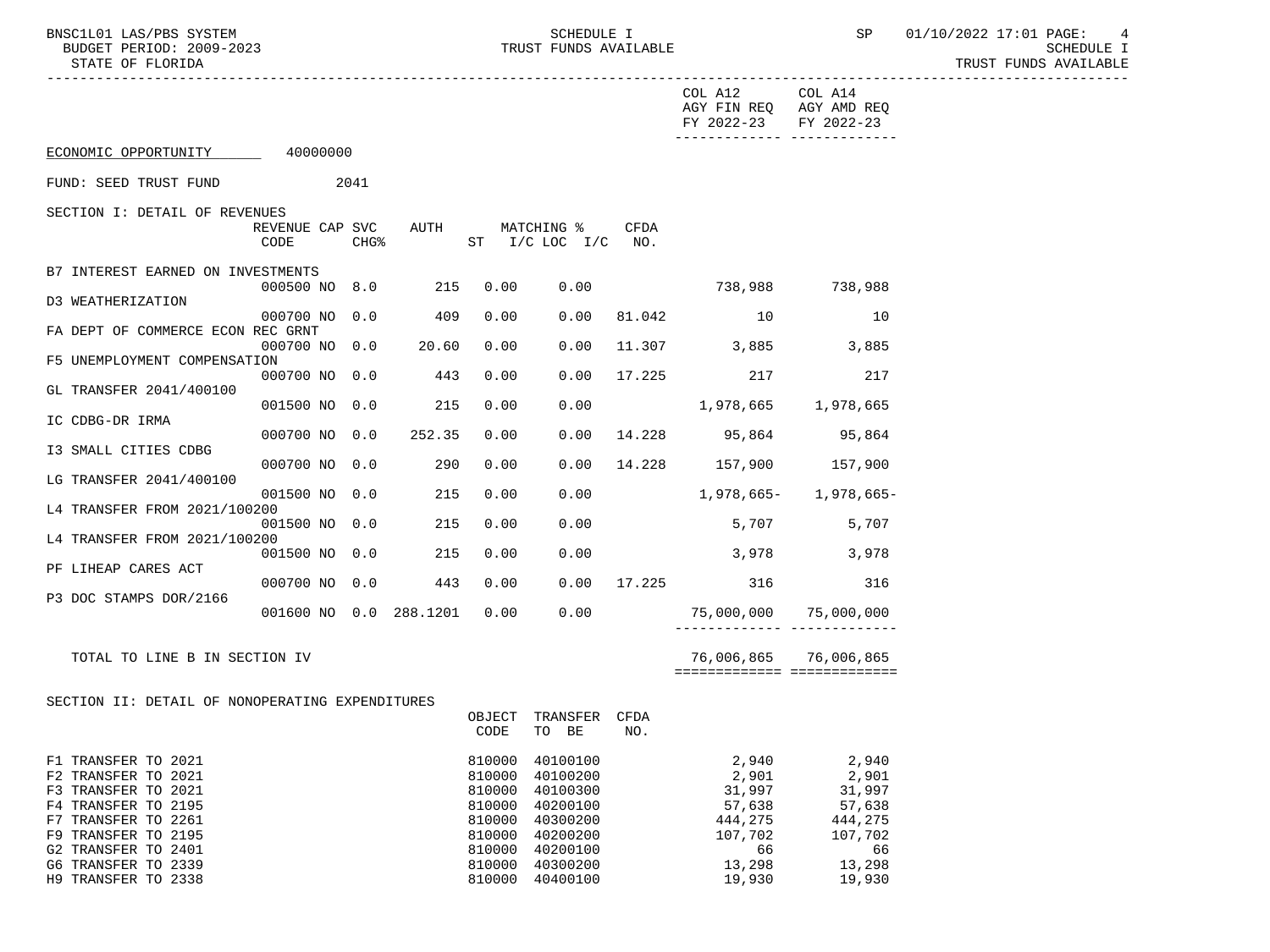| BNSC1L01 LAS/PBS SYSTEM<br>BUDGET PERIOD: 2009-2023<br>STATE OF FLORIDA                                                                                                                                                                                                                                                                                                               |                                                        | SCHEDULE I<br>TRUST FUNDS AVAILABLE |     |                                                                                                                                                                                                                        | SP                                                                | 01/10/2022 17:01 PAGE: 5<br>SCHEDULE I<br>TRUST FUNDS AVAILABLE |
|---------------------------------------------------------------------------------------------------------------------------------------------------------------------------------------------------------------------------------------------------------------------------------------------------------------------------------------------------------------------------------------|--------------------------------------------------------|-------------------------------------|-----|------------------------------------------------------------------------------------------------------------------------------------------------------------------------------------------------------------------------|-------------------------------------------------------------------|-----------------------------------------------------------------|
|                                                                                                                                                                                                                                                                                                                                                                                       |                                                        |                                     |     | COL A12 COL A14<br>AGY FIN REQ AGY AMD REQ<br>FY 2022-23 FY 2022-23                                                                                                                                                    |                                                                   |                                                                 |
| ECONOMIC OPPORTUNITY 40000000                                                                                                                                                                                                                                                                                                                                                         |                                                        |                                     |     |                                                                                                                                                                                                                        |                                                                   |                                                                 |
| 2041<br>FUND: SEED TRUST FUND                                                                                                                                                                                                                                                                                                                                                         |                                                        |                                     |     |                                                                                                                                                                                                                        |                                                                   |                                                                 |
| SECTION II: DETAIL OF NONOPERATING EXPENDITURES                                                                                                                                                                                                                                                                                                                                       |                                                        |                                     |     |                                                                                                                                                                                                                        |                                                                   |                                                                 |
|                                                                                                                                                                                                                                                                                                                                                                                       | CODE                                                   | OBJECT TRANSFER CFDA<br>TO BE       | NO. |                                                                                                                                                                                                                        |                                                                   |                                                                 |
| K1 ASSESSMENT OF INVESTMENTS<br>L1 SERVICE CHARGE TO GR<br>L3 5% RESERVE<br>S1 BE TRANSFER IN<br>T9 BE TRANSFER OUT<br>W1 UNFUNDED BUDGET<br>44 INDIRECT TRANSFER TO ATF<br>47 INDIRECT TRANSFER TO ATF                                                                                                                                                                               | 830000<br>880800<br>999000<br>899000                   | 810000 40300200                     |     | 59,119<br>3,681,345 3,681,345<br>810000 40400100 11,975,638- 20,375,638-<br>11,975,638        20,375,638<br>4,784,230-       7,696,140-<br>810000 40100200 1,978,665 1,978,665<br>810000 40100200 11.307 27,753 27,753 | 43,188 43,188                                                     |                                                                 |
| TOTAL TO LINE E IN SECTION IV                                                                                                                                                                                                                                                                                                                                                         |                                                        |                                     |     | ============================                                                                                                                                                                                           | 1,686,587 1,225,323-                                              |                                                                 |
| SECTION III: ADJUSTMENTS                                                                                                                                                                                                                                                                                                                                                              | OBJECT<br>CODE                                         |                                     |     |                                                                                                                                                                                                                        |                                                                   |                                                                 |
|                                                                                                                                                                                                                                                                                                                                                                                       |                                                        |                                     |     |                                                                                                                                                                                                                        |                                                                   |                                                                 |
| TOTAL TO LINE H IN SECTION IV                                                                                                                                                                                                                                                                                                                                                         |                                                        |                                     |     | ===========================                                                                                                                                                                                            |                                                                   |                                                                 |
| SECTION IV: SUMMARY                                                                                                                                                                                                                                                                                                                                                                   |                                                        |                                     |     |                                                                                                                                                                                                                        |                                                                   |                                                                 |
| UNRESERVED FUND BALANCE - JULY 1<br>ADD: REVENUES (FROM SECTION I)<br>TOTAL FUNDS AVAILABLE (LINE $A + LINE B$ ) (C)<br>LESS: OPERATING EXPENDITURES<br>LESS: NONOPERATING EXPENDITURES (SECTION II)<br>LESS: FIXED CAPITAL OUTLAY (TOTAL ONLY)<br>UNRESERVED FUND BALANCE - JUNE 30 - BEFORE ADJ<br>NET ADJUSTMENTS (FROM SECTION III)<br>ADJUSTED UNRESERVED FUND BALANCE - JUNE 30 | (A)<br>(B)<br>(D)<br>( E )<br>(F)<br>(G)<br>(H)<br>(I) |                                     |     | 3,425,157 3,425,157<br>76,006,865<br>79,432,022<br>66,457,345<br>1,686,587<br>8,200,000<br>3,088,090<br>3,088,090                                                                                                      | 76,006,865<br>79,432,022<br>74,057,345<br>1,225,323-<br>6,600,000 |                                                                 |
|                                                                                                                                                                                                                                                                                                                                                                                       |                                                        |                                     |     |                                                                                                                                                                                                                        |                                                                   |                                                                 |
| SCHEDULE IB: DETAIL OF UNRESERVED FUND BALANCE                                                                                                                                                                                                                                                                                                                                        | FUNDING SOURCE                                         |                                     |     |                                                                                                                                                                                                                        |                                                                   |                                                                 |

STATE(S) RESTRICTED(R) NONSTATE(N) UNRESTRICTED(U)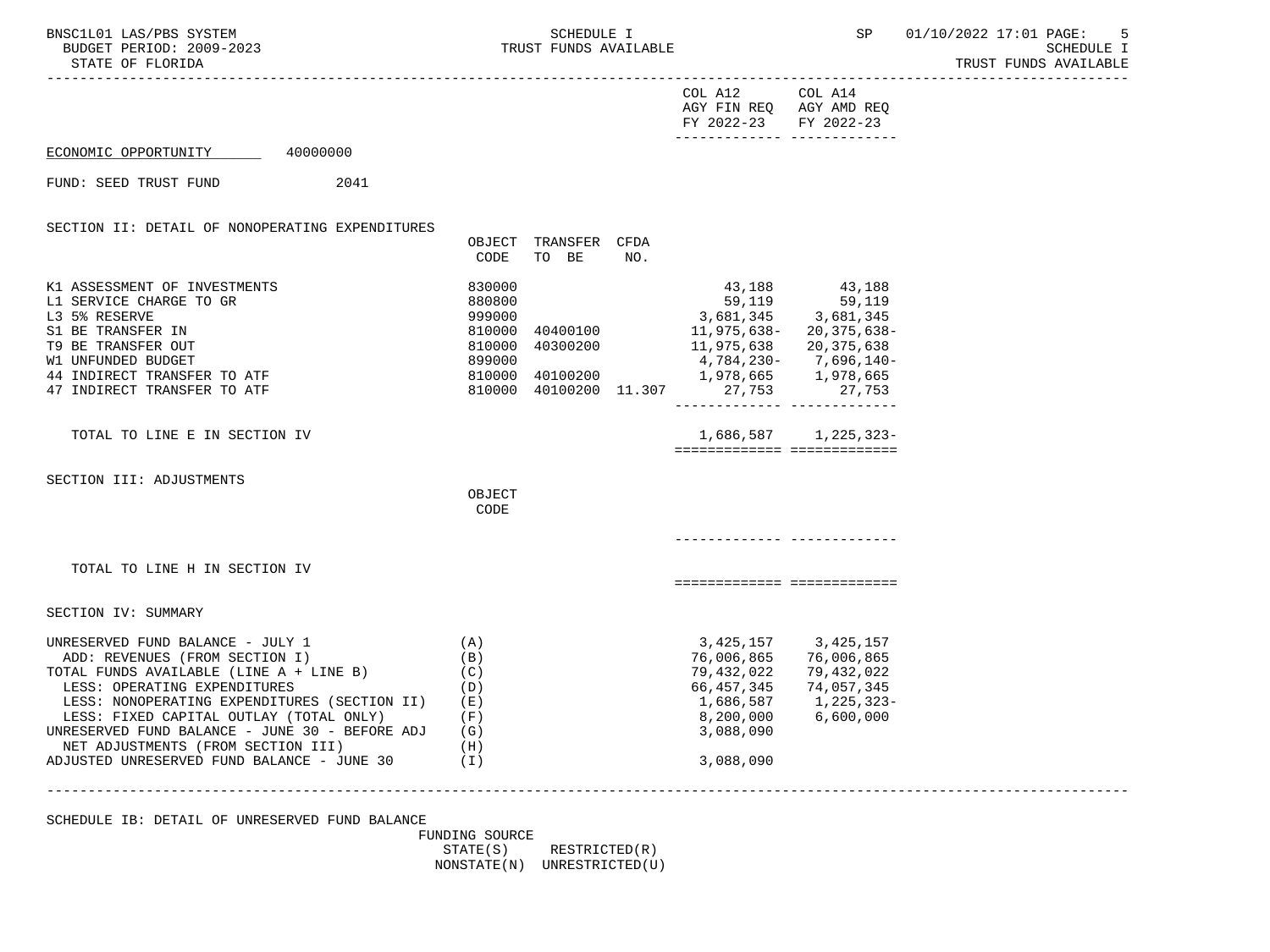| BNSC1L01 LAS/PBS SYSTEM<br>BUDGET PERIOD: 2009-2023<br>STATE OF FLORIDA |          |                                           | SCHEDULE I<br>TRUST FUNDS AVAILABLE |                                      | SP                                   | 01/10/2022 17:01 PAGE:<br>-6<br>SCHEDULE I<br>TRUST FUNDS AVAILABLE |
|-------------------------------------------------------------------------|----------|-------------------------------------------|-------------------------------------|--------------------------------------|--------------------------------------|---------------------------------------------------------------------|
|                                                                         |          |                                           |                                     | COL A12<br>AGY FIN REQ<br>FY 2022-23 | COL A14<br>AGY AMD REQ<br>FY 2022-23 |                                                                     |
| ECONOMIC OPPORTUNITY                                                    | 40000000 |                                           |                                     |                                      | ______ _____________                 |                                                                     |
| FUND: SEED TRUST FUND                                                   | 2041     |                                           |                                     |                                      |                                      |                                                                     |
| SCHEDULE IB: DETAIL OF UNRESERVED FUND BALANCE                          |          | FUNDING SOURCE<br>STATE(S)<br>NONSTATE(N) | RESTRICTED(R)<br>UNRESTRICTED(U)    |                                      |                                      |                                                                     |
| D1 DOCUMENTARY STAMPS                                                   |          | S                                         | U                                   | 3,088,090                            |                                      |                                                                     |

ADJUSTED UNRESERVED FUND BALANCE - JUNE 30 3,088,090 ============= =============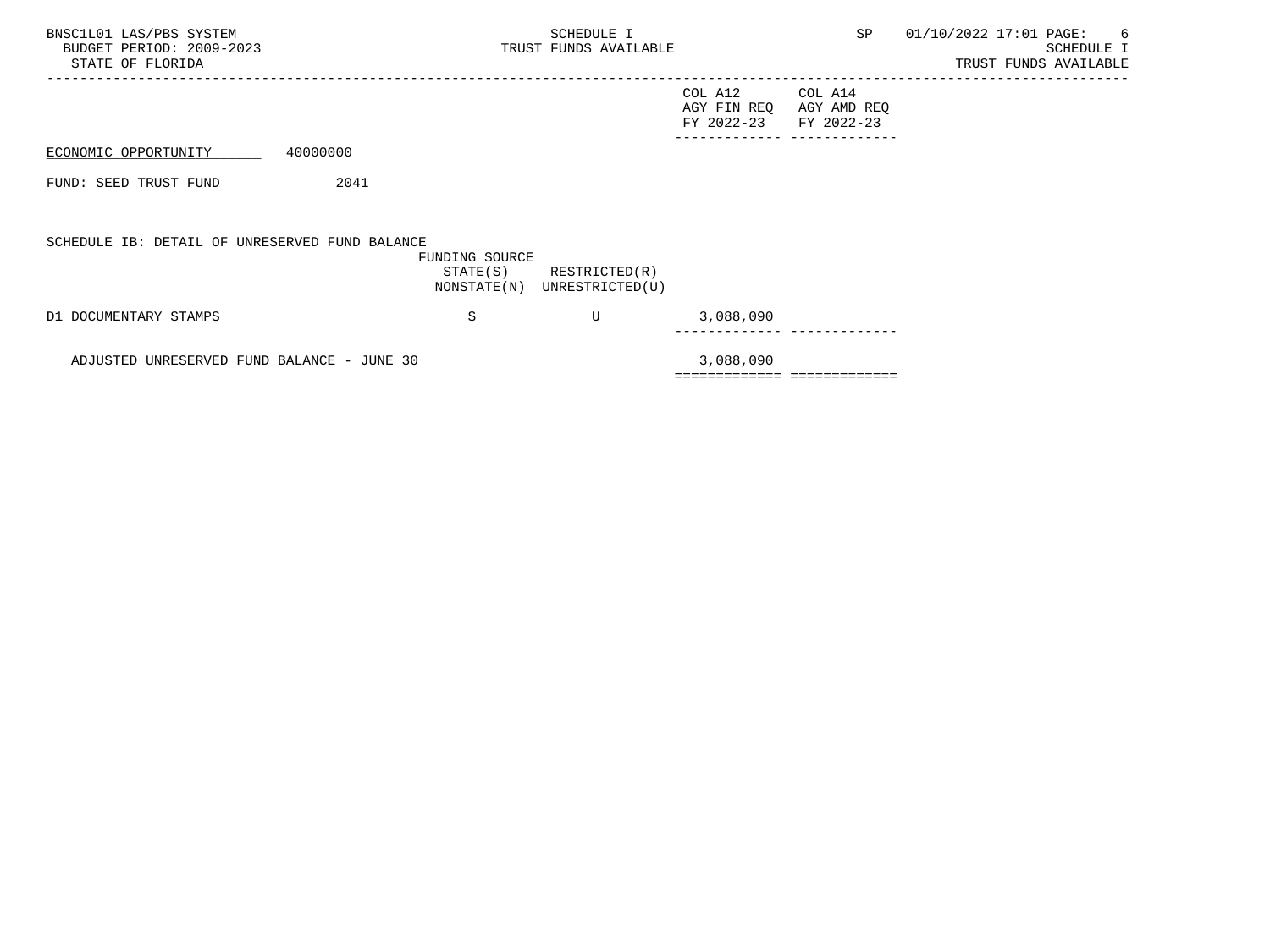|                                                                                                                                        | COL A12<br>COL A14<br>AGY FIN REQ AGY AMD REQ<br>FY 2022-23<br>FY 2022-23<br>------------- ------------- |
|----------------------------------------------------------------------------------------------------------------------------------------|----------------------------------------------------------------------------------------------------------|
| ECONOMIC OPPORTUNITY<br>40000000                                                                                                       |                                                                                                          |
| 2043<br>FUND: TRIUMPH GULF COAST TF                                                                                                    |                                                                                                          |
| SECTION I: DETAIL OF REVENUES                                                                                                          |                                                                                                          |
| REVENUE CAP SVC<br>AUTH<br>MATCHING %<br>CHG <sup>8</sup><br>CODE<br>$ST$ $I/C$ LOC $I/C$                                              | <b>CFDA</b><br>NO.                                                                                       |
| B7 INTEREST TRNSFR - TRIUMPH GULF INC.                                                                                                 |                                                                                                          |
| 000500 NO 0.0 288.8013<br>0.00<br>0.00<br>P4 TRIUMPH GULF COAST GR TRANSFERS                                                           | 1,169,509 1,169,509                                                                                      |
| 0.00<br>0.00<br>001600 NO 0.0 288.80125                                                                                                | 80,000,000 80,000,000                                                                                    |
| TOTAL TO LINE B IN SECTION IV                                                                                                          | 81, 169, 509 81, 169, 509<br>===========================                                                 |
| SECTION II: DETAIL OF NONOPERATING EXPENDITURES                                                                                        |                                                                                                          |
| OBJECT<br>CODE<br>TO BE                                                                                                                | TRANSFER CFDA<br>NO.                                                                                     |
| I7 TRANSFER TO TRIUMPH GULF COAST INC<br>810000<br>T1 TRANSFER TO 2043<br>810000<br>40300200<br>T1 TRANSFER TO 2043<br>810000 40400100 | 80,000,000<br>80,000,000<br>16,000,000<br>$16,000,000-$                                                  |
| TOTAL TO LINE E IN SECTION IV                                                                                                          | 80,000,000<br>80,000,000<br>============================                                                 |
| SECTION III: ADJUSTMENTS                                                                                                               |                                                                                                          |
| OBJECT<br>CODE                                                                                                                         |                                                                                                          |
|                                                                                                                                        |                                                                                                          |
| TOTAL TO LINE H IN SECTION IV                                                                                                          |                                                                                                          |
|                                                                                                                                        | ===========================                                                                              |
| SECTION IV: SUMMARY                                                                                                                    |                                                                                                          |
| (A)<br>UNRESERVED FUND BALANCE - JULY 1                                                                                                |                                                                                                          |
| ADD: REVENUES (FROM SECTION I)<br>(B)                                                                                                  | 81,169,509<br>81,169,509                                                                                 |
| TOTAL FUNDS AVAILABLE (LINE A + LINE B)<br>(C)                                                                                         | 96,013,598<br>96,013,598                                                                                 |
| LESS: OPERATING EXPENDITURES<br>(D)                                                                                                    | 16,000,000                                                                                               |
| LESS: NONOPERATING EXPENDITURES (SECTION II)<br>(E)                                                                                    | 80,000,000<br>80,000,000                                                                                 |
| LESS: FIXED CAPITAL OUTLAY (TOTAL ONLY)<br>(F)<br>UNRESERVED FUND BALANCE - JUNE 30 - BEFORE ADJ<br>(G)                                | 16,013,598<br>13,598                                                                                     |
| NET ADJUSTMENTS (FROM SECTION III)<br>(H)<br>ADJUSTED UNRESERVED FUND BALANCE - JUNE 30<br>$(\top)$                                    | 16,013,598<br>13,598                                                                                     |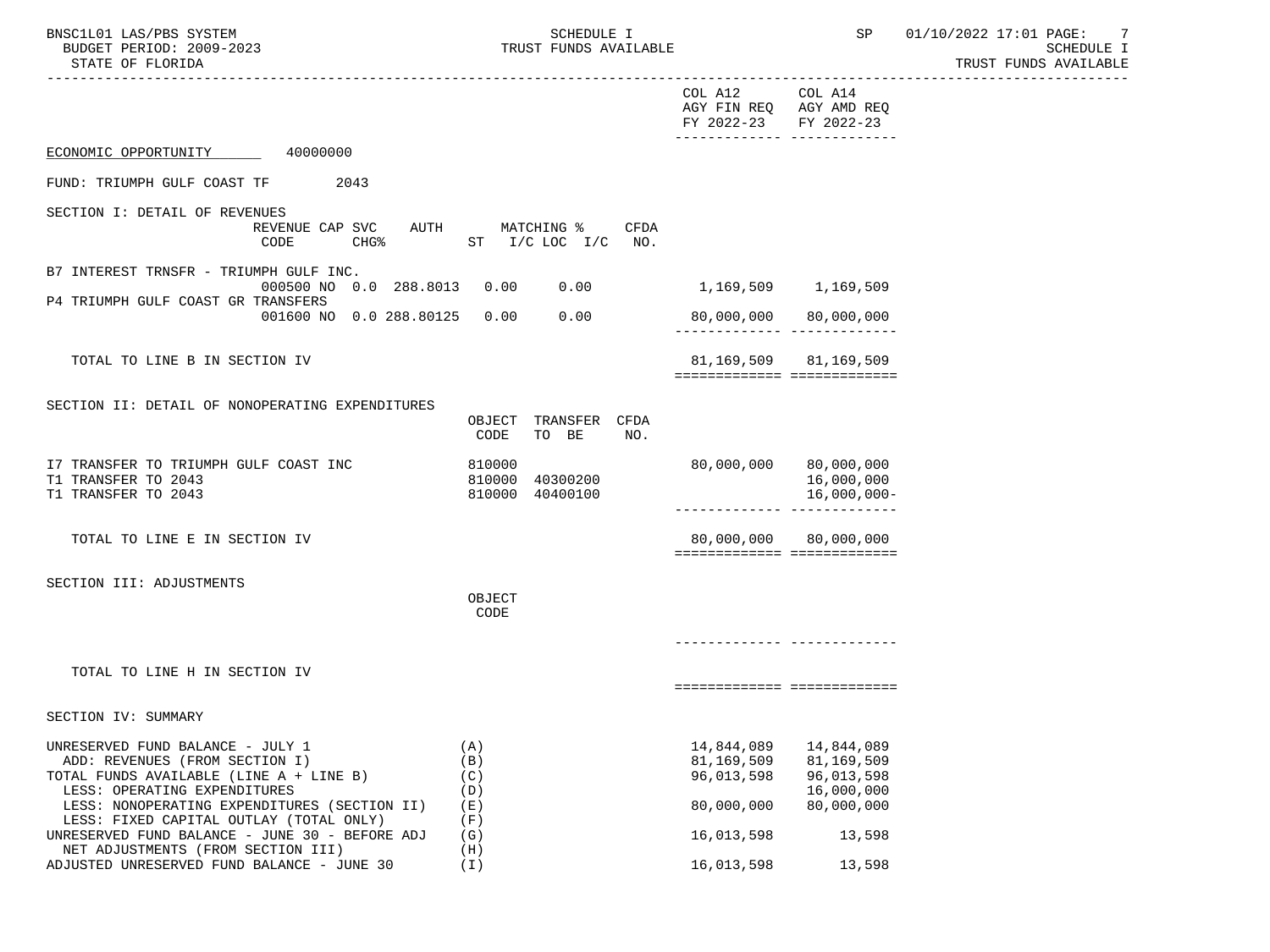| BNSC1L01 LAS/PBS SYSTEM<br>BUDGET PERIOD: 2009-2023<br>STATE OF FLORIDA |                | SCHEDULE I<br>TRUST FUNDS AVAILABLE                        |                                      | SP                                   | 01/10/2022 17:01 PAGE:<br>$\overline{\phantom{0}}$ 8<br>SCHEDULE I<br>TRUST FUNDS AVAILABLE |
|-------------------------------------------------------------------------|----------------|------------------------------------------------------------|--------------------------------------|--------------------------------------|---------------------------------------------------------------------------------------------|
|                                                                         |                |                                                            | COL A12<br>AGY FIN REO<br>FY 2022-23 | COL A14<br>AGY AMD REQ<br>FY 2022-23 |                                                                                             |
| 40000000<br>ECONOMIC OPPORTUNITY                                        |                |                                                            |                                      |                                      |                                                                                             |
| 2043<br>FUND: TRIUMPH GULF COAST TF                                     |                |                                                            |                                      |                                      |                                                                                             |
| SCHEDULE IB: DETAIL OF UNRESERVED FUND BALANCE                          | FUNDING SOURCE | $STATE(S)$ RESTRICTED $(R)$<br>NONSTATE(N) UNRESTRICTED(U) |                                      |                                      |                                                                                             |
| D6 TRIUMPH GULF COAST TF INTEREST                                       | S              | $\mathbf{U}$                                               | 16,013,598 13,598                    |                                      |                                                                                             |
| ADJUSTED UNRESERVED FUND BALANCE - JUNE 30                              |                |                                                            |                                      | 16,013,598 13,598                    |                                                                                             |
|                                                                         |                |                                                            |                                      | ============================         |                                                                                             |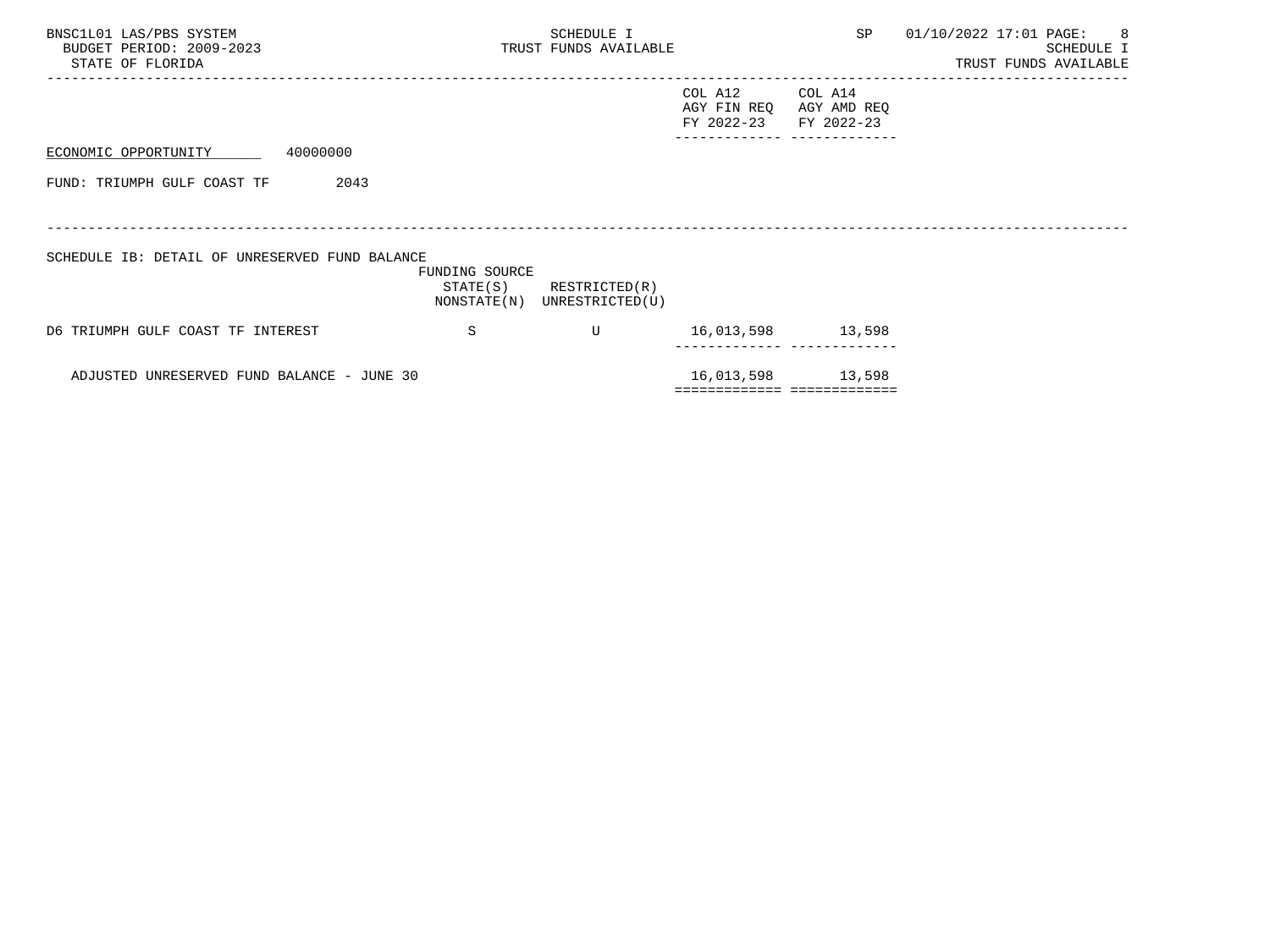| BNSC1L01 LAS/PBS SYSTEM  | <b>SCHEDULE I</b>     | SP | 01/10/2022 17:01 PAGE: |                       |  |
|--------------------------|-----------------------|----|------------------------|-----------------------|--|
| BUDGET PERIOD: 2009-2023 | TRUST FUNDS AVAILABLE |    |                        | SCHEDULE I            |  |
| STATE OF FLORIDA         |                       |    |                        | TRUST FUNDS AVAILABLE |  |

|                                                                                                                                                                                               |                                                             |                                              | COL A12<br>AGY FIN REQ AGY AMD REQ<br>FY 2022-23<br>-------------- -------------- | COL A14<br>FY 2022-23                                                                                   |  |
|-----------------------------------------------------------------------------------------------------------------------------------------------------------------------------------------------|-------------------------------------------------------------|----------------------------------------------|-----------------------------------------------------------------------------------|---------------------------------------------------------------------------------------------------------|--|
| ECONOMIC OPPORTUNITY                                                                                                                                                                          | 40000000                                                    |                                              |                                                                                   |                                                                                                         |  |
| FUND: ECONOMIC DEVELOPMENT TF                                                                                                                                                                 | 2177                                                        |                                              |                                                                                   |                                                                                                         |  |
| SECTION I: DETAIL OF REVENUES                                                                                                                                                                 | REVENUE CAP SVC AUTH MATCHING %<br>CHG <sup>8</sup><br>CODE | CFDA<br>$ST$ I/C LOC I/C NO.                 |                                                                                   |                                                                                                         |  |
| K4 LOCAL FINANCIAL SUPPORT                                                                                                                                                                    |                                                             |                                              |                                                                                   |                                                                                                         |  |
| K4 LOCAL FINANCIAL SUPPORT                                                                                                                                                                    | 000810 NO 0.0 288.106 0.00 0.00                             |                                              | 5, 265, 755 5, 265, 755                                                           |                                                                                                         |  |
|                                                                                                                                                                                               | 000810 NO 0.0 288.106 0.00 0.00                             |                                              |                                                                                   |                                                                                                         |  |
| TOTAL TO LINE B IN SECTION IV                                                                                                                                                                 |                                                             |                                              |                                                                                   | 5,423,000 5,423,000                                                                                     |  |
|                                                                                                                                                                                               |                                                             |                                              | ===========================                                                       |                                                                                                         |  |
| SECTION II: DETAIL OF NONOPERATING EXPENDITURES                                                                                                                                               |                                                             | OBJECT TRANSFER CFDA<br>CODE<br>TO BE<br>NO. |                                                                                   |                                                                                                         |  |
| L3 5% RESERVE                                                                                                                                                                                 |                                                             | 999000                                       |                                                                                   | 278,893 278,893                                                                                         |  |
| TOTAL TO LINE E IN SECTION IV                                                                                                                                                                 |                                                             |                                              | ============================                                                      | 278,893 278,893                                                                                         |  |
| SECTION III: ADJUSTMENTS                                                                                                                                                                      |                                                             | OBJECT<br>CODE                               |                                                                                   |                                                                                                         |  |
|                                                                                                                                                                                               |                                                             |                                              |                                                                                   |                                                                                                         |  |
| TOTAL TO LINE H IN SECTION IV                                                                                                                                                                 |                                                             |                                              | ===========================                                                       |                                                                                                         |  |
| SECTION IV: SUMMARY                                                                                                                                                                           |                                                             |                                              |                                                                                   |                                                                                                         |  |
| UNRESERVED FUND BALANCE - JULY 1<br>ADD: REVENUES (FROM SECTION I)<br>TOTAL FUNDS AVAILABLE (LINE A + LINE B)<br>LESS: OPERATING EXPENDITURES<br>LESS: NONOPERATING EXPENDITURES (SECTION II) |                                                             | (A)<br>(B)<br>(C)<br>(D)<br>(E)              | 278,893                                                                           | 1,166,150 1,166,150<br>5,423,000 5,423,000<br>6,589,150 6,589,150<br>$5,420,000$ $5,420,000$<br>278,893 |  |
| LESS: FIXED CAPITAL OUTLAY (TOTAL ONLY)<br>UNRESERVED FUND BALANCE - JUNE 30 - BEFORE ADJ<br>NET ADJUSTMENTS (FROM SECTION III)                                                               |                                                             | (F)<br>(G)<br>(H)                            | 890,257                                                                           | 890,257                                                                                                 |  |
| ADJUSTED UNRESERVED FUND BALANCE - JUNE 30                                                                                                                                                    |                                                             | (I)                                          | 890,257                                                                           | 890,257                                                                                                 |  |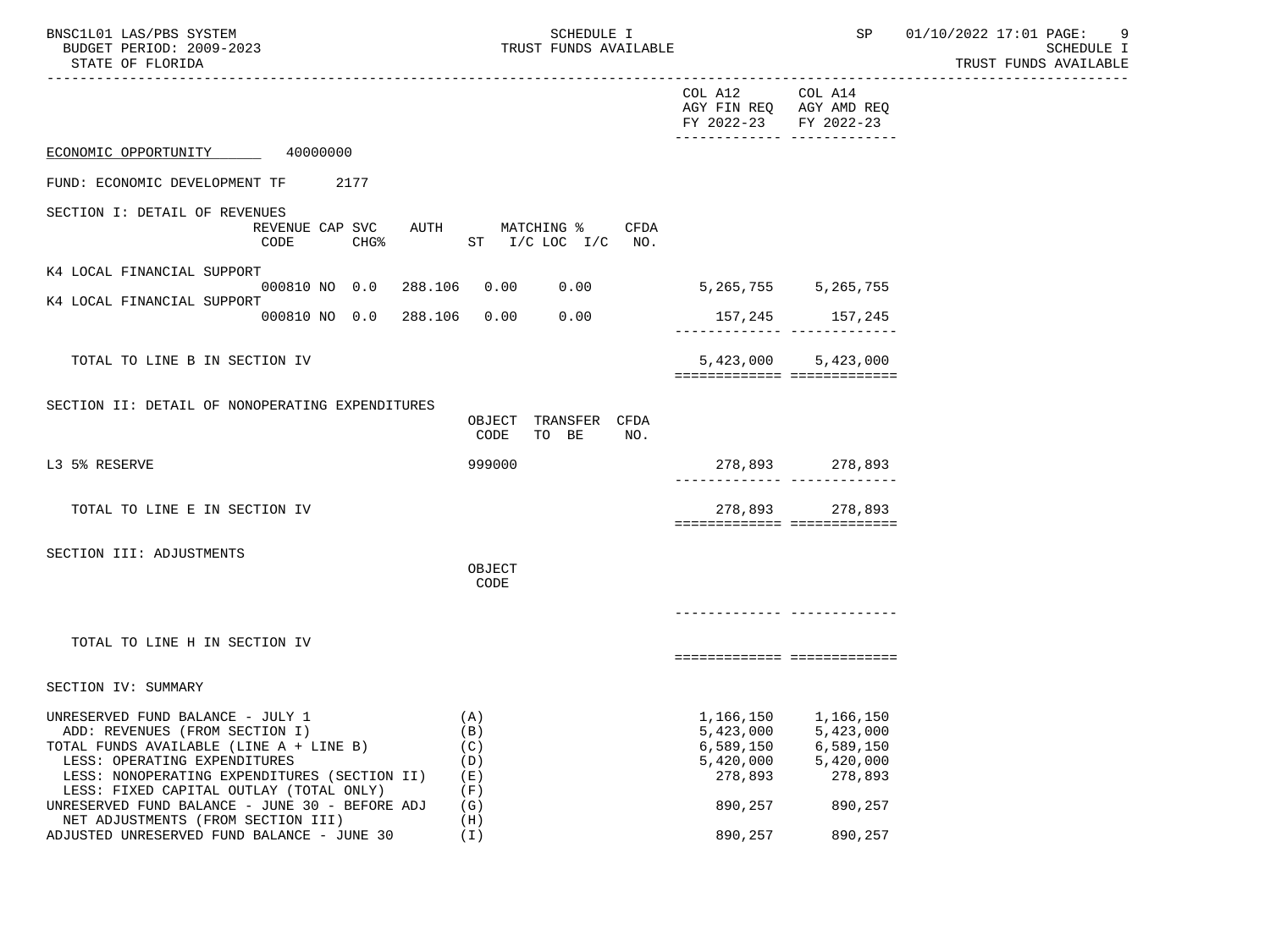| BNSC1L01 LAS/PBS SYSTEM<br>BUDGET PERIOD: 2009-2023<br>STATE OF FLORIDA |                | SCHEDULE I<br>TRUST FUNDS AVAILABLE                        |                                                             | SP                | 01/10/2022 17:01 PAGE: 10<br>SCHEDULE I<br>TRUST FUNDS AVAILABLE |
|-------------------------------------------------------------------------|----------------|------------------------------------------------------------|-------------------------------------------------------------|-------------------|------------------------------------------------------------------|
|                                                                         |                |                                                            | COL A12<br>AGY FIN REQ AGY AMD REQ<br>FY 2022-23 FY 2022-23 | COL A14           |                                                                  |
| 40000000<br>ECONOMIC OPPORTUNITY                                        |                |                                                            |                                                             |                   |                                                                  |
| 2177<br>FUND: ECONOMIC DEVELOPMENT TF                                   |                |                                                            |                                                             |                   |                                                                  |
|                                                                         |                |                                                            |                                                             |                   |                                                                  |
| SCHEDULE IB: DETAIL OF UNRESERVED FUND BALANCE                          |                |                                                            |                                                             |                   |                                                                  |
|                                                                         | FUNDING SOURCE | $STATE(S)$ RESTRICTED $(R)$<br>NONSTATE(N) UNRESTRICTED(U) |                                                             |                   |                                                                  |
| E1 RURAL COMMUNITY DEVELOPMENT 288.065(2)C                              | $\mathbf S$    | R                                                          | 46,020 46,020                                               |                   |                                                                  |
| E3 LOCAL FINANCIAL SUPPORT 288.095(2)                                   | S              | $\mathbb{R}$                                               |                                                             | 844, 237 844, 237 |                                                                  |
| ADJUSTED UNRESERVED FUND BALANCE - JUNE 30                              |                |                                                            | ============================                                | 890,257 890,257   |                                                                  |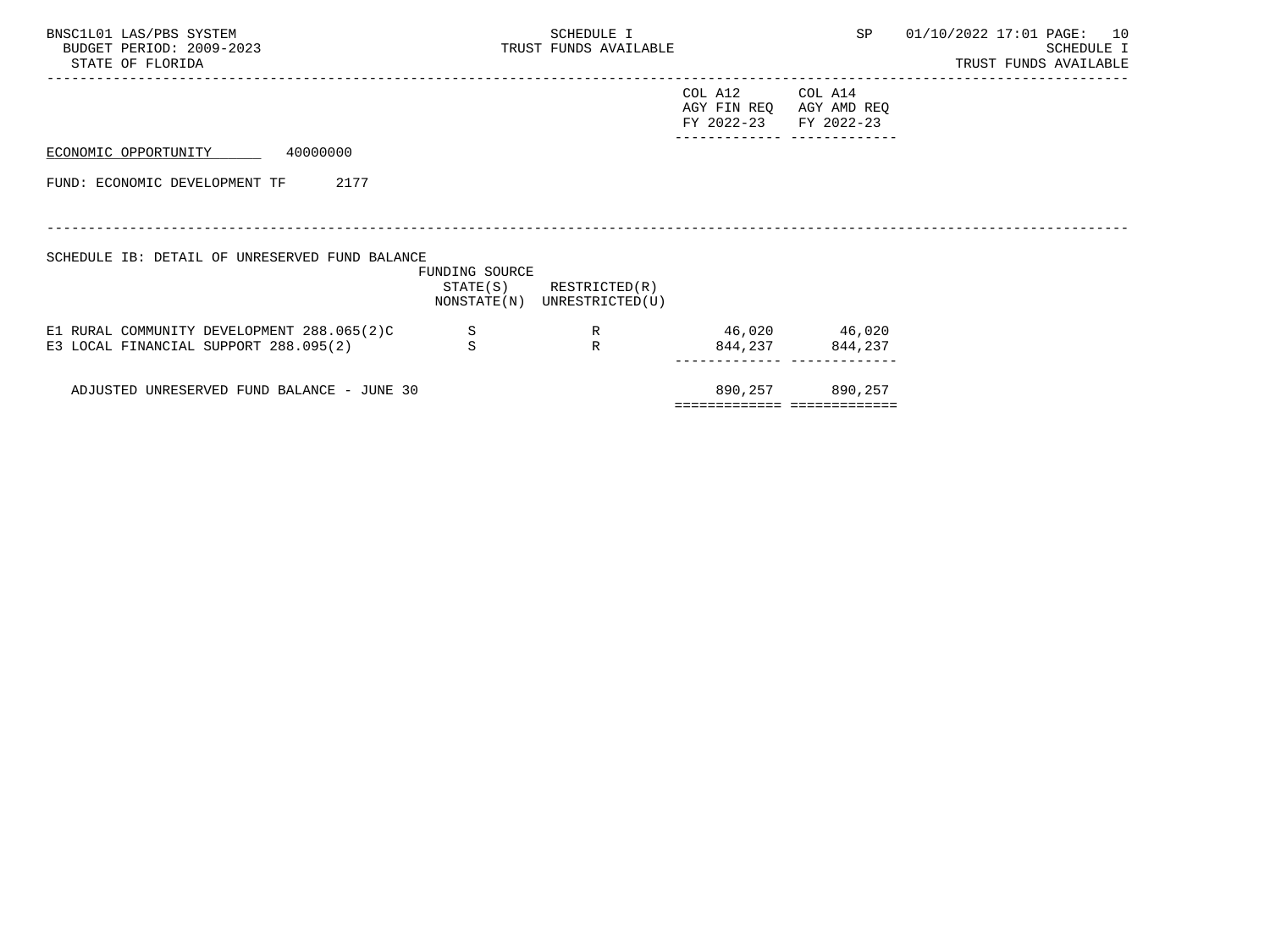SURBLUDGET 1<br>TRUST FUNDS AVAILABLE

BNSC1L01 LAS/PBS SYSTEM SOHEDULE I SCHEDULE I SP 01/10/2022 17:01 PAGE: 11<br>BUDGET PERIOD: 2009-2023 TRUST FUNDS AVAILABLE

STATE OF FLORIDA TRUST FUNDS AVAILABLE

| FY 2022-23 FY 2022-23                                                                                            | AGY FIN REQ AGY AMD REQ |
|------------------------------------------------------------------------------------------------------------------|-------------------------|
| ECONOMIC OPPORTUNITY 40000000                                                                                    |                         |
| FUND: EMPLOYMENT SECURITY ADM TF 2195                                                                            |                         |
| SECTION I: DETAIL OF REVENUES                                                                                    |                         |
| AUTH<br>MATCHING %<br><b>CFDA</b><br>REVENUE CAP SVC<br>$CHG\$<br>ST $I/C$ LOC $I/C$ NO.<br>CODE                 |                         |
| A4 UNEMPLOYMENT COMPENSATION                                                                                     |                         |
| 001510 NO 0.0 443<br>0.00<br>$0.00$ 17.225<br>1,908,184 1,908,184<br>CD APPRENTICESHIP USA STATE EXPANSION GRANT |                         |
| 0.00<br>17.285<br>$6-$<br>000799 NO 0.0<br>445.004<br>0.00                                                       | $6-$                    |
| CD APPRENTICESHIP USA STATE EXPANSION GRANT<br>0.00<br>17.285 17,980 17,980<br>000799 NO 0.0 445.004<br>0.00     |                         |
| CI CBDG-DR IRMA                                                                                                  |                         |
| 000799 NO 0.0<br>252.35<br>0.00<br>0.00<br>14.228<br>$624-$<br>$624-$<br>CI CBDG-DR IRMA                         |                         |
| 000799 NO 0.0<br>252.35<br>0.00<br>0.00<br>14.228 26,414<br>26,414                                               |                         |
| C9 COMMUNITY SERVICES BG<br>163<br>247<br>000700 NO 0.0<br>0.00<br>0.00<br>93.569<br>247                         |                         |
| DC APPRENTICESHIP USA STATE EXPANSION GRANT                                                                      |                         |
| 0.00<br>17.285<br>198<br>198<br>000700 NO 0.0<br>20.506<br>0.00<br>DI CBDG-DR MICHAEL                            |                         |
| 000799 NO 0.0<br>0.00<br>14.228<br>252.35<br>0.00<br>1,145 1,145                                                 |                         |
| D1 LOW INCOME ENERGY ASST<br>000700 NO 0.0<br>409<br>0.00<br>0.00<br>93.568<br>1,981 1,981                       |                         |
| D3 WEATHERIZATION                                                                                                |                         |
| 58<br>000700 NO 0.0<br>163<br>0.00<br>0.00<br>81.042<br>D5 LABOR CERTIFICATION                                   | 58                      |
| 000700 NO 0.0<br>20.506<br>17.273 1,633,317 1,633,317<br>0.00<br>0.00                                            |                         |
| D5 LABOR CERTIFICATION<br>000700 NO 0.0<br>0.00<br>17.273<br>10,753 10,753<br>20.506<br>0.00                     |                         |
| D7 LABOR MARKET STATISTICS                                                                                       |                         |
| 000700 NO 0.0<br>20.506<br>0.00<br>17.002<br>8,831 8,831<br>0.00<br>D7 LABOR MARKET STATISTICS                   |                         |
| 20.506<br>000700 NO 0.0<br>0.00<br>0.00<br>17.002<br>2,397,269<br>2,397,269                                      |                         |
| D9 WORKFORCE INFORMATION<br>20.506<br>$0.00$ 17.207<br>000700 NO 0.0<br>0.00<br>1,709,866 1,709,866              |                         |
| D9 WORKFORCE INFORMATION                                                                                         |                         |
| 000700 NO 0.0<br>20.506<br>0.00<br>$0.00$ 17.207<br>3,170<br>3,170<br>E1 TRADE TRAINING PROGRAM                  |                         |
| 000700 NO 0.0 20.506 0.00 0.00 17.245 425<br>425                                                                 |                         |
| E1 TRADE TRAINING PROGRAM<br>000700 NO 0.0<br>20.506<br>0.00<br>0.00<br>17.245<br>1,928,186<br>1,928,186         |                         |
| E5 UC DISASTER                                                                                                   |                         |
|                                                                                                                  | $257 -$                 |
| 000700 NO 0.0<br>443<br>0.00<br>0.00<br>17.225<br>$257 -$                                                        |                         |
| F5 UNEMPLOYMENT COMPENSATION<br>000700 NO 0.0<br>443<br>0.00<br>0.00<br>17.225<br>94,615,663<br>94,615,663       |                         |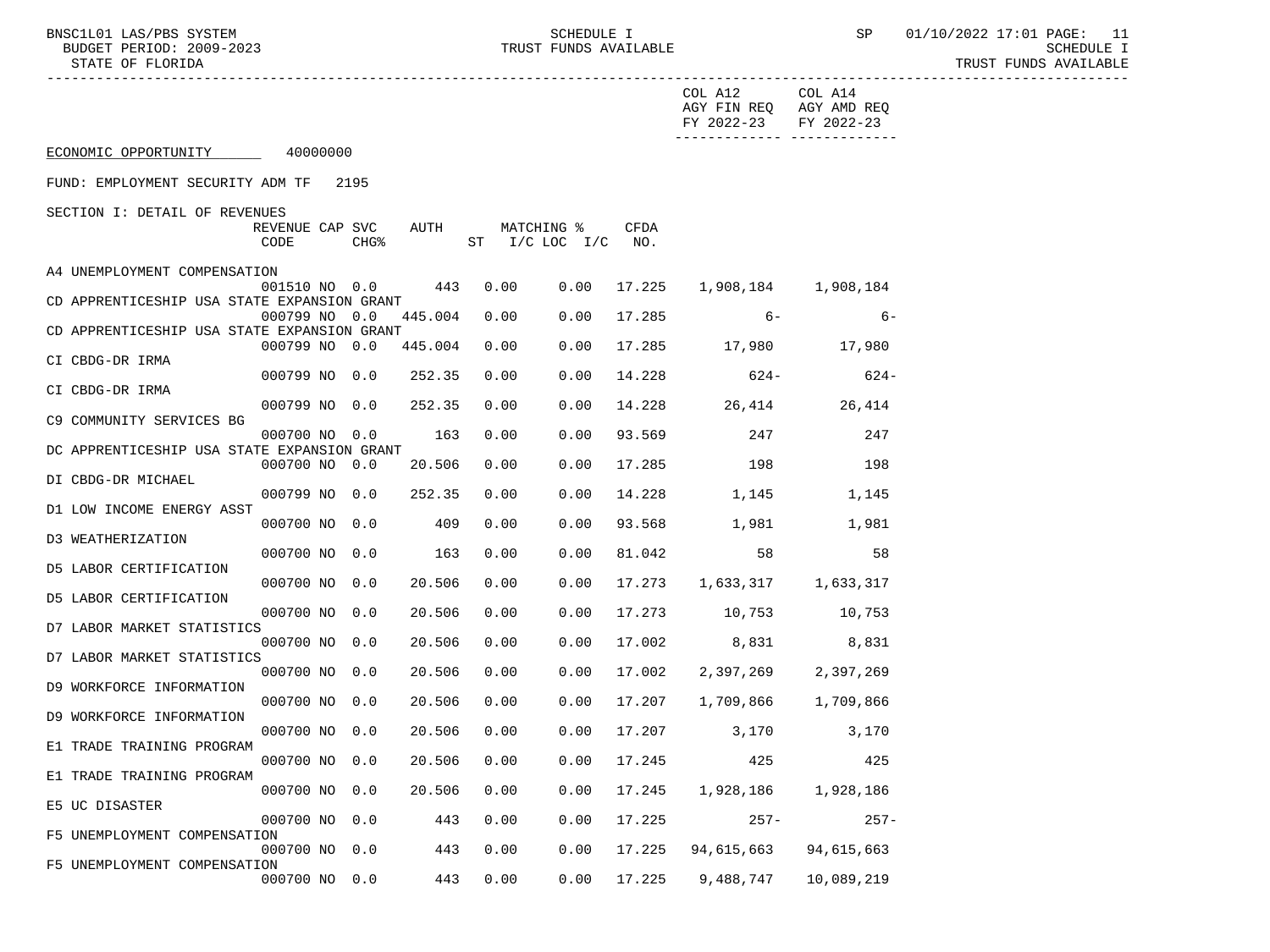BNSC1L01 LAS/PBS SYSTEM SOHEDULE I SCHEDULE I SEREDULE I SP 01/10/2022 17:01 PAGE: 12<br>BUDGET PERIOD: 2009-2023 SCHEDULE I TRUST FUNDS AVAILABLE STATE OF FLORIDA TRUST FUNDS AVAILABLE

 ----------------------------------------------------------------------------------------------------------------------------------- COL A12 COL A14 AGY FIN REQ AGY AMD REQ FY 2022-23 FY 2022-23 ------------- ------------- ECONOMIC OPPORTUNITY 40000000 FUND: EMPLOYMENT SECURITY ADM TF 2195 SECTION I: DETAIL OF REVENUES REVENUE CAP SVC AUTH MATCHING % CFDA CODE CHG<sup>&</sup> ST I/C LOC I/C NO.

| F5 UNEMPLOYMENT COMPENSATION       | 000700 NO | 0.0 | 443    | 0.00 | 0.00 | 17.225 | 4,031,520    |              |
|------------------------------------|-----------|-----|--------|------|------|--------|--------------|--------------|
| F7 VETERANS PROGRAM - DISABLED     |           |     |        |      |      |        |              | 4,031,520    |
| F7 VETERANS PROGRAM - DISABLED     | 000700 NO | 0.0 | 20.506 | 0.00 | 0.00 | 17.801 | 7,072,654    | 7,072,654    |
|                                    | 000700 NO | 0.0 | 20.506 | 0.00 | 0.00 | 17.801 | 1,302        | 1,302        |
| GD WIA DISLOCATED WORKER - MICHAEL | 000700 NO | 0.0 | 20.60  | 0.00 | 0.00 | 17.278 | 8,764,521    | 8,764,521    |
| GF WIA DISLOCATED WORKER - DORIAN  |           |     |        |      |      |        |              |              |
| GF WIA DISLOCATED WORKER - DORIAN  | 000700 NO | 0.0 | 20.60  | 0.00 | 0.00 | 17.278 | 496,698      | 496,698      |
|                                    | 000700 NO | 0.0 | 20.60  | 0.00 | 0.00 | 17.278 | 3            | 3            |
| GL TRANSFER 2041/400100            | 001500 NO | 0.0 | 215    | 0.00 | 0.00 |        | 265          | 265          |
| GL TRANSFER 2041/400100            | 001500 NO | 0.0 | 215    | 0.00 | 0.00 |        | 7,085        | 7,085        |
| G3 VETERANS PROGRAM - LOCAL        |           |     |        |      |      |        |              |              |
| G5 WAGNER PEYSER                   | 000700 NO | 0.0 | 20.506 | 0.00 | 0.00 | 17.801 | 4,373,919    | 4,373,919    |
|                                    | 000700 NO | 0.0 | 20.506 | 0.00 | 0.00 | 17.207 | 33, 243, 229 | 33, 243, 229 |
| G5 WAGNER PEYSER                   | 000700 NO | 0.0 | 20.506 | 0.00 | 0.00 | 17.207 | 24           | 24           |
| G5 WAGNER PEYSER                   |           |     |        |      |      |        |              |              |
| G7 WIA ADULT                       | 000700 NO | 0.0 | 20.50  | 0.00 | 0.00 | 17.207 | 3,598,815    | 3,598,815    |
| G7 WIA ADULT                       | 000700 NO | 0.0 | 20.50  | 0.00 | 0.00 | 17.258 | 6,086,090    | 6,086,090    |
|                                    | 000700 NO | 0.0 | 20.506 | 0.00 | 0.00 | 17.258 | 528,148      | 528,148      |
| G7 WIA ADULT                       | 000700 NO | 0.0 | 20.506 | 0.00 | 0.00 | 17.258 | 57, 122, 558 | 57, 122, 558 |
| G9 WIA DISLOCATED WORKER           |           |     |        |      |      |        |              |              |
| G9 WIA DISLOCATED WORKER           | 000700 NO | 0.0 | 20.506 | 0.00 | 0.00 | 17.278 | 45,829,647   | 45,829,647   |
|                                    | 000700 NO | 0.0 | 20.50  | 0.00 | 0.00 | 17.278 | 2,038,520    | 2,038,520    |
| H4 WIA NEG                         | 000700 NO | 0.0 | 20.506 | 0.00 | 0.00 | 17.277 | 23,780,393   | 23,780,393   |
| H5 WIA YOUTH                       | 000700 NO | 0.0 | 20.506 | 0.00 | 0.00 | 17.259 | 52,706,183   | 52,706,183   |
| H7 WORK OPPORTUNITY TAX CREDIT     |           |     |        |      |      |        |              |              |
| H7 WORK OPPORTUNITY TAX CREDIT     | 000700 NO | 0.0 | 20.506 | 0.00 | 0.00 | 17.271 | 1,085,779    | 1,085,779    |
|                                    | 000700 NO | 0.0 | 20.506 | 0.00 | 0.00 | 17.271 | 2,088        | 2,088        |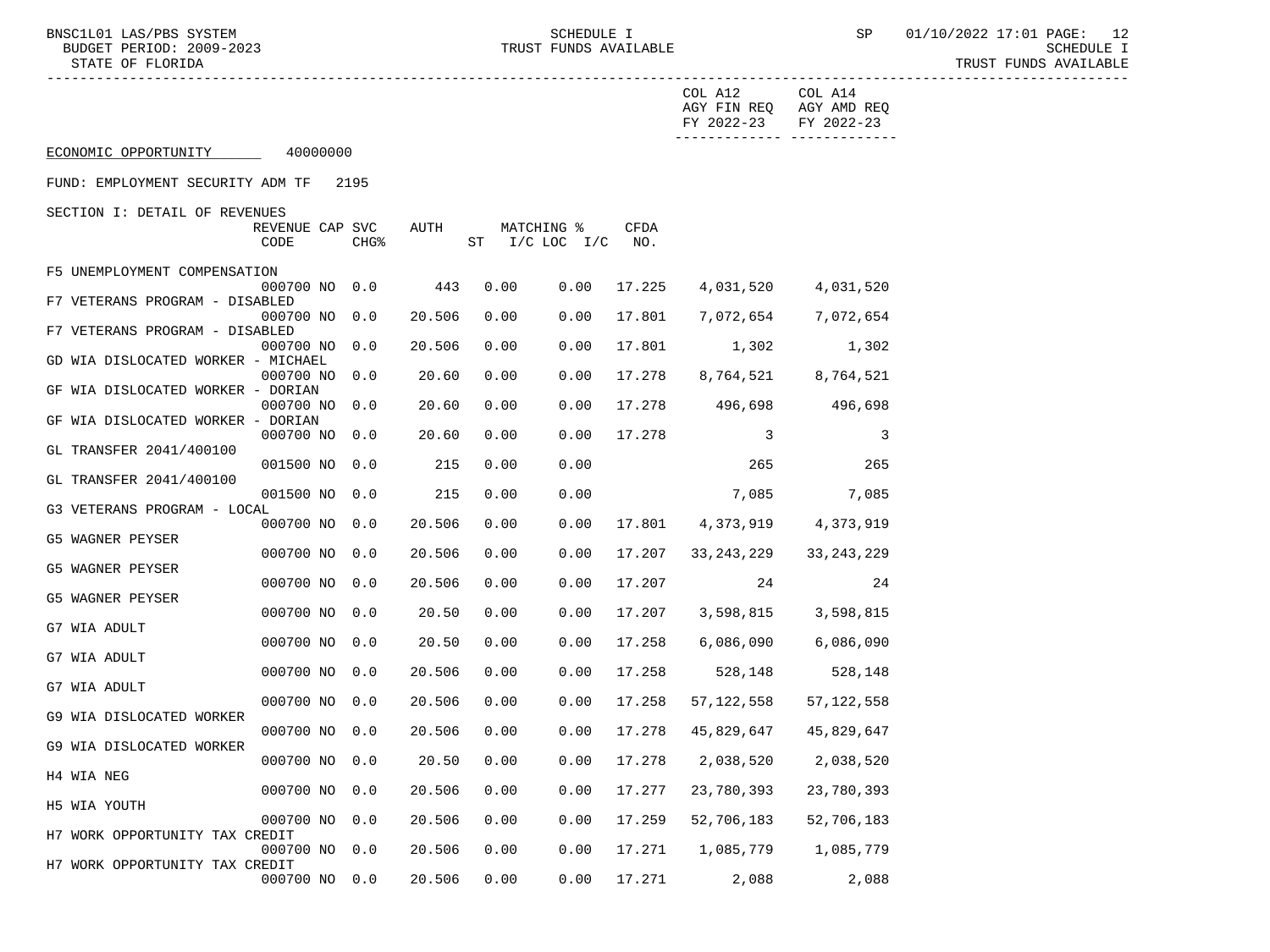-----------------------------------------------------------------------------------------------------------------------------------

BNSC1L01 LAS/PBS SYSTEM SOHEDULE I SCHEDULE I SEREDULE I SP 01/10/2022 17:01 PAGE: 13

|                                                                  |                         |  |                  |         |      |                         |      |                    | COL A12<br>AGY FIN REQ<br>FY 2022-23 | COL A14<br>AGY AMD REQ<br>FY 2022-23 |
|------------------------------------------------------------------|-------------------------|--|------------------|---------|------|-------------------------|------|--------------------|--------------------------------------|--------------------------------------|
| -----------<br>-------------<br>ECONOMIC OPPORTUNITY<br>40000000 |                         |  |                  |         |      |                         |      |                    |                                      |                                      |
| FUND: EMPLOYMENT SECURITY ADM TF                                 |                         |  | 2195             |         |      |                         |      |                    |                                      |                                      |
| SECTION I: DETAIL OF REVENUES                                    | REVENUE CAP SVC<br>CODE |  | CHG <sup>8</sup> | AUTH    | ST   | MATCHING %<br>$I/C$ LOC | I/C  | <b>CFDA</b><br>NO. |                                      |                                      |
| IC CBDG-DR IRMA                                                  | 000700 NO               |  | 0.0              | 252.35  | 0.00 |                         | 0.00 | 14.228             | 25,000                               | 25,000                               |
| 14 EST GRT REC CDBG                                              | 000700 NO               |  | 0.0              | 290     | 0.00 |                         | 0.00 | 14.228             | 316                                  | 316                                  |
| LG TRANSFER 2041/400100                                          | 001500 NO               |  | 0.0              | 215     | 0.00 |                         | 0.00 |                    | 107,437                              | 107,437                              |
| LG TRANSFER 2041/400100                                          | 001500 NO               |  | 0.0              | 215     | 0.00 |                         | 0.00 |                    | 50,553                               | 50,553                               |
| L4 TRANSFER 2021/100200                                          | 001500 NO               |  | 0.0              | 215     | 0.00 |                         | 0.00 |                    | 234,308                              | 234,308                              |
| L4 TRANSFER 2021/100200                                          |                         |  |                  | 215     | 0.00 |                         | 0.00 |                    |                                      |                                      |
| L4 TRANSFER 2021/100200                                          | 001500 NO               |  | 0.0              |         |      |                         |      |                    | 2,699,003                            | 2,699,003                            |
| MR TRANSFER DCF 2261 (FOOD STAMP E&T 100%)                       | 001500 NO               |  | 0.0              | 215     | 0.00 |                         | 0.00 |                    | 12,511                               | 12,511                               |
| MR TRANSFER DCF 2261 (FOOD STAMP E&T 100%)                       | 001510 NO               |  | 0.0              | 445     | 0.00 |                         | 0.00 | 10.561             | 30,975                               | 30,975                               |
| MR TRANSFER DCF 2261 (FOOD STAMP E&T 100%)                       | 001510 NO               |  | 0.0              | 445     | 0.00 |                         | 0.00 | 10.561             | 9,809,946                            | 9,809,946                            |
| TRANSFER P&I 2648/200100<br>M1                                   | 001510 NO               |  | 0.0              | 445     | 0.00 |                         | 0.00 | 10.561             | 151,678                              | 151,678                              |
| TRANSFER 2648/200100<br>M1                                       | 001500 NO               |  | 0.0              | 215     | 0.00 |                         | 0.00 |                    | 224                                  | 224                                  |
| M3 TRANSFER 2767/200200                                          | 001500 NO               |  | 0.0              | 215     | 0.00 |                         | 0.00 |                    | 5,093                                | 5,093                                |
| N3 TRANSFER 2401/200100                                          | 001510 NO               |  | 0.0              | 443     | 0.00 |                         | 0.00 | 17.225             | 81,871                               | 81,871                               |
|                                                                  | 001510 NO               |  | 0.0              | 414.455 | 0.00 |                         | 0.00 | 93.558             | 5,216                                | 5,216                                |
| N3 TRANSFER 2401/200100                                          | 001510 NO               |  | 0.0              | 414.455 | 0.00 |                         | 0.00 | 93.558             | 835,036                              | 234,564                              |
| PJ RA MIXED EARNER ADMIN GRANT                                   | 000700 NO               |  | 0.0              | 443     | 0.00 |                         | 0.00 | 17.225             | 173,232                              | 173,232                              |
| Q3 REFUNDS                                                       | 001800 NO               |  | 0.0              | 215.26  | 0.00 |                         | 0.00 |                    | 304,607                              | 304,607                              |
| 1E TRADE TRAINING PROGRAM                                        | 000799 NO               |  | 0.0              | 20.506  | 0.00 |                         | 0.00 | 17.245             | $63 -$                               | $63-$                                |
| 1E TRADE TRAINING PROGRAM                                        | 000799 NO               |  | 0.0              | 20.506  | 0.00 |                         | 0.00 | 17.245             | 96,845                               | 96,845                               |
| 1M TRANSFER 2648/200100                                          | 001500 NO               |  | 0.0              | 215     | 0.00 |                         | 0.00 |                    | $224-$                               | $224-$                               |
| 1M TRANSFER 2648/200100                                          | 001500 NO               |  | 0.0              | 215     | 0.00 |                         | 0.00 |                    | 208                                  | 208                                  |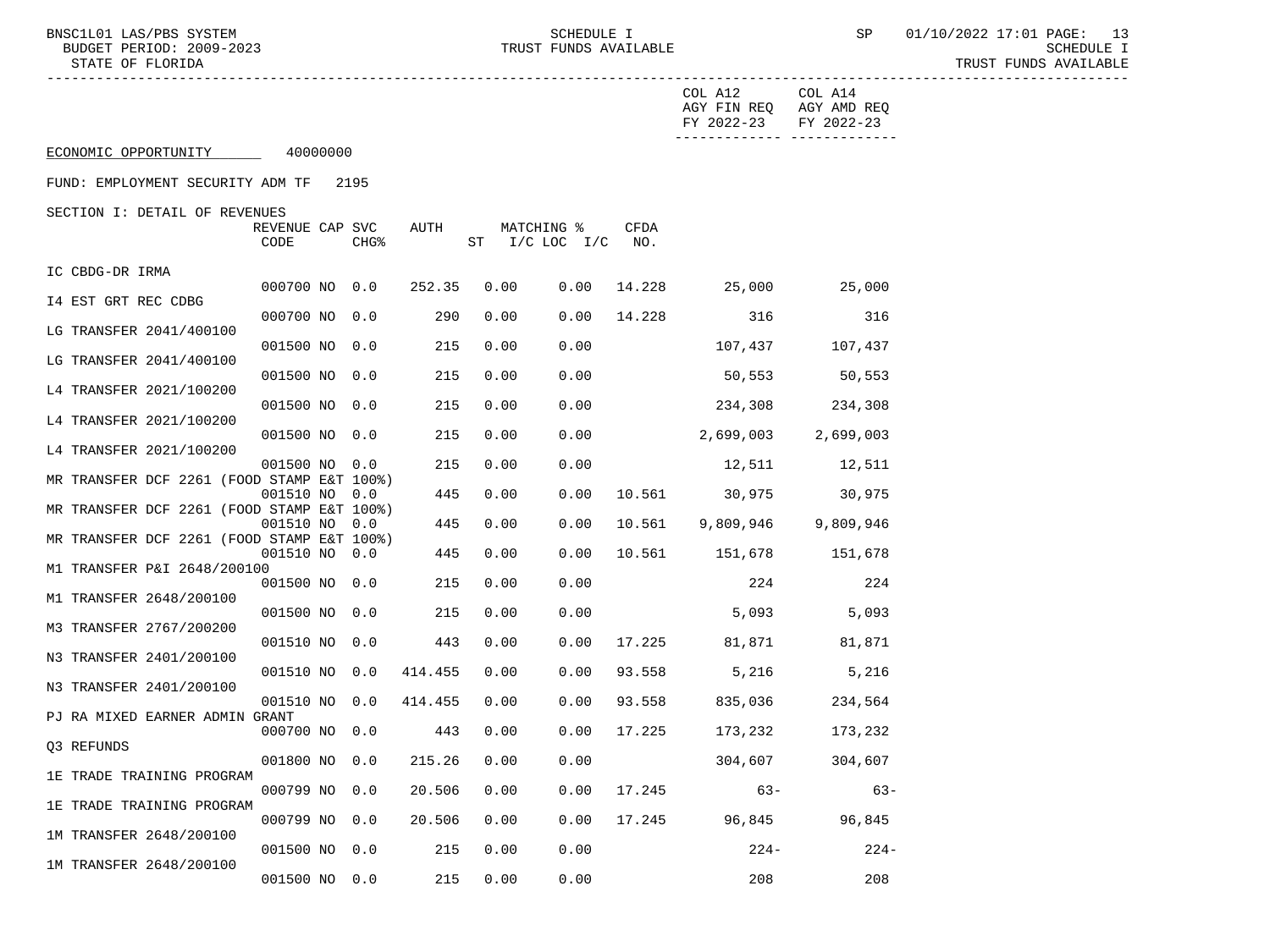BNSC1L01 LAS/PBS SYSTEM  $\begin{array}{c} \texttt{SCHEDULE} \\ \texttt{BUDGET PERIOD: } 2009-2023 \end{array}$  SCHEDULE I TRUST FUNDS AVAILABLE STATE OF FLORIDA TRUST FUNDS AVAILABLE ----------------------------------------------------------------------------------------------------------------------------------- COL A12 COL A14 AGY FIN REQ AGY AMD REQ FY 2022-23 FY 2022-23 ------------- ------------- ECONOMIC OPPORTUNITY 40000000 FUND: EMPLOYMENT SECURITY ADM TF 2195 SECTION I: DETAIL OF REVENUES REVENUE CAP SVC AUTH MATCHING % CFDA CODE CHG<sup>&</sup> ST I/C LOC I/C NO. 1S FDOR/CSE 000799 NO 0.0 20.506 0.00 0.00 17.801 23- 23-

|                                | 001801 NO | 0.0 | 215    | 0.00 | 0.00 |        | 831       | 831       |
|--------------------------------|-----------|-----|--------|------|------|--------|-----------|-----------|
| 1S FDOR/CSE                    | 001801 NO | 0.0 | 215    | 0.00 | 0.00 |        | 12        | 12        |
| 3G VETERANS PROGRAM-LOCAL      | 000799 NO | 0.0 | 20.506 | 0.00 | 0.00 | 17.801 | 293,253   | 293,253   |
| 3G VETERANS PROGRAM-LOCAL      |           |     |        |      |      |        |           |           |
| 4G WORKFORCE INNOVATION FUND   | 000799 NO | 0.0 | 20.506 | 0.00 | 0.00 | 17.801 | $23 -$    | $23 -$    |
| 4H WIA NEG                     | 000799 NO | 0.0 | 20.506 | 0.00 | 0.00 | 17.283 | $56 -$    | $56 -$    |
|                                | 000799 NO | 0.0 | 20.506 | 0.00 | 0.00 | 17.277 | 7,279     | 7,279     |
| 4H WIA NEG                     | 000799 NO | 0.0 | 20.605 | 0.00 | 0.00 | 17.277 | $3 -$     | $3 -$     |
| 5D LABOR CERTIFICATION         | 000799 NO | 0.0 | 20.506 | 0.00 | 0.00 | 17.273 | $91 -$    | $91 -$    |
| 5D LABOR CERTIFICATION         |           |     |        |      |      |        |           |           |
| 5E UC DISASTER                 | 000799 NO | 0.0 | 20.506 | 0.00 | 0.00 | 17.273 | 49,883    | 49,883    |
| 5F UNEMPLOYMENT COMPENSATION   | 000799 NO | 0.0 | 443    | 0.00 | 0.00 | 17.225 | 19,750    | 19,750    |
|                                | 000799 NO | 0.0 | 443    | 0.00 | 0.00 | 17.225 | 9,960,569 | 9,960,569 |
| 5F UNEMPLOYMENT COMPENSATION   | 000799 NO | 0.0 | 443    | 0.00 | 0.00 | 17.225 | 254,659   | 254,659   |
| 5F UNEMPLOYMENT COMPENSATION   | 000799 NO | 0.0 | 443    | 0.00 | 0.00 | 17.225 | 950,000   | 950,000   |
| 5G WAGNER PEYSER               |           |     |        |      |      |        |           |           |
| 5G WAGNER PEYSER               | 000799 NO | 0.0 | 20.506 | 0.00 | 0.00 | 17.207 | 1,495,966 | 1,495,966 |
| 5I CDBG DISASTER               | 000799 NO | 0.0 | 20.506 | 0.00 | 0.00 | 17.207 | $93 -$    | $93 -$    |
|                                | 000799 NO | 0.0 | 290    | 0.00 | 0.00 | 14.228 | 4,185     | 4,185     |
| 7D LABOR MARKET STATISTICS     | 000799 NO | 0.0 | 20.506 | 0.00 | 0.00 | 17.002 | $50 -$    | $50 -$    |
| 7D LABOR MARKET STATISTICS     | 000799 NO | 0.0 | 20.506 | 0.00 | 0.00 | 17.002 | 609,939   | 609,939   |
| 7F VETERANS PROGRAM - DISABLED |           |     |        |      |      |        |           |           |
| 7F VETERANS PROG-DISABLED      | 000799 NO | 0.0 | 20.506 | 0.00 | 0.00 | 17.801 | 285,354   | 285,354   |
| 7G WIA ADULT                   | 000799 NO | 0.0 | 20.506 | 0.00 | 0.00 | 17.801 | $19 -$    | $19-$     |
|                                | 000799 NO | 0.0 | 20.506 | 0.00 | 0.00 | 17.258 | 715       | 715       |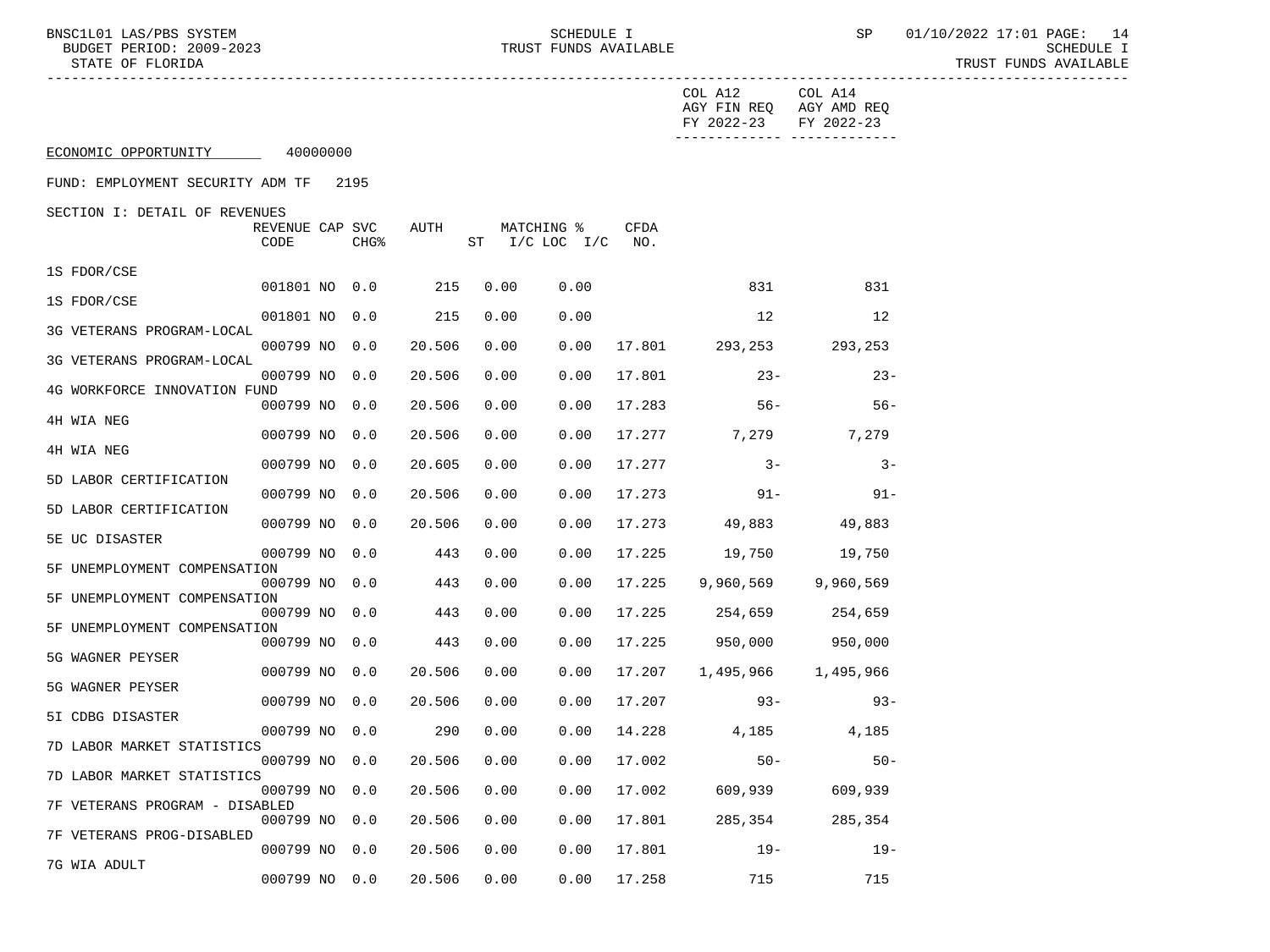BNSC1L01 LAS/PBS SYSTEM SOHEDULE I SCHEDULE I SEREDULE I SP 01/10/2022 17:01 PAGE: 15<br>BUDGET PERIOD: 2009-2023 SCHEDULE I TRUST FUNDS AVAILABLE

 STATE OF FLORIDA TRUST FUNDS AVAILABLE -----------------------------------------------------------------------------------------------------------------------------------

|                                       | COL A12<br>AGY FIN REO<br>FY 2022-23 | COL A14<br>AGY AMD REO<br>FY 2022-23 |
|---------------------------------------|--------------------------------------|--------------------------------------|
| 40000000<br>ECONOMIC OPPORTUNITY      |                                      |                                      |
| FUND: EMPLOYMENT SECURITY ADM TF 2195 |                                      |                                      |

SECTION I: DETAIL OF REVENUES

|                                | REVENUE CAP<br>CODE | <b>SVC</b><br>CHG <sup>8</sup> | AUTH    | ST   | MATCHING %<br>$I/C$ LOC $I/C$ | <b>CFDA</b><br>NO. |         |         |
|--------------------------------|---------------------|--------------------------------|---------|------|-------------------------------|--------------------|---------|---------|
| 7G WIA ADULT                   |                     |                                |         |      |                               |                    |         |         |
|                                | 000799 NO           | 0.0                            | 20.506  | 0.00 | 0.00                          | 17.258             | 953,009 | 953,009 |
| 7H WORK OPPORTUNITY TAX CREDIT |                     |                                |         |      |                               |                    |         |         |
|                                | 000799 NO           | 0.0                            | 20.506  | 0.00 | 0.00                          | 17.271             | 207.734 | 207,734 |
| 7H WORK OPPORTUNITY TAX CREDIT |                     |                                |         |      |                               |                    |         |         |
|                                | 000799 NO           | 0.0                            | 20.506  | 0.00 | 0.00                          | 17.271             | 55      | 55      |
| 9D WORKFORCE INFORMATION       |                     |                                |         |      |                               |                    |         |         |
|                                | 000799 NO           | 0.0                            | 20.506  | 0.00 | 0.00                          | 17.207             | $15 -$  | $15 -$  |
| 9D WORKFORCE INFORMATION       |                     |                                |         |      |                               |                    |         |         |
|                                | 000799 NO           | 0.0                            | 20.506  | 0.00 | 0.00                          | 17.207             | 262,848 | 262,848 |
| 9H FOOD STAMP E&T 100%         |                     |                                |         |      |                               |                    |         |         |
|                                | 000799 NO           | 0.0                            | 414.455 | 0.00 | 0.00                          | 10.561             | $39 -$  | $39 -$  |
|                                |                     |                                |         |      |                               |                    |         |         |

TOTAL TO LINE B IN SECTION IV 394,500,412 394,500,412

============= =============

SECTION II: DETAIL OF NONOPERATING EXPENDITURES

|                                | OBJECT | TRANSFER | CFDA   |            |            |
|--------------------------------|--------|----------|--------|------------|------------|
|                                | CODE   | TO<br>BE | NO.    |            |            |
| 15 INDIRECT TRANSFER TO ATF    | 810000 | 40100200 | 17.283 | $56 -$     | $56 -$     |
| 16 INDIRECT TRANSFER TO ATF    | 810000 | 40100200 | 11.452 | $867 -$    | $867 -$    |
| INDIRECT TRANSFER TO ATF<br>16 | 810000 | 40100200 | 11.452 | $1 -$      | $1 -$      |
| INDIRECT TRANSFER TO ATF<br>17 | 810000 | 40100200 | 17.277 | $3 -$      | $3 -$      |
| INDIRECT TRANSFER TO ATF<br>17 | 810000 | 40100200 | 17.277 | 7,279      | 7,279      |
| 21 INDIRECT TRANSFER TO ATF    | 810000 | 40100200 | 10.561 | 216,775    | 216,775    |
| 21 INDIRECT TRANSFER TO ATF    | 810000 | 40100200 | 10.561 | $39 -$     | $39 -$     |
| INDIRECT TRANSFER TO ATF<br>23 | 810000 | 40100200 | 14.228 | 31,471     | 31,471     |
| INDIRECT TRANSFER TO ATF<br>23 | 810000 | 40100200 | 14.228 | $800 -$    | $800 -$    |
| 24 INDIRECT TRANSFER TO ATF    | 810000 | 40100200 | 17.002 | 609,939    | 609,939    |
| 24 INDIRECT TRANSFER TO ATF    | 810000 | 40100200 | 17.002 | $50 -$     | $50 -$     |
| 25 INDIRECT TRANSFER TO ATF    | 810000 | 40100200 | 17.207 | 100        | 100        |
| 25 INDIRECT TRANSFER TO ATF    | 810000 | 40100200 | 17.207 | 1,758,590  | 1,758,590  |
| 26 INDIRECT TRANSFER TO ATF    | 810000 | 40100200 | 17.225 | 259,515    | 259,515    |
| INDIRECT TRANSFER TO ATF<br>26 | 810000 | 40100200 | 17.225 | 12,573,249 | 12,573,249 |
| INDIRECT TRANSFER TO ATF<br>26 | 810000 | 40100200 | 17.225 | 950,000    | 950,000    |
| INDIRECT TRANSFER TO ATF<br>27 | 810000 | 40100200 | 17.245 | $63 -$     | $63-$      |
| INDIRECT TRANSFER TO ATF<br>27 | 810000 | 40100200 | 17.245 | 96,845     | 96,845     |
| INDIRECT TRANSFER TO ATF<br>29 | 810000 | 40100200 | 17.258 | 953,009    | 953,009    |
| INDIRECT TRANSFER TO ATF<br>29 | 810000 | 40100200 | 17.258 | 715        | 715        |
| 33 INDIRECT TRANSFER TO ATF    | 810000 | 40100200 | 17.271 | 55         | 55         |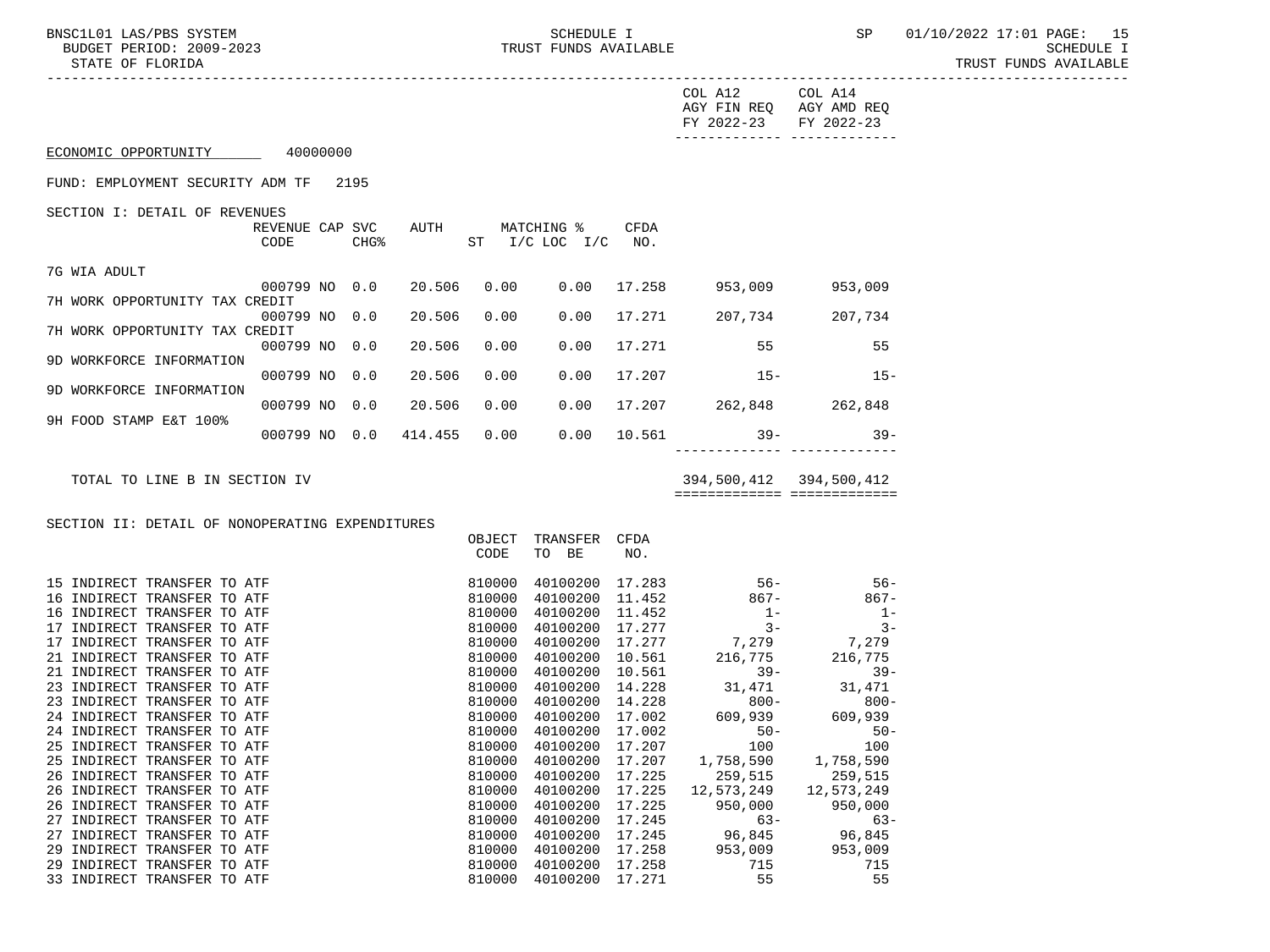-----------------------------------------------------------------------------------------------------------------------------------

| FY 2022-23 FY 2022-23 |                         |
|-----------------------|-------------------------|
|                       | AGY FIN REQ AGY AMD REQ |
| COL A12               | COL A14                 |

## ECONOMIC OPPORTUNITY 40000000

FUND: EMPLOYMENT SECURITY ADM TF 2195

| DETAIL OF<br>NONOPERATING EXPENDITURES<br>SECTION II: |        |          |        |         |         |
|-------------------------------------------------------|--------|----------|--------|---------|---------|
|                                                       | OBJECT | TRANSFER | CFDA   |         |         |
|                                                       | CODE   | BE<br>TO | NO.    |         |         |
| 33 INDIRECT TRANSFER TO ATF                           | 810000 | 40100200 | 17.271 | 207,734 | 207.734 |
| 34 INDIRECT TRANSFER TO ATF                           | 810000 | 40100200 | 17.273 | 49,883  | 49,883  |
| 34 INDIRECT TRANSFER TO ATF                           | 810000 | 40100200 | 17.273 | $91 -$  | $91 -$  |
| 36 INDIRECT TRANSFER TO ATF                           | 810000 | 40100200 | 17.278 | 14,161  | 14,161  |
| 37 INDIRECT TRANSFER TO ATF                           | 810000 | 40100200 | 17.801 | 578,607 | 578,607 |
| 37 INDIRECT TRANSFER TO ATF                           | 810000 | 40100200 | 17.801 | $42 -$  | $42 -$  |
| 41 INDIRECT TRANSFER TO ATF                           | 810000 | 40100200 | 93.558 | $46 -$  | $46 -$  |
| 41 INDIRECT TRANSFER TO ATF                           | 810000 | 40100200 | 93.558 | 8,134   | 8,134   |
| 44 INDIRECT TRANSFER TO ATF                           | 810000 | 40100200 |        | 7,125   | 7,125   |
| 44 INDIRECT TRANSFER TO ATF                           | 810000 | 40100200 |        | 1,097   | 1,097   |
| INDIRECT TRANSFER TO ATF<br>46                        | 810000 | 40100200 | 17.285 | $6-$    | - 6     |
| INDIRECT TRANSFER TO ATF<br>46                        | 810000 | 40100200 | 17.285 | 17,980  | 17,980  |
|                                                       |        |          |        |         |         |
|                                                       |        |          |        |         |         |

TOTAL TO LINE E IN SECTION IV 18,340,199 18,340,199 ============= =============

SECTION III: ADJUSTMENTS

**OBJECT CODE** 

------------- -------------

============= =============

TOTAL TO LINE H IN SECTION IV

SECTION IV: SUMMARY

| UNRESERVED FUND BALANCE - JULY 1               | ' A ) |             |             |
|------------------------------------------------|-------|-------------|-------------|
| ADD: REVENUES (FROM SECTION I)                 | (B)   | 394,500,412 | 394,500,412 |
| TOTAL FUNDS AVAILABLE (LINE A + LINE B)        | (C)   | 394,500,412 | 394,500,412 |
| LESS: OPERATING EXPENDITURES                   | (D)   | 376,160,213 | 376,160,213 |
| LESS: NONOPERATING EXPENDITURES (SECTION II)   | (E)   | 18,340,199  | 18,340,199  |
| LESS: FIXED CAPITAL OUTLAY (TOTAL ONLY)        | (F)   |             |             |
| UNRESERVED FUND BALANCE - JUNE 30 - BEFORE ADJ | (G)   |             |             |
| NET ADJUSTMENTS (FROM SECTION III)             | (H)   |             |             |
| ADJUSTED UNRESERVED FUND BALANCE - JUNE 30     |       |             |             |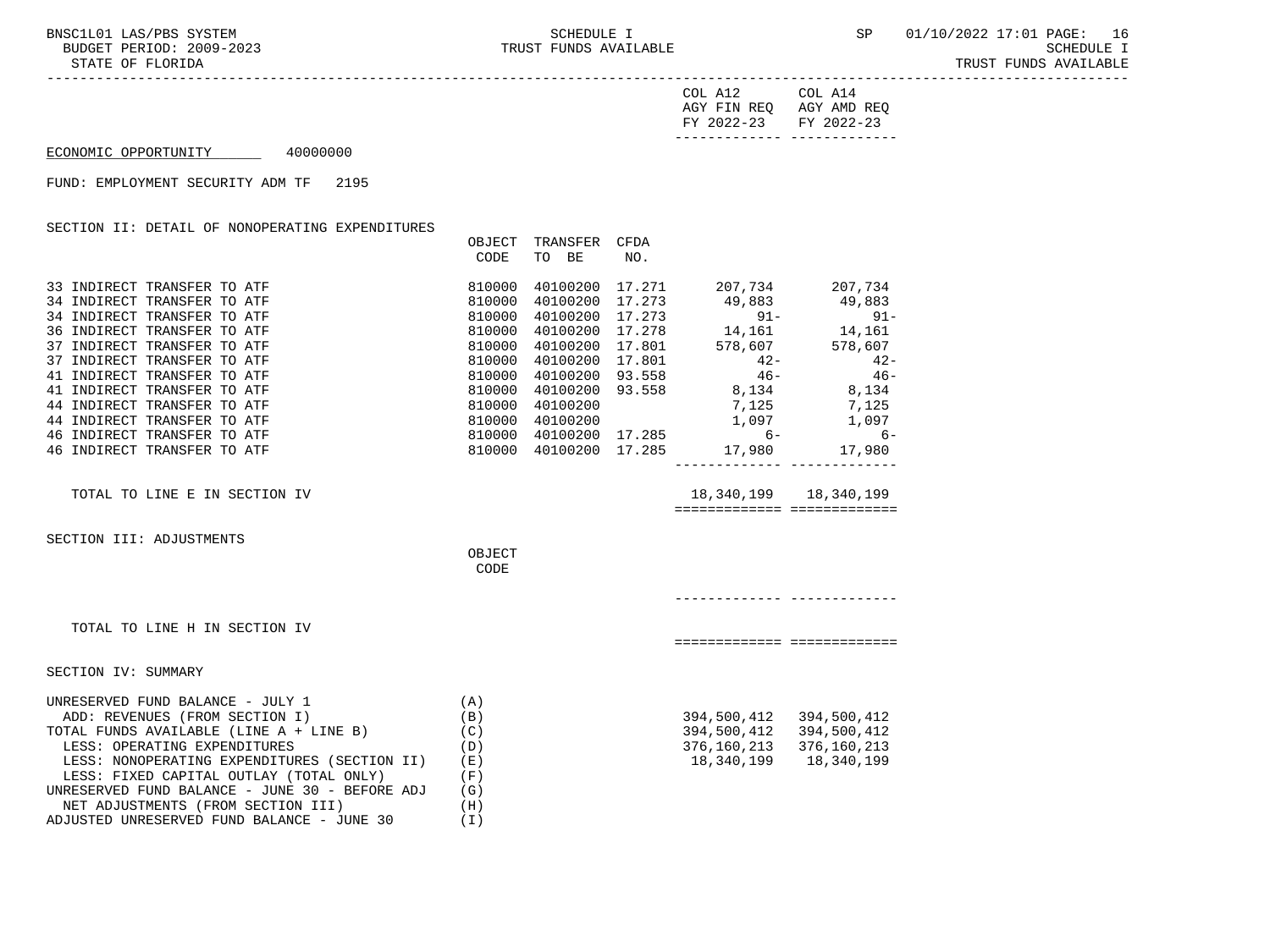| BNSC1L01 LAS/PBS SYSTEM |                  |                          | SCHEDULE I |                       |
|-------------------------|------------------|--------------------------|------------|-----------------------|
|                         |                  | BUDGET PERIOD: 2009-2023 |            | TRUST FUNDS AVAILABLE |
|                         | STATE OF FLORIDA |                          |            |                       |

C1L01 LAS/PBS SYSTEM<br>TRUST FUNDS AVAILABLE TRESS SOME SP 01/10/2022 17:01 PAGE: 17<br>SCHEDULE I SCHEDULE I TRUST FUNDS AVAILABLE

|                                                                                           |                                        |                                                   | COL A12<br>AGY FIN REQ AGY AMD REQ<br>FY 2022-23 FY 2022-23<br>_______________________________ | COL A14                                        |  |
|-------------------------------------------------------------------------------------------|----------------------------------------|---------------------------------------------------|------------------------------------------------------------------------------------------------|------------------------------------------------|--|
| ECONOMIC OPPORTUNITY                                                                      | 40000000                               |                                                   |                                                                                                |                                                |  |
| FUND: LOCAL GOV HOUSING TF                                                                | 2250                                   |                                                   |                                                                                                |                                                |  |
| SECTION I: DETAIL OF REVENUES                                                             | REVENUE CAP SVC<br><b>CHG%</b><br>CODE | AUTH MATCHING %<br>CFDA<br>ST $I/C$ LOC $I/C$ NO. |                                                                                                |                                                |  |
| 01 DOC STAMP TAX REVENUE                                                                  |                                        |                                                   |                                                                                                |                                                |  |
| 02 INTEREST                                                                               | 001600 NO 0.0 201.15                   | 0.00 0.00                                         |                                                                                                |                                                |  |
|                                                                                           | 000500 NO 8.0 420.507                  | 0.00<br>0.00                                      |                                                                                                | 91,111 91,111<br>-------------- -------------- |  |
| TOTAL TO LINE B IN SECTION IV                                                             |                                        |                                                   | 152,991,111   152,991,111                                                                      |                                                |  |
|                                                                                           |                                        |                                                   | ============================                                                                   |                                                |  |
| SECTION II: DETAIL OF NONOPERATING EXPENDITURES                                           |                                        | OBJECT TRANSFER CFDA<br>CODE<br>TO BE<br>NO.      |                                                                                                |                                                |  |
| 01 SERVICE CHARGE TO GR                                                                   |                                        | 880800                                            |                                                                                                | 7,289 7,289                                    |  |
| TOTAL TO LINE E IN SECTION IV                                                             |                                        |                                                   | ============================                                                                   | 7,289 7,289                                    |  |
| SECTION III: ADJUSTMENTS                                                                  |                                        | OBJECT<br>CODE                                    |                                                                                                |                                                |  |
|                                                                                           |                                        |                                                   |                                                                                                |                                                |  |
| TOTAL TO LINE H IN SECTION IV                                                             |                                        |                                                   |                                                                                                | ===========================                    |  |
| SECTION IV: SUMMARY                                                                       |                                        |                                                   |                                                                                                |                                                |  |
| UNRESERVED FUND BALANCE - JULY 1                                                          |                                        | (A)                                               |                                                                                                | 67,626,178 67,626,178                          |  |
| ADD: REVENUES (FROM SECTION I)<br>TOTAL FUNDS AVAILABLE (LINE A + LINE B)                 |                                        | (B)<br>(C)                                        | 152, 991, 111  152, 991, 111<br>220,617,289 220,617,289                                        |                                                |  |
| LESS: OPERATING EXPENDITURES                                                              |                                        | (D)                                               | 152,900,000                                                                                    | 220,526,178                                    |  |
| LESS: NONOPERATING EXPENDITURES (SECTION II)                                              |                                        | ( E )                                             | 7,289                                                                                          | 7,289                                          |  |
| LESS: FIXED CAPITAL OUTLAY (TOTAL ONLY)<br>UNRESERVED FUND BALANCE - JUNE 30 - BEFORE ADJ |                                        | (F)<br>(G)                                        | 67,710,000                                                                                     | 83,822                                         |  |
| NET ADJUSTMENTS (FROM SECTION III)<br>ADJUSTED UNRESERVED FUND BALANCE - JUNE 30          |                                        | (H)<br>(I)                                        | 67,710,000                                                                                     | 83,822                                         |  |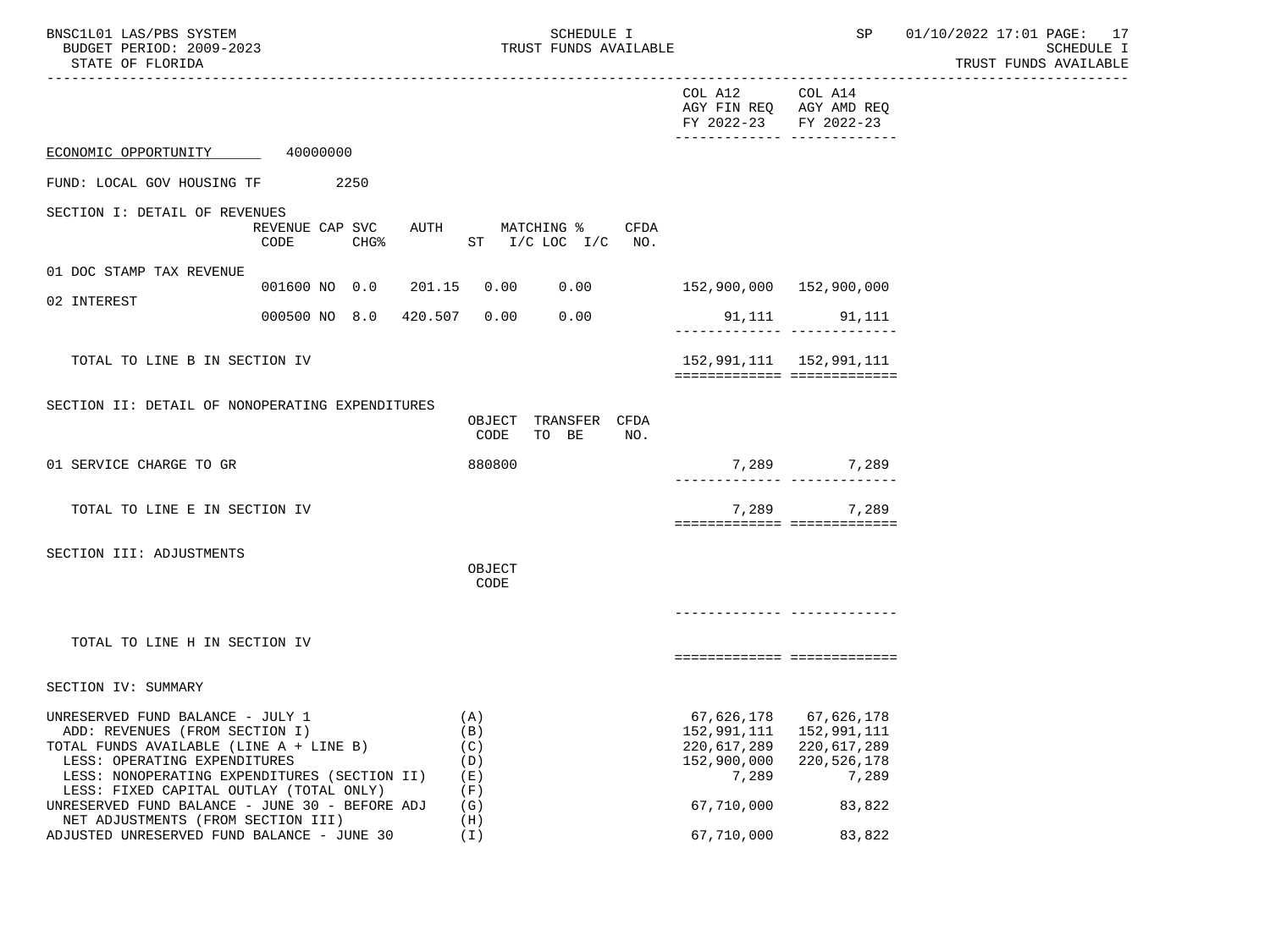| BNSC1L01 LAS/PBS SYSTEM<br>BUDGET PERIOD: 2009-2023<br>STATE OF FLORIDA |                            | SCHEDULE I<br>TRUST FUNDS AVAILABLE          |                                      | SP                                                    | 01/10/2022 17:01 PAGE: 18<br>SCHEDULE I<br>TRUST FUNDS AVAILABLE |
|-------------------------------------------------------------------------|----------------------------|----------------------------------------------|--------------------------------------|-------------------------------------------------------|------------------------------------------------------------------|
|                                                                         |                            |                                              | COL A12<br>AGY FIN REQ<br>FY 2022-23 | COL A14<br>AGY AMD REQ<br>FY 2022-23                  |                                                                  |
| 40000000<br>ECONOMIC OPPORTUNITY                                        |                            |                                              |                                      |                                                       |                                                                  |
| FUND: LOCAL GOV HOUSING TF                                              | 2250                       |                                              |                                      |                                                       |                                                                  |
|                                                                         |                            |                                              |                                      |                                                       |                                                                  |
| SCHEDULE IB: DETAIL OF UNRESERVED FUND BALANCE                          | FUNDING SOURCE<br>STATE(S) | RESTRICTED(R)<br>NONSTATE(N) UNRESTRICTED(U) |                                      |                                                       |                                                                  |
| 01 DOC STAMP REVENUES                                                   | S                          | U                                            |                                      | 67,710,000 67,710,000                                 |                                                                  |
| ADJUSTED UNRESERVED FUND BALANCE - JUNE 30                              |                            |                                              |                                      | 67,710,000 67,710,000<br>============================ |                                                                  |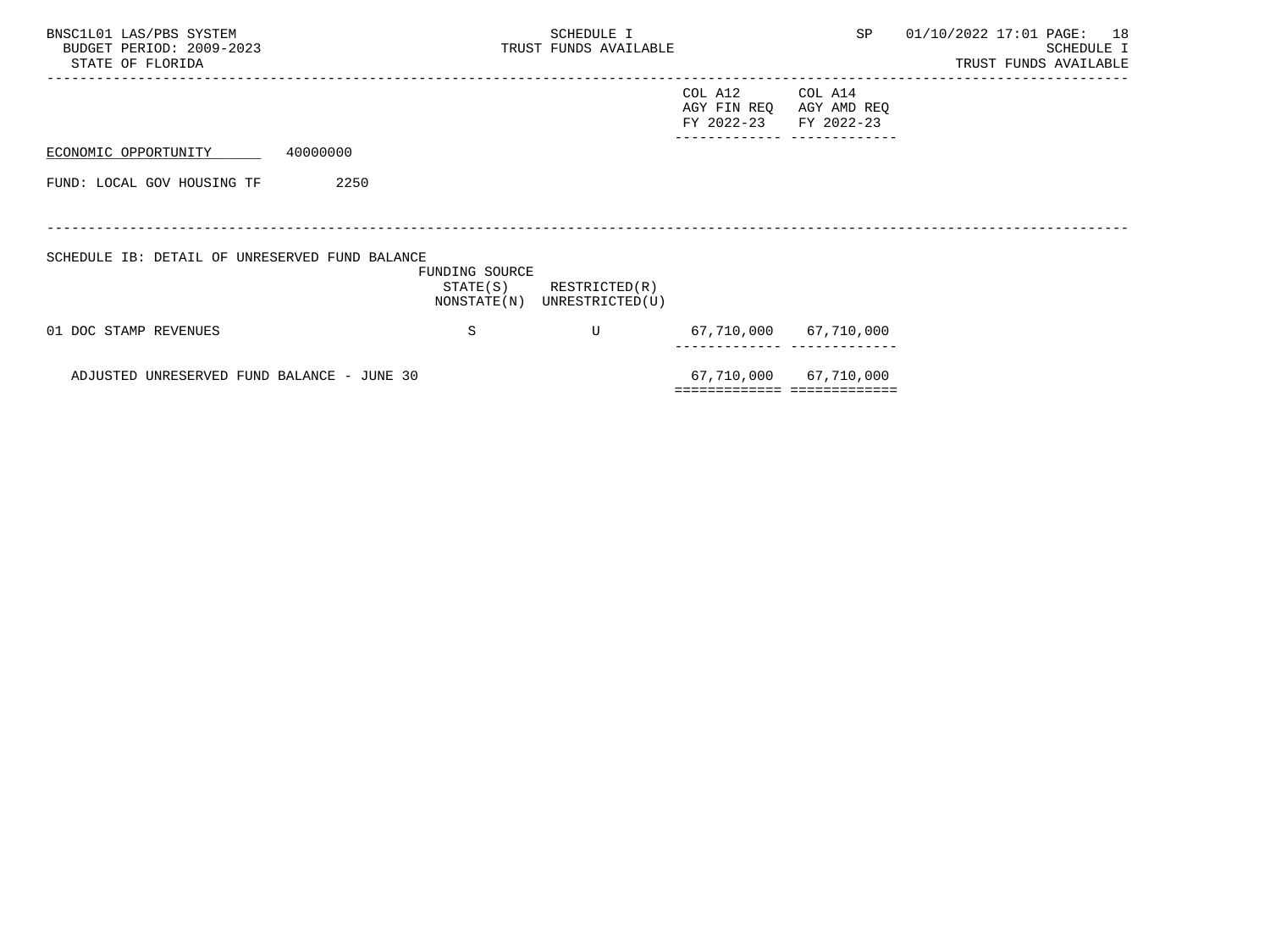| BNSC1L01 LAS/PBS SYSTEM<br>BUDGET PERIOD: 2009-2023<br>STATE OF FLORIDA                                                                                                                                                                                                                                                          |                                             | SCHEDULE I<br>TRUST FUNDS AVAILABLE                  | __________________________________                                                       | SP                                                            | 01/10/2022 17:01 PAGE: 19<br><b>SCHEDULE I</b><br>TRUST FUNDS AVAILABLE |  |  |
|----------------------------------------------------------------------------------------------------------------------------------------------------------------------------------------------------------------------------------------------------------------------------------------------------------------------------------|---------------------------------------------|------------------------------------------------------|------------------------------------------------------------------------------------------|---------------------------------------------------------------|-------------------------------------------------------------------------|--|--|
|                                                                                                                                                                                                                                                                                                                                  |                                             |                                                      | COL A12<br>AGY FIN REQ AGY AMD REQ<br>FY 2022-23                                         | COL A14<br>FY 2022-23                                         |                                                                         |  |  |
| ECONOMIC OPPORTUNITY                                                                                                                                                                                                                                                                                                             | 40000000                                    |                                                      |                                                                                          |                                                               |                                                                         |  |  |
| FUND: STATE HOUSING TF                                                                                                                                                                                                                                                                                                           | 2255                                        |                                                      |                                                                                          |                                                               |                                                                         |  |  |
| SECTION I: DETAIL OF REVENUES                                                                                                                                                                                                                                                                                                    | REVENUE CAP SVC<br>CHG <sup>8</sup><br>CODE | AUTH MATCHING %<br>CFDA<br>ST I/C LOC I/C NO.        |                                                                                          |                                                               |                                                                         |  |  |
| 01 DOC STAMP TAX REVENUE                                                                                                                                                                                                                                                                                                         | 001600 NO 0.0<br>201.15                     | 0.00                                                 | $0.00$ 65,200,000 65,200,000                                                             |                                                               |                                                                         |  |  |
| 02 INTEREST                                                                                                                                                                                                                                                                                                                      | 000500 NO 8.0<br>420.507                    | 0.00<br>0.00                                         |                                                                                          | 62,683 62,683                                                 |                                                                         |  |  |
| TOTAL TO LINE B IN SECTION IV                                                                                                                                                                                                                                                                                                    |                                             |                                                      | ============================                                                             | 65, 262, 683 65, 262, 683                                     |                                                                         |  |  |
| SECTION II: DETAIL OF NONOPERATING EXPENDITURES                                                                                                                                                                                                                                                                                  |                                             | OBJECT TRANSFER CFDA<br>CODE<br>TO BE<br>NO.         |                                                                                          |                                                               |                                                                         |  |  |
| 01 SERVICE CHARGE                                                                                                                                                                                                                                                                                                                |                                             | 880800                                               |                                                                                          | 5,015 5,015<br>_____________________________                  |                                                                         |  |  |
| TOTAL TO LINE E IN SECTION IV                                                                                                                                                                                                                                                                                                    |                                             |                                                      | ===========================                                                              | 5,015 5,015                                                   |                                                                         |  |  |
| SECTION III: ADJUSTMENTS                                                                                                                                                                                                                                                                                                         |                                             | OBJECT<br>CODE                                       |                                                                                          |                                                               |                                                                         |  |  |
| TOTAL TO LINE H IN SECTION IV                                                                                                                                                                                                                                                                                                    |                                             |                                                      | ===========================                                                              |                                                               |                                                                         |  |  |
| SECTION IV: SUMMARY                                                                                                                                                                                                                                                                                                              |                                             |                                                      |                                                                                          |                                                               |                                                                         |  |  |
| UNRESERVED FUND BALANCE - JULY 1<br>ADD: REVENUES (FROM SECTION I)<br>TOTAL FUNDS AVAILABLE (LINE A + LINE B)<br>LESS: OPERATING EXPENDITURES<br>LESS: NONOPERATING EXPENDITURES (SECTION II)<br>LESS: FIXED CAPITAL OUTLAY (TOTAL ONLY)<br>UNRESERVED FUND BALANCE - JUNE 30 - BEFORE ADJ<br>NET ADJUSTMENTS (FROM SECTION III) |                                             | (A)<br>(B)<br>(C)<br>(D)<br>(E)<br>(F)<br>(G)<br>(H) | 69,767,332<br>65,262,683<br>135,030,015 135,030,015<br>65,200,000<br>5,015<br>69,825,000 | 69,767,332<br>65,262,683<br>94,967,332<br>5,015<br>40,057,668 |                                                                         |  |  |

ADJUSTED UNRESERVED FUND BALANCE - JUNE 30 (I) 69,825,000 40,057,668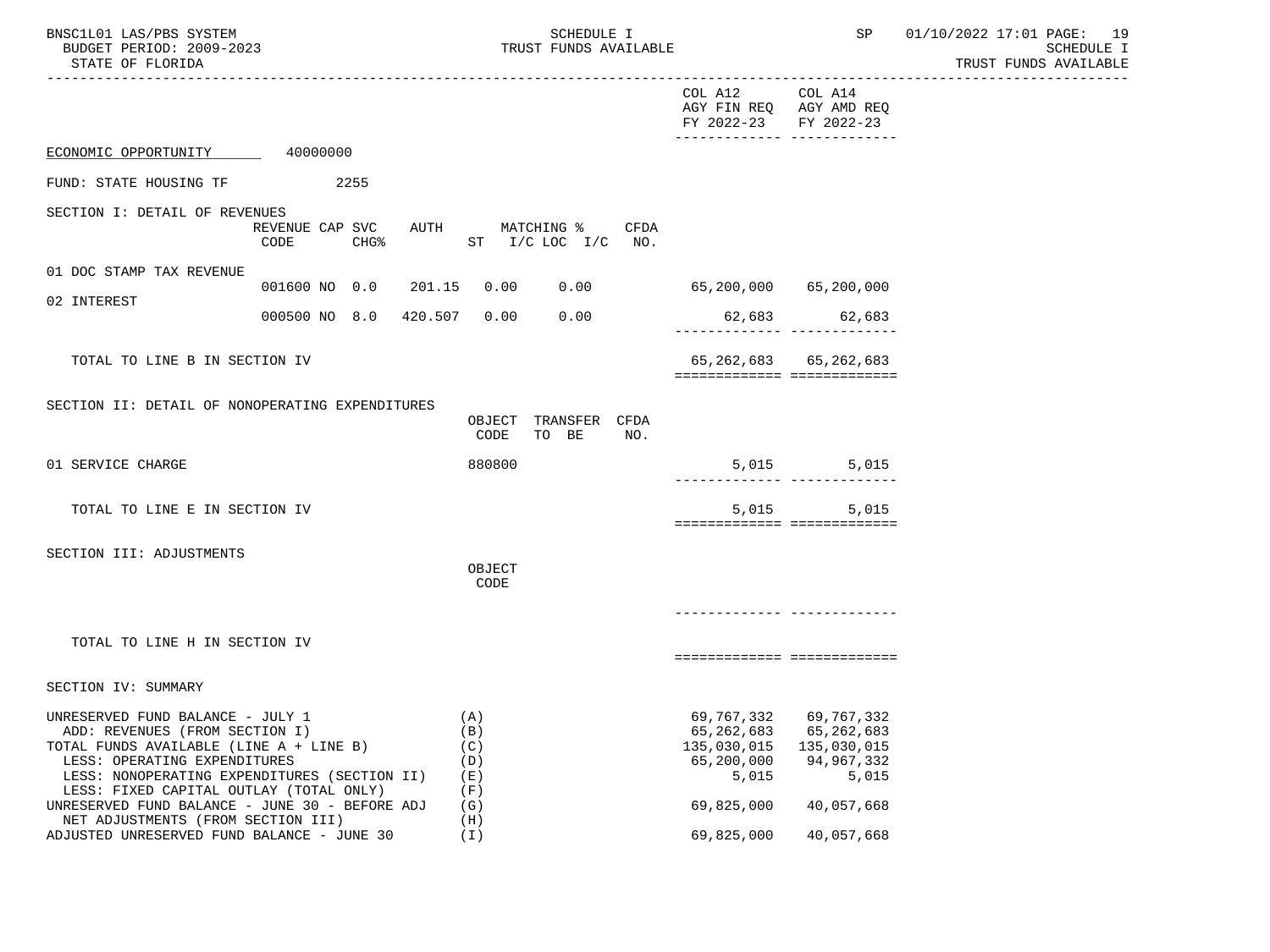| BNSC1L01 LAS/PBS SYSTEM<br>BUDGET PERIOD: 2009-2023<br>STATE OF FLORIDA |          |                            | SCHEDULE I<br>TRUST FUNDS AVAILABLE          |                                      | SP                                   | 01/10/2022 17:01 PAGE: 20<br>SCHEDULE I<br>TRUST FUNDS AVAILABLE |
|-------------------------------------------------------------------------|----------|----------------------------|----------------------------------------------|--------------------------------------|--------------------------------------|------------------------------------------------------------------|
|                                                                         |          |                            |                                              | COL A12<br>AGY FIN REQ<br>FY 2022-23 | COL A14<br>AGY AMD REQ<br>FY 2022-23 |                                                                  |
| ECONOMIC OPPORTUNITY                                                    | 40000000 |                            |                                              |                                      | _________ __________                 |                                                                  |
| FUND: STATE HOUSING TF                                                  | 2255     |                            |                                              |                                      |                                      |                                                                  |
|                                                                         |          |                            |                                              |                                      |                                      |                                                                  |
| SCHEDULE IB: DETAIL OF UNRESERVED FUND BALANCE                          |          | FUNDING SOURCE<br>STATE(S) | RESTRICTED(R)<br>NONSTATE(N) UNRESTRICTED(U) |                                      |                                      |                                                                  |
| 01 DOC STAMP REVENUES                                                   |          | S                          | U                                            |                                      | 69,825,000 69,825,000                |                                                                  |
| ADJUSTED UNRESERVED FUND BALANCE - JUNE 30                              |          |                            |                                              |                                      | 69,825,000 69,825,000                |                                                                  |
|                                                                         |          |                            |                                              | ============================         |                                      |                                                                  |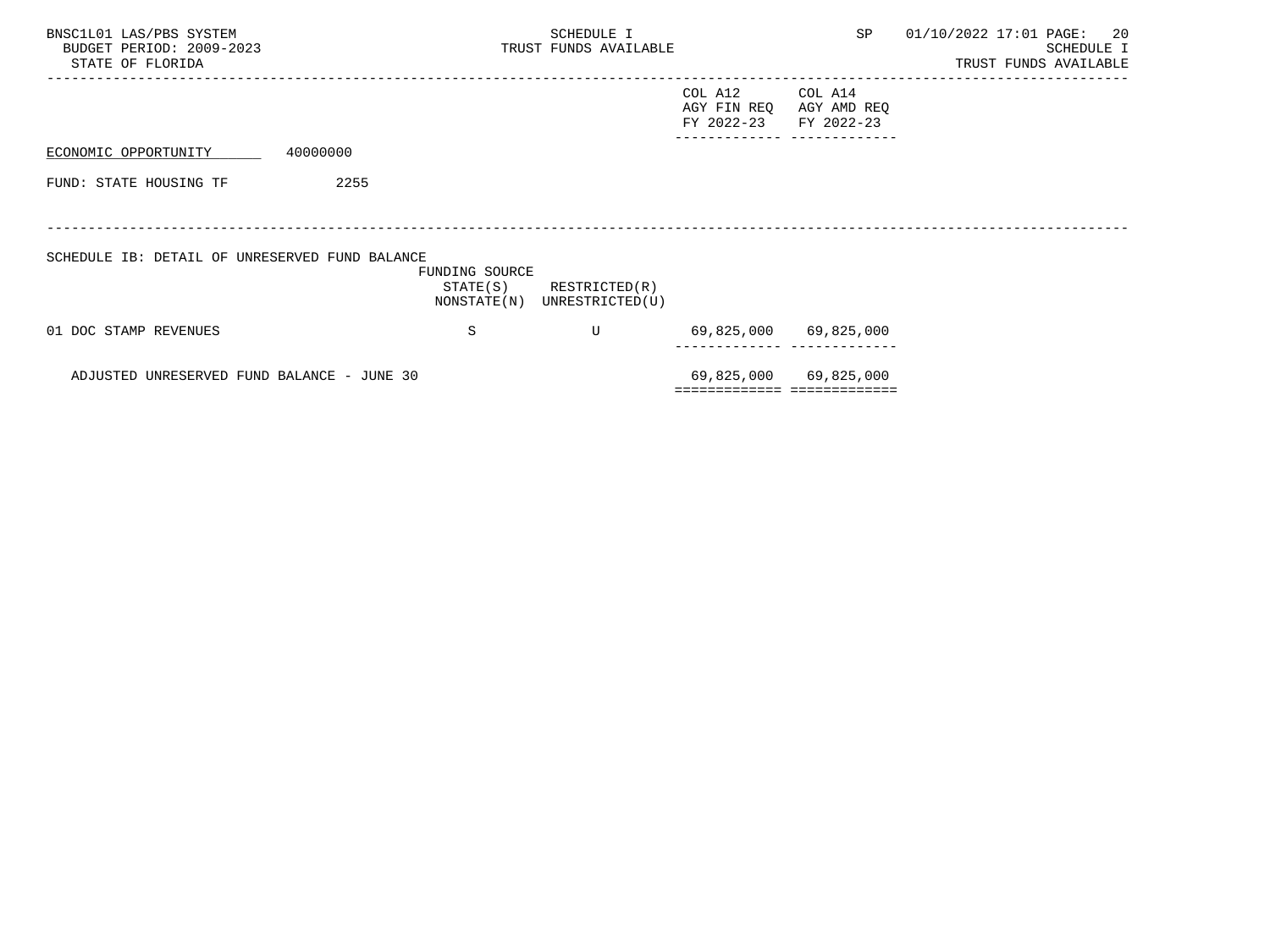------------- -------------

 ----------------------------------------------------------------------------------------------------------------------------------- COL A12 COL A14 AGY FIN REQ AGY AMD REQ FY 2022-23 FY 2022-23

ECONOMIC OPPORTUNITY 40000000

FUND: FEDERAL GRANTS TRUST FUND 2261

SECTION I: DETAIL OF REVENUES

|                                   | REVENUE CAP SVC<br>CODE | CHG <sup>&amp;</sup> | <b>AUTH</b> | SТ   | MATCHING %<br>$I/C$ LOC<br>I/C | <b>CFDA</b><br>NO. |            |             |
|-----------------------------------|-------------------------|----------------------|-------------|------|--------------------------------|--------------------|------------|-------------|
| CI CDBG-DR IRMA                   |                         |                      |             |      |                                |                    |            |             |
| D3 WEATHERIZATION                 | 000799 NO               | 0.0                  | 252.37      | 0.00 | 0.00                           | 14.228             | 1,937,393  | 1,937,393   |
| FA DEPT OF COMMERCE ECON REC GRNT | 000700 NO               | 0.0                  | 163.445     | 0.00 | 0.00                           | 81.042             | 1,708,525  | 1,708,525   |
| GL TRANSFER 2041/400100           | 000700 NO               | 0.0                  | 20.60       | 0.00 | 0.00                           | 11.307             | 190        | 190         |
| G5 WAGNER PEYSER                  | 001500 NO               | 0.0                  | 215         | 0.00 | 0.00                           |                    | 12,813     | 12,813      |
|                                   | 000700 NO               | 0.0                  | 2050        | 0.00 | 0.00                           | 17.207             | 262,023    | 262,023     |
| G7 WIA ADULT                      | 000700 NO               | 0.0                  | 20.60       | 0.00 | 0.00                           | 17.258             | 128,356    | 128,356     |
| H9 FOOD STAMP E&T 100%            | 000700 NO               | 0.0                  | 445         | 0.00 | 0.00                           | 10.561             | 8,915      | 8,915       |
| IC CDBG-DR IRMA                   | 000700 NO               | 0.0                  | 252.37      | 0.00 | 0.00                           | 14.228             | 69,958,003 | 69,958,003  |
| ID CDBG-DR MICHAEL                | 000700 NO               | 0.0                  | 252.37      | 0.00 | 0.00                           | 14.228             | 5,049,731  | 5,049,731   |
| I1 FOOD STAMP E&T 50%             | 000700 NO               | 0.0                  | 445         | 0.00 | 0.00                           | 10.561             | 54         | 54          |
| I3 SMALL CITIES CDBG              | 000700 NO               | 0.0                  | 290         | 0.00 | 0.00                           | 14.228             | 79,028,743 | 79,028,743  |
| 15 CDBG DISASTER                  | 000700 NO               | 0.0                  | 290         | 0.00 | 0.00                           | 14.228             | 10,198,703 | 10,198,703  |
| LG TRANSFER 2041/400100           |                         |                      |             |      |                                |                    |            |             |
| L4 TRANSFER 2021/100200           | 001500 NO               | 0.0                  | 215         | 0.00 | 0.00                           |                    | 431,462    | 431,462     |
| M1 TRANSFER P&I 2648/200100       | 001500 NO               | 0.0                  | 215         | 0.00 | 0.00                           |                    | 102,112    | 102,112     |
| M7 TRANSFER FROM DCF-TANF         | 001500 NO               | 0.0                  | 215         | 0.00 | 0.00                           |                    | $167,453-$ | $167, 453-$ |
| NO TRANSFER 2339/300200           | 001510 NO               | 0.0                  | 20.506      | 0.00 | 0.00                           | 93.558             | 13,951     | 13,951      |
| N3 TRANSFER2401/200100            | 001500 NO               | 0.0                  | 215         | 0.00 | 0.00                           |                    | $1,074-$   | $1,074-$    |
| ON TRANSFER 2339/300200           | 001510 NO               | 0.0                  | 445         | 0.00 | 0.00                           | 93.558             | 3,879      | 3,879       |
|                                   | 001500 NO               | 0.0                  | 215         | 0.00 | 0.00                           |                    | 1,074      | 1,074       |
| 1D LOW INCOME ENERGY ASST         | 000799 NO               | 0.0                  | 409         | 0.00 | 0.00                           | 93.568             | 263,463    | 263,463     |
| 1M TRANSFER P&I 2648/200100       | 001500 NO               | 0.0                  | 445         | 0.00 | 0.00                           | 17.207             | 179,684    | 179,684     |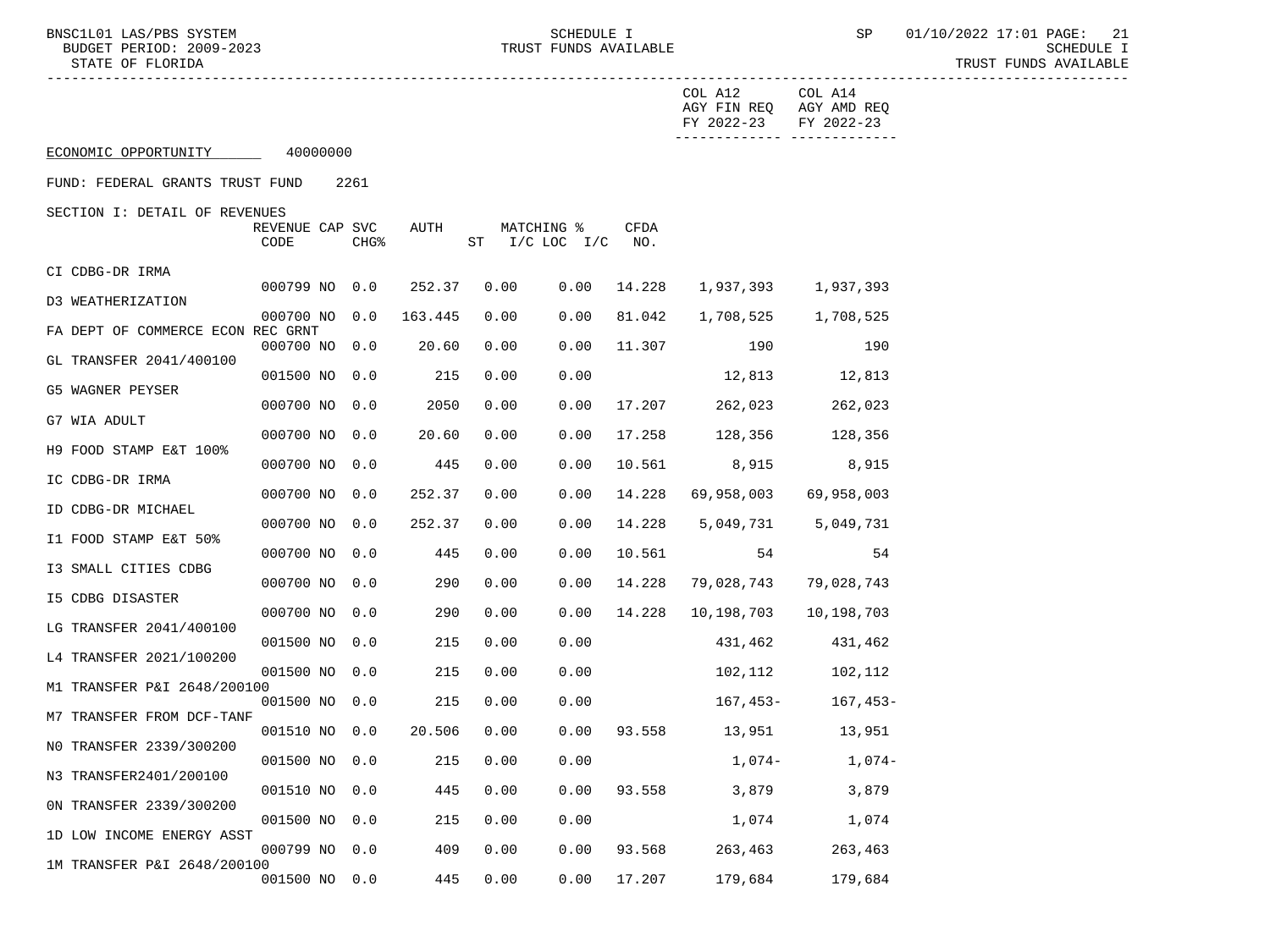BNSC1L01 LAS/PBS SYSTEM SALL SALL SOMEDULE I SCHEDULE I SP 01/10/2022 17:01 PAGE: 22 BUDGET PERIOD: 2009-2023 TRUST FUNDS AVAILABLE SCHEDULE I

 STATE OF FLORIDA TRUST FUNDS AVAILABLE ----------------------------------------------------------------------------------------------------------------------------------- COL A12 COL A14 AGY FIN REQ AGY AMD REQ FY 2022-23 FY 2022-23 ------------- ------------- ECONOMIC OPPORTUNITY 40000000 FUND: FEDERAL GRANTS TRUST FUND 2261 SECTION I: DETAIL OF REVENUES REVENUE CAP SVC AUTH MATCHING % CFDA CODE CHG<sup>§</sup> ST I/C LOC I/C NO. 3D WEATHERIZATION 000799 NO 0.0 163.445 0.00 0.00 81.042 30,513 30,513 3I SMALL CITIES CDBG 000799 NO 0.0 290 0.00 0.00 14.228 335,160 335,160 5I CDBG DISASTER 000799 NO 0.0 290 0.00 0.00 14.228 491,503 491,503 9C COMMUNITY SERVICES BG 000799 NO 0.0 163.445 0.00 0.00 93.569 102,971 102,971 ------------- ------------- TOTAL TO LINE B IN SECTION IV 170,080,694 170,080,694 ============= ============= SECTION II: DETAIL OF NONOPERATING EXPENDITURES OBJECT TRANSFER CFDA CODE TO BE NO. 23 INDIRECT TRANSFER TO ATF 810000 40100200 14.228 2,999,958 2,999,958 25 INDIRECT TRANSFER TO ATF 810000 40100200 17.207 179,684 179,684 26 INDIRECT TRANSFER TO ATF 810000 40100200 17.225 2,278 2,278 40 INDIRECT TRANSFER TO ATF 810000 40100200 81.042 30,513 30,513 42 INDIRECT TRANSFER TO ATF 810000 40100200 93.568 270,345 270,345 43 INDIRECT TRANSFER TO ATF 810000 40100200 93.569 239,662 239,662 44 INDIRECT TRANSFER TO ATF 810000 40100200 13,887 13,887 810000 40100200 11.307 77,141 ------------- ------------- TOTAL TO LINE E IN SECTION IV 3,813,468 3,813,468 ============= ============= SECTION III: ADJUSTMENTS **OBJECT CODE**  ------------- ------------- TOTAL TO LINE H IN SECTION IV ============= =============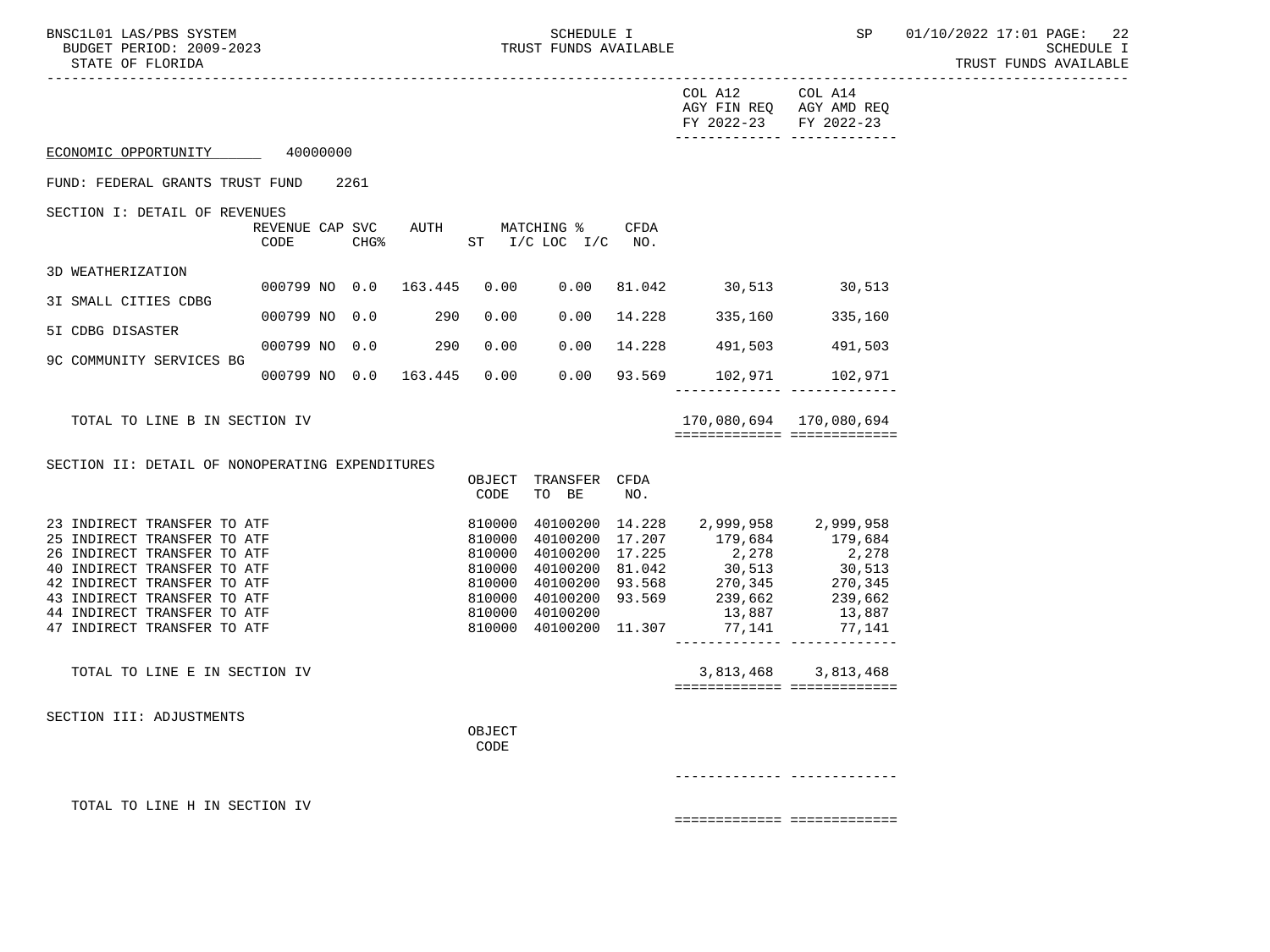-----------------------------------------------------------------------------------------------------------------------------------

|  | COL A12 |                         | COT. A14 |  |
|--|---------|-------------------------|----------|--|
|  |         | AGY FIN REO AGY AMD REO |          |  |
|  | .       |                         |          |  |

| ______________                                                                        | ______________                                               |
|---------------------------------------------------------------------------------------|--------------------------------------------------------------|
| $\sim$ $\sim$<br><b>TRAZ</b><br>$\sim$ $\sim$ $\sim$<br>$\prime$ $-$<br>04 A<br>- - - | $\cdot \cdot \cap \cap \cap$<br><b>TRAZ</b><br>-4044-<br>ں ک |

## ECONOMIC OPPORTUNITY 40000000

FUND: FEDERAL GRANTS TRUST FUND 2261

SECTION IV: SUMMARY

| UNRESERVED FUND BALANCE - JULY 1               | (A) |             |             |
|------------------------------------------------|-----|-------------|-------------|
| ADD: REVENUES (FROM SECTION I)                 | (B) | 170,080,694 | 170,080,694 |
| TOTAL FUNDS AVAILABLE (LINE A + LINE B)        | (C) | 170,080,694 | 170,080,694 |
| LESS: OPERATING EXPENDITURES                   | (D) | 166,267,226 | 166,267,226 |
| LESS: NONOPERATING EXPENDITURES (SECTION II)   | (E) | 3,813,468   | 3,813,468   |
| LESS: FIXED CAPITAL OUTLAY (TOTAL ONLY)        | (F) |             |             |
| UNRESERVED FUND BALANCE - JUNE 30 - BEFORE ADJ | (G) |             |             |
| NET ADJUSTMENTS (FROM SECTION III)             | (H) |             |             |
| ADJUSTED UNRESERVED FUND BALANCE - JUNE 30     | (I) |             |             |

| 170,080,694 | 170,080,694 |
|-------------|-------------|
| 170,080,694 | 170,080,694 |
| 166,267,226 | 166,267,226 |
| 3,813,468   | 3,813,468   |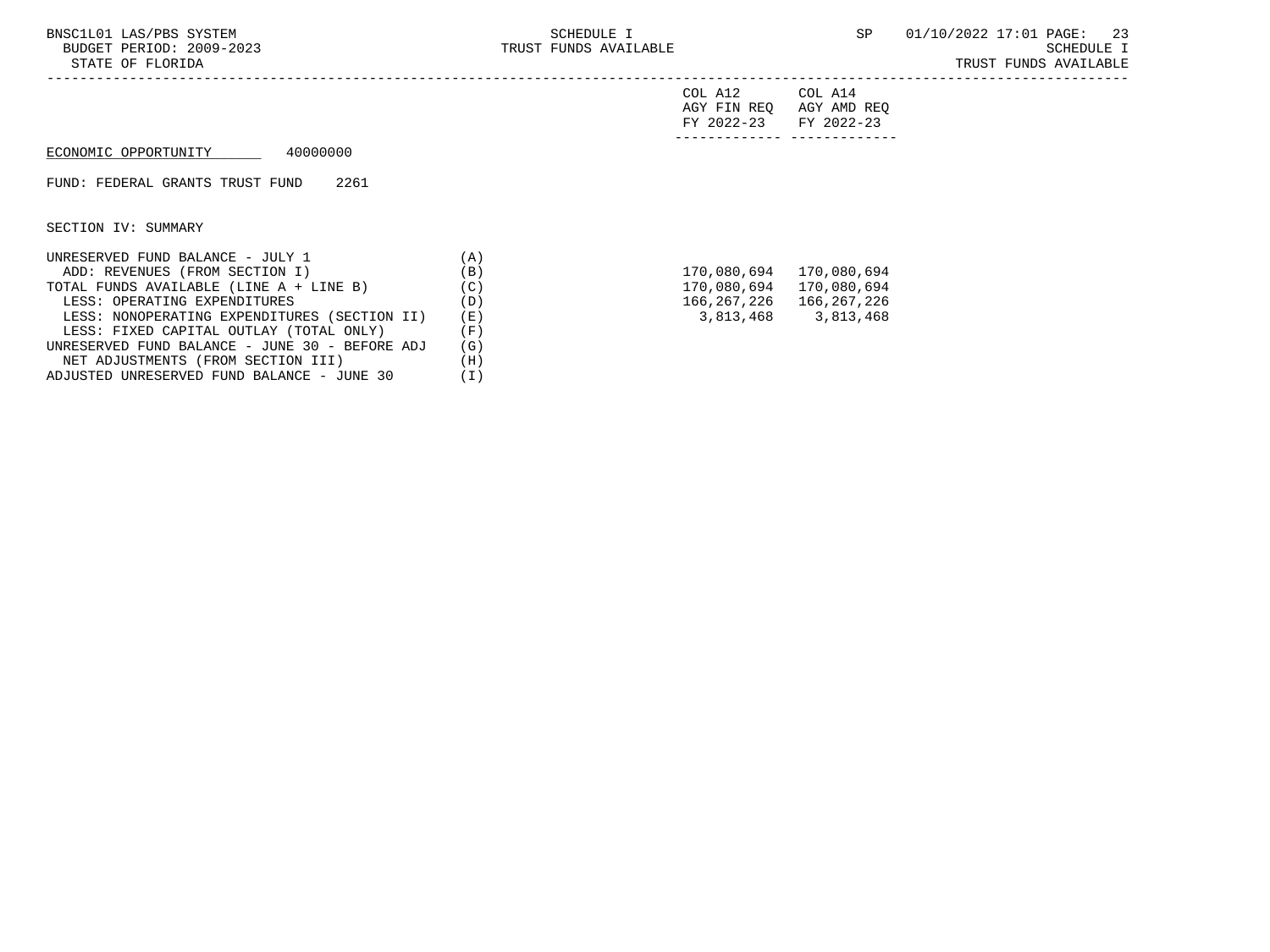BNSC1L01 LAS/PBS SYSTEM SOME SOMEDULE I SCHEDULE I SP 01/10/2022 17:01 PAGE: 24<br>BUDGET PERIOD: 2009-2023 TRUST FUNDS AVAILABLE

|                                                                                                                                                                                    |                         |                  |      |                                      |                                                                   |      | COL A12<br>AGY FIN REQ AGY AMD REQ<br>FY 2022-23                   | COL A14<br>FY 2022-23                                                |
|------------------------------------------------------------------------------------------------------------------------------------------------------------------------------------|-------------------------|------------------|------|--------------------------------------|-------------------------------------------------------------------|------|--------------------------------------------------------------------|----------------------------------------------------------------------|
| ECONOMIC OPPORTUNITY 40000000                                                                                                                                                      |                         |                  |      |                                      |                                                                   |      |                                                                    |                                                                      |
| FUND: FL INTER TRADE & PROM TF                                                                                                                                                     |                         | 2338             |      |                                      |                                                                   |      |                                                                    |                                                                      |
| SECTION I: DETAIL OF REVENUES                                                                                                                                                      | REVENUE CAP SVC<br>CODE | CHG <sup>8</sup> | AUTH |                                      | MATCHING %<br>ST I/C LOC I/C NO.                                  | CFDA |                                                                    |                                                                      |
| B7 INTEREST EARNED ON INVESTMENTS                                                                                                                                                  |                         |                  |      |                                      |                                                                   |      |                                                                    |                                                                      |
| C9 COMMUNITY SERVICES BG                                                                                                                                                           | 000500 NO 8.0 215       |                  |      | 0.00                                 | 0.00                                                              |      | 43,466 43,466                                                      |                                                                      |
| GL TRANSFER 2041/400100                                                                                                                                                            | 000700 NO 0.0           |                  | 163  | 0.00                                 |                                                                   |      | 0.00 93.569 16,067 16,067                                          |                                                                      |
|                                                                                                                                                                                    | 001500 NO 0.0           |                  | 215  | 0.00                                 | 0.00                                                              |      | 19,168–                                                            | 19,168-                                                              |
| KM TRANSFER 2338/300200                                                                                                                                                            | 001500 NO 0.0           |                  | 215  | 0.00                                 | 0.00                                                              |      |                                                                    | 39,387 39,387                                                        |
| KM TRANSFER 2338/300200                                                                                                                                                            | 001500 NO 0.0           |                  | 215  | 0.00                                 | 0.00                                                              |      | 11,581                                                             | 11,581                                                               |
| LG TRANSFER 2041/400100                                                                                                                                                            | 001500 NO 0.0 215       |                  |      | 0.00                                 | 0.00                                                              |      | 39,098                                                             | 39,098                                                               |
| L4 TRANSFER FROM 2021/100200                                                                                                                                                       | 001500 NO 0.0           |                  | 215  | 0.00                                 | 0.00                                                              |      | 8 <sup>8</sup>                                                     | 8                                                                    |
| L7 TRANSFER DOR 2494                                                                                                                                                               | 001500 NO 0.0 288.826   |                  |      | 0.00                                 |                                                                   |      | $0.00$ $7,200,000$ $7,200,000$                                     |                                                                      |
| MK TRANSFER 2338/300200                                                                                                                                                            |                         |                  |      |                                      |                                                                   |      |                                                                    |                                                                      |
| MK TRANSFER 2338/300200                                                                                                                                                            | 001500 NO 0.0           |                  | 215  | 0.00                                 | 0.00                                                              |      |                                                                    | $39,387 - 39,387 -$                                                  |
|                                                                                                                                                                                    | 001500 NO 0.0 215       |                  |      | 0.00                                 | 0.00                                                              |      | _______________________________                                    | $11,581 11,581-$                                                     |
| TOTAL TO LINE B IN SECTION IV                                                                                                                                                      |                         |                  |      |                                      |                                                                   |      | ===========================                                        | 7, 279, 471 7, 279, 471                                              |
| SECTION II: DETAIL OF NONOPERATING EXPENDITURES                                                                                                                                    |                         |                  |      | CODE                                 | OBJECT TRANSFER CFDA<br>TO BE                                     | NO.  |                                                                    |                                                                      |
| K1 ASSESSMENTS OF INVESTMENTS<br>L1 SERVICE CHARGE TO GR<br>L3 5% RESERVE<br>S1 BE TRANSFER IN<br>T9 BE TRANSFER OUT<br>44 INDIRECT TRANSFER TO ATF<br>44 INDIRECT TRANSFER TO ATF |                         |                  |      | 830000<br>880800<br>999000<br>810000 | 810000 40400100<br>40300200<br>810000 40100200<br>810000 40100200 |      | 2,540<br>3,477<br>291,398<br>32,993-<br>32,993<br>20,219<br>11,581 | 2,540<br>3,477<br>$291,398$<br>32,993-<br>32,993<br>20,219<br>11,581 |
| TOTAL TO LINE E IN SECTION IV                                                                                                                                                      |                         |                  |      |                                      |                                                                   |      | 329,215                                                            | 329,215                                                              |
|                                                                                                                                                                                    |                         |                  |      |                                      |                                                                   |      | ============================                                       |                                                                      |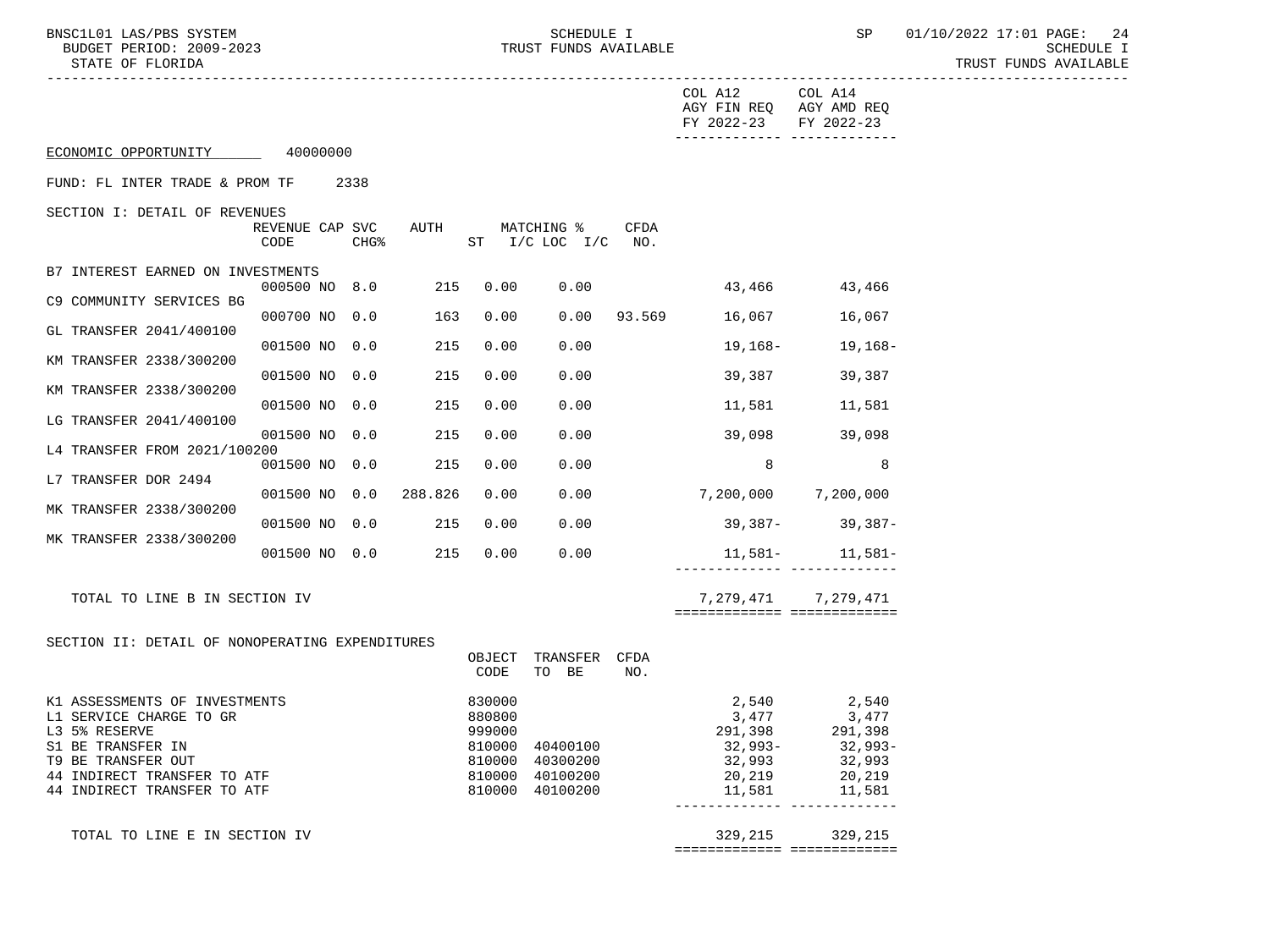| BNSC1L01 LAS/PBS SYSTEM<br>BUDGET PERIOD: 2009-2023<br>STATE OF FLORIDA                                                                                                                                                                                                                                                                                                        |                                                               | SCHEDULE I<br>TRUST FUNDS AVAILABLE          |                                                             | SP                                                                                                                        | 01/10/2022 17:01 PAGE:<br>25<br>SCHEDULE I<br>TRUST FUNDS AVAILABLE |
|--------------------------------------------------------------------------------------------------------------------------------------------------------------------------------------------------------------------------------------------------------------------------------------------------------------------------------------------------------------------------------|---------------------------------------------------------------|----------------------------------------------|-------------------------------------------------------------|---------------------------------------------------------------------------------------------------------------------------|---------------------------------------------------------------------|
|                                                                                                                                                                                                                                                                                                                                                                                |                                                               |                                              | COL A12<br>AGY FIN REQ AGY AMD REQ<br>FY 2022-23 FY 2022-23 | COL A14                                                                                                                   |                                                                     |
| ECONOMIC OPPORTUNITY 40000000                                                                                                                                                                                                                                                                                                                                                  |                                                               |                                              |                                                             |                                                                                                                           |                                                                     |
| FUND: FL INTER TRADE & PROM TF<br>2338                                                                                                                                                                                                                                                                                                                                         |                                                               |                                              |                                                             |                                                                                                                           |                                                                     |
| SECTION III: ADJUSTMENTS                                                                                                                                                                                                                                                                                                                                                       |                                                               |                                              |                                                             |                                                                                                                           |                                                                     |
|                                                                                                                                                                                                                                                                                                                                                                                | OBJECT<br>CODE                                                |                                              |                                                             |                                                                                                                           |                                                                     |
|                                                                                                                                                                                                                                                                                                                                                                                |                                                               |                                              |                                                             |                                                                                                                           |                                                                     |
| TOTAL TO LINE H IN SECTION IV                                                                                                                                                                                                                                                                                                                                                  |                                                               |                                              | ===========================                                 |                                                                                                                           |                                                                     |
| SECTION IV: SUMMARY                                                                                                                                                                                                                                                                                                                                                            |                                                               |                                              |                                                             |                                                                                                                           |                                                                     |
| UNRESERVED FUND BALANCE - JULY 1<br>ADD: REVENUES (FROM SECTION I)<br>TOTAL FUNDS AVAILABLE (LINE A + LINE B)<br>LESS: OPERATING EXPENDITURES<br>LESS: NONOPERATING EXPENDITURES (SECTION II)<br>LESS: FIXED CAPITAL OUTLAY (TOTAL ONLY)<br>UNRESERVED FUND BALANCE - JUNE 30 - BEFORE ADJ<br>NET ADJUSTMENTS (FROM SECTION III)<br>ADJUSTED UNRESERVED FUND BALANCE - JUNE 30 | (A)<br>(B)<br>(C)<br>(D)<br>( E )<br>(F)<br>(G)<br>(H)<br>(1) |                                              | 5,173,956<br>329,215<br>6,079,104<br>6,079,104              | 4,302,804 4,302,804<br>7, 279, 471 7, 279, 471<br>11,582,275 11,582,275<br>5,173,956<br>329,215<br>6,079,104<br>6,079,104 |                                                                     |
| SCHEDULE IB: DETAIL OF UNRESERVED FUND BALANCE                                                                                                                                                                                                                                                                                                                                 | FUNDING SOURCE<br>STATE(S)                                    | RESTRICTED(R)<br>NONSTATE(N) UNRESTRICTED(U) |                                                             |                                                                                                                           |                                                                     |
| C9 RENTAL CAR FEES                                                                                                                                                                                                                                                                                                                                                             | S                                                             | $\mathbf U$                                  | 6,079,104                                                   | 6,079,104                                                                                                                 |                                                                     |
| ADJUSTED UNRESERVED FUND BALANCE - JUNE 30                                                                                                                                                                                                                                                                                                                                     |                                                               |                                              | 6,079,104<br>============================                   | 6,079,104                                                                                                                 |                                                                     |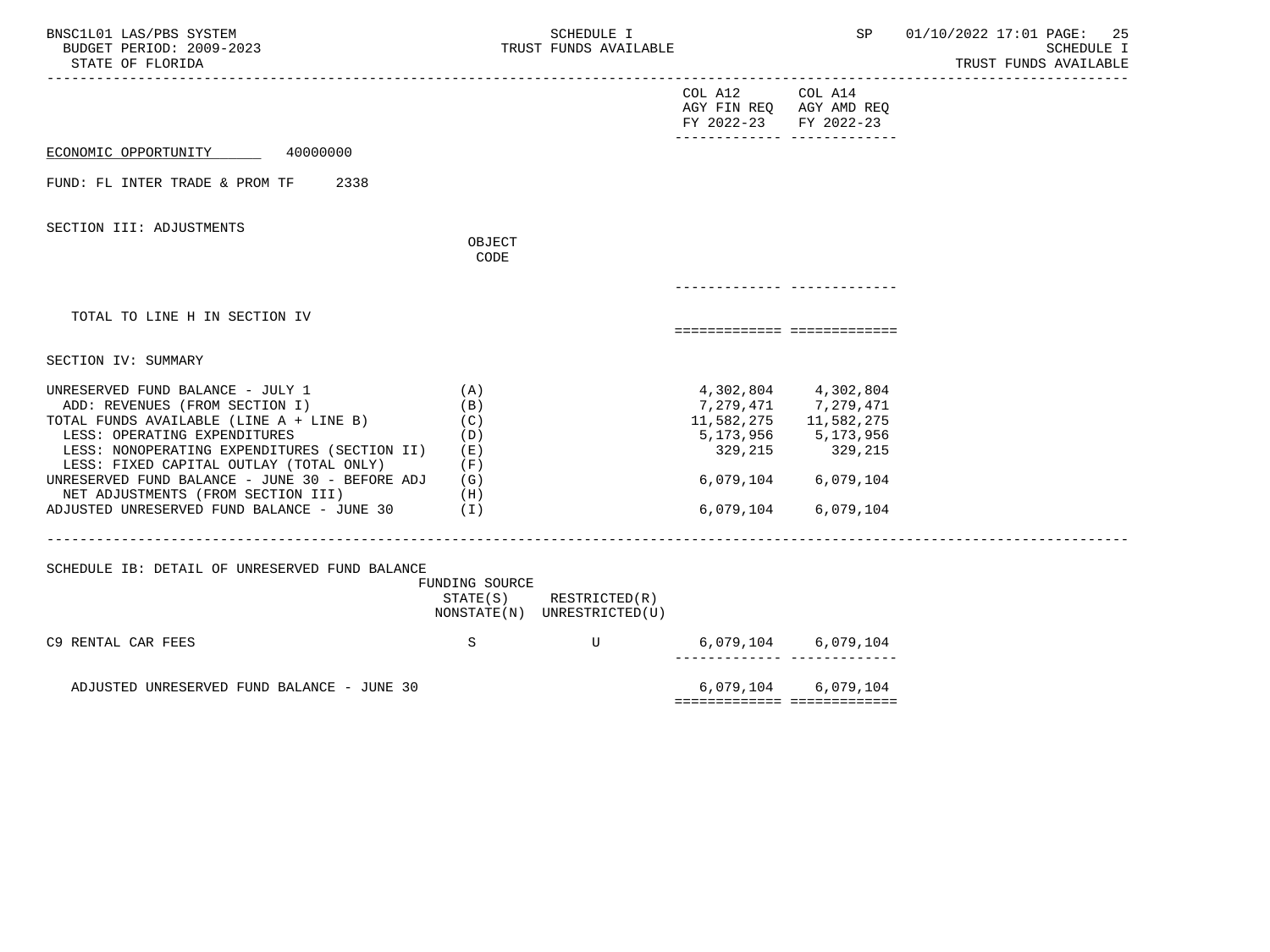BNSC1L01 LAS/PBS SYSTEM SOME SOME SCHEDULE I SCHEDULE I SP 01/10/2022 17:01 PAGE: 26<br>BUDGET PERIOD: 2009-2023 SCHEDULE I SCHEDULE I

|                                                                          |                         |                  |                        |                            |                                  |             | COL A12<br>AGY FIN REQ AGY AMD REQ<br>FY 2022-23 | COL A14<br>FY 2022-23                              |
|--------------------------------------------------------------------------|-------------------------|------------------|------------------------|----------------------------|----------------------------------|-------------|--------------------------------------------------|----------------------------------------------------|
| ECONOMIC OPPORTUNITY 40000000                                            |                         |                  |                        |                            |                                  |             |                                                  |                                                    |
| FUND: GRANTS AND DONATIONS TF 2339                                       |                         |                  |                        |                            |                                  |             |                                                  |                                                    |
| SECTION I: DETAIL OF REVENUES                                            |                         |                  |                        |                            |                                  |             |                                                  |                                                    |
|                                                                          | REVENUE CAP SVC<br>CODE | CHG <sup>8</sup> | AUTH                   |                            | MATCHING %<br>ST I/C LOC I/C NO. | CFDA        |                                                  |                                                    |
| A2 SPECIAL DISTRICT FEES                                                 |                         |                  | 000100 YES 8.0 189.018 | 0.00                       | 0.00                             |             | 305, 325 305, 325                                |                                                    |
| C9 COMMUNITY SERVICES BG                                                 | 000700 NO 0.0           |                  | 163                    | 0.00                       | 0.00                             |             | 93.569 61                                        | 61                                                 |
| D1 LOW INCOME ENERGY ASST                                                |                         |                  | 000700 NO 0.0 409.508  | 0.00                       | 0.00                             | 93.568      | 117                                              | 117                                                |
| D3 WEATHERIZATION                                                        |                         |                  | 000700 NO 0.0 163      | 0.00                       | 0.00                             | 81.042      | 14                                               | 14                                                 |
| F5 UNEMPLOYMENT COMPENSATION                                             | 000700 NO 0.0           |                  | 443                    | 0.00                       | 0.00                             | 17.225      | 10                                               | 10                                                 |
| ID CBDG-DR MICHAEL                                                       | 000700 NO 0.0           |                  | 252.35                 | 0.00                       | 0.00                             | 14.228      | $\sim$ 2                                         | 2                                                  |
| I3 SMALL CITIES CDBG                                                     | 000700 NO 0.0           |                  | 290.043                | 0.00                       | 0.00                             | 14.228      | 940                                              | 940                                                |
| LG TRANSFER 2041/400100                                                  | 001500 NO 0.0           |                  | 215                    | 0.00                       | 0.00                             |             | 13,298                                           | 13,298                                             |
| L4 TRANSFER 2021/100200                                                  | 001500 NO 0.0           |                  | 215                    | 0.00                       | 0.00                             |             | 18,212                                           | 18,212                                             |
| M1 TRANSFER P&I 2648/200100                                              | 001500 NO 0.0           |                  | 215                    | 0.00                       | 0.00                             |             | $30,724$ $30,724$                                |                                                    |
| NE TRANSFER 2648/200100<br>NO TRANSFER 2339/300200 SPECIAL DISTRICT      | 001510 NO 0.0           |                  | 445                    | 0.00                       |                                  |             | $0.00$ 17.207 6,385 6,385                        |                                                    |
| P1 DOC STAMPS DOR                                                        | 001500 NO 0.0           |                  | 215                    | 0.00                       | 0.00                             |             |                                                  | $234,540-234,540-$                                 |
| ON TRANSFER 2339/300200 SPECIAL DISTRICT                                 | 001600 NO 0.0           |                  | 201.15                 | 0.00                       | 0.00                             |             | $3,250,000$ $3,250,000$                          |                                                    |
| 1M TRANSFER P&I 2648/200100                                              | 001500 NO 0.0           |                  | 445                    | 0.00                       | 0.00                             |             | 234,540 234,540                                  |                                                    |
|                                                                          | 001500 NO 0.0           |                  | 445                    | 0.00                       | 0.00                             |             | $24 -$                                           | $24-$                                              |
| TOTAL TO LINE B IN SECTION IV                                            |                         |                  |                        |                            |                                  |             |                                                  | 3,625,064 3,625,064<br>=========================== |
| SECTION II: DETAIL OF NONOPERATING EXPENDITURES                          |                         |                  |                        | OBJECT<br>CODE             | TRANSFER<br>TO BE                | CFDA<br>NO. |                                                  |                                                    |
| K4 ASSESSMENT OF INVESTMENTS<br>L1 SERVICE CHARGE TO GR<br>L3 5% RESERVE |                         |                  |                        | 830000<br>880800<br>999000 |                                  |             | 2,048<br>24,426<br>165,328                       | 2,048<br>24,426<br>165,328                         |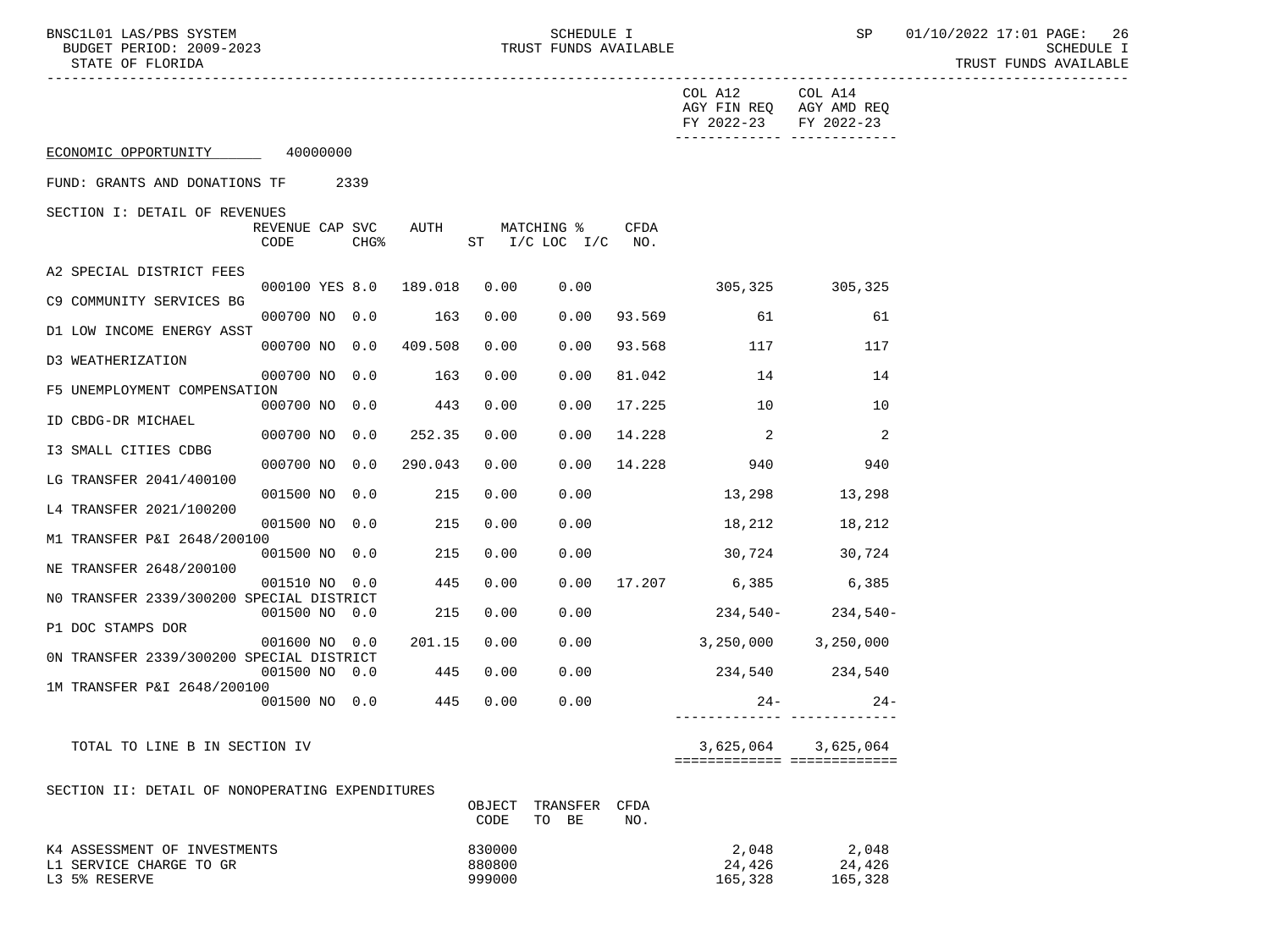BNSC1L01 LAS/PBS SYSTEM STRUM SOMEDULE I SCHEDULE I SP 01/10/2022 17:01 PAGE: 27<br>BUDGET PERIOD: 2009-2023 SCHEDULE I SCHEDULE I STATE OF FLORIDA TRUST FUNDS AVAILABLE

-----------------------------------------------------------------------------------------------------------------------------------

| COL A12               | COL A14                 |
|-----------------------|-------------------------|
|                       | AGY FIN REQ AGY AMD REQ |
| FY 2022-23 FY 2022-23 |                         |
|                       |                         |

============= =============

ECONOMIC OPPORTUNITY 40000000

FUND: GRANTS AND DONATIONS TF 2339

SECTION II: DETAIL OF NONOPERATING EXPENDITURES

|                                                                                           | OBJECT<br>CODE             | TRANSFER<br><b>TO</b><br>BE      | <b>CFDA</b><br>NO. |                             |                            |
|-------------------------------------------------------------------------------------------|----------------------------|----------------------------------|--------------------|-----------------------------|----------------------------|
| 23 INDIRECT TRANSFER TO ATF<br>25 INDIRECT TRANSFER TO ATF<br>44 INDIRECT TRANSFER TO ATF | 810000<br>810000<br>810000 | 40100200<br>40100200<br>40100200 | 14.228<br>17.207   | 56,481<br>$24 -$<br>234,540 | 56,481<br>$24-$<br>234,540 |
| TOTAL TO LINE E IN SECTION IV                                                             |                            |                                  |                    | 482,799                     | 482,799                    |
| SECTION III: ADJUSTMENTS                                                                  | OBJECT<br><b>CODE</b>      |                                  |                    |                             |                            |
| TOTAL TO LINE H IN SECTION IV                                                             |                            |                                  |                    |                             |                            |

SECTION IV: SUMMARY

| UNRESERVED FUND BALANCE - JULY 1               | $\mathbb{A}$ | 4,140,872 | 4,140,872 |
|------------------------------------------------|--------------|-----------|-----------|
| ADD: REVENUES (FROM SECTION I)                 | $\mathbf{B}$ | 3,625,064 | 3,625,064 |
| TOTAL FUNDS AVAILABLE (LINE A + LINE B)        | (C)          | 7,765,936 | 7,765,936 |
| LESS: OPERATING EXPENDITURES                   | (D)          | 2,717,338 | 2,717,338 |
| LESS: NONOPERATING EXPENDITURES (SECTION II)   | (E)          | 482,799   | 482,799   |
| LESS: FIXED CAPITAL OUTLAY (TOTAL ONLY)        | (F)          |           |           |
| UNRESERVED FUND BALANCE - JUNE 30 - BEFORE ADJ | (G)          | 4,565,799 | 4,565,799 |
| NET ADJUSTMENTS (FROM SECTION III)             | (H)          |           |           |
| ADJUSTED UNRESERVED FUND BALANCE - JUNE 30     | ΈI)          | 4,565,799 | 4,565,799 |
|                                                |              |           |           |

-----------------------------------------------------------------------------------------------------------------------------------

SCHEDULE IB: DETAIL OF UNRESERVED FUND BALANCE

|                                       | FUNDING SOURCE |                 |           |           |
|---------------------------------------|----------------|-----------------|-----------|-----------|
|                                       | STATE(S)       | RESTRICTED(R)   |           |           |
|                                       | NONSTATE (N)   | UNRESTRICTED(U) |           |           |
| C3 SPECIAL DISTRICT FEES              |                |                 | 593,554   | 593,554   |
| D1 DOCUMENTARY STAMPS                 |                |                 | 1,871,977 | 1,871,977 |
| F1 COMMUNITY DEVELOPMENT LOAN PROGRAM |                |                 | 2,100,268 | 2,100,268 |
|                                       |                |                 |           |           |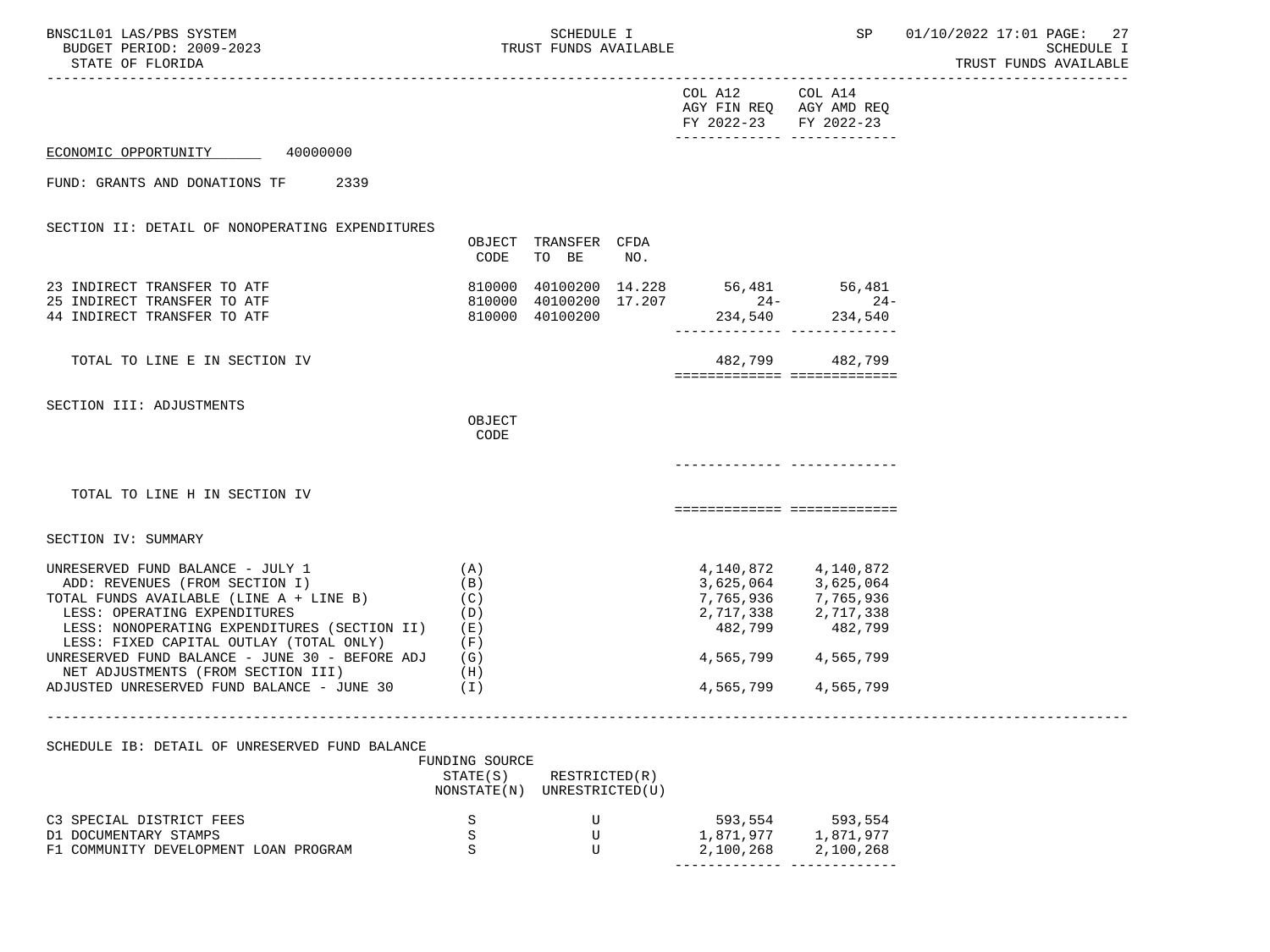-----------------------------------------------------------------------------------------------------------------------------------

| COL A12                 | COL A14 |
|-------------------------|---------|
| AGY FIN REQ AGY AMD REQ |         |
| FY 2022-23 FY 2022-23   |         |
|                         |         |

ECONOMIC OPPORTUNITY 40000000

FUND: GRANTS AND DONATIONS TF 2339

SCHEDULE IB: DETAIL OF UNRESERVED FUND BALANCE

 FUNDING SOURCE STATE(S) RESTRICTED(R) NONSTATE(N) UNRESTRICTED(U)

ADJUSTED UNRESERVED FUND BALANCE - JUNE 30  $\qquad \qquad 4,565,799$   $\qquad \qquad 4,565,799$ 

============= =============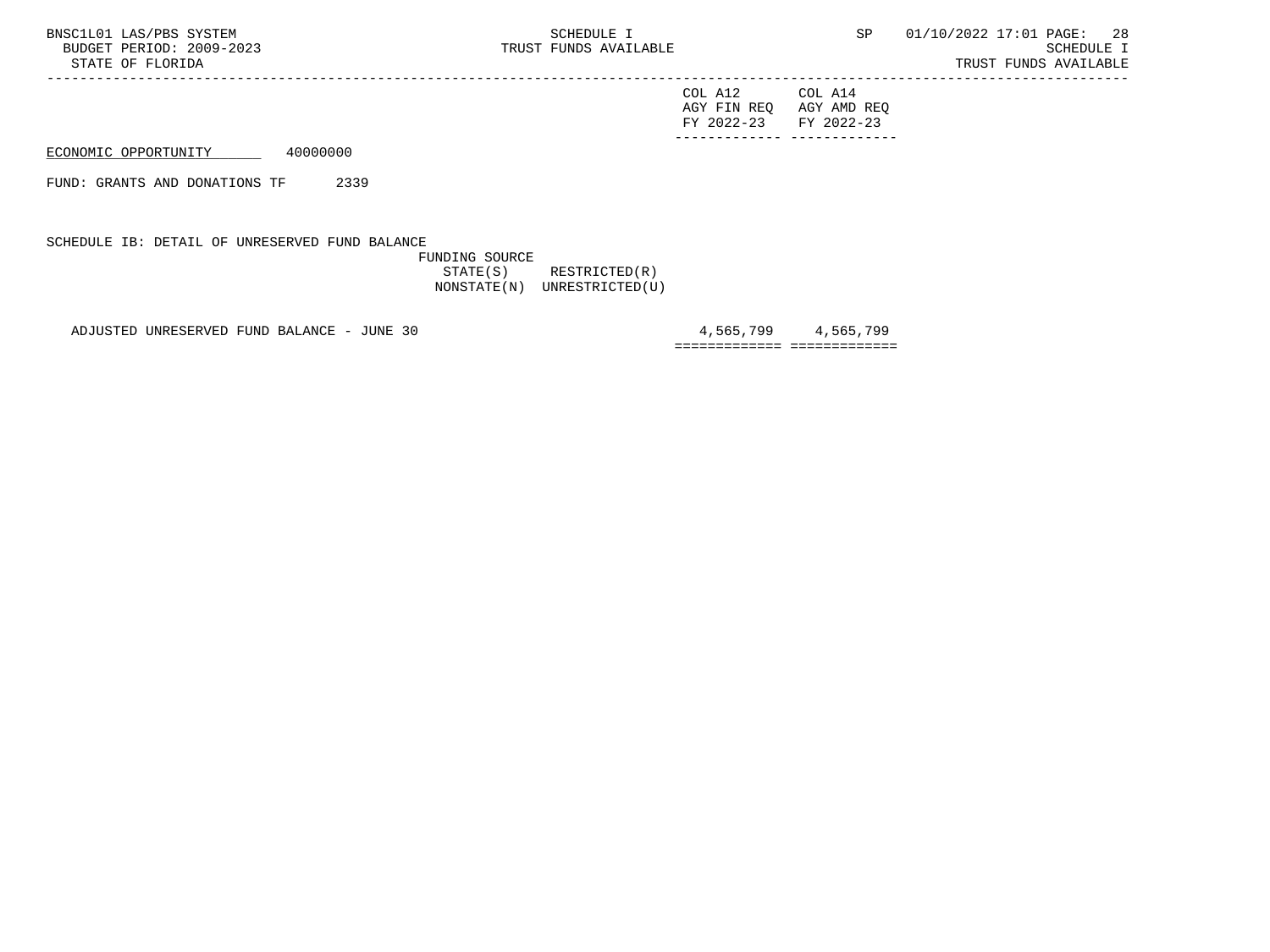BNSC1L01 LAS/PBS SYSTEM SOME SOME SCHEDULE I SCHEDULE I SP 01/10/2022 17:01 PAGE: 29<br>BUDGET PERIOD: 2009-2023 SCHEDULE I TRUST FUNDS AVAILABLE

TRUST FUNDS AVAILABLE

|                                                 |               |                  |                      |                  |                                  |      | COL A12 COL A14<br>AGY FIN REQ AGY AMD REQ<br>FY 2022-23 FY 2022-23                                                                                                                                                                                                                                                                                                                                            |                       |  |
|-------------------------------------------------|---------------|------------------|----------------------|------------------|----------------------------------|------|----------------------------------------------------------------------------------------------------------------------------------------------------------------------------------------------------------------------------------------------------------------------------------------------------------------------------------------------------------------------------------------------------------------|-----------------------|--|
| ECONOMIC OPPORTUNITY 40000000                   |               |                  |                      |                  |                                  |      |                                                                                                                                                                                                                                                                                                                                                                                                                |                       |  |
| FUND: WELFARE TRANSITION TF 2401                |               |                  |                      |                  |                                  |      |                                                                                                                                                                                                                                                                                                                                                                                                                |                       |  |
| SECTION I: DETAIL OF REVENUES                   |               |                  |                      |                  |                                  |      |                                                                                                                                                                                                                                                                                                                                                                                                                |                       |  |
|                                                 | CODE          | CHG <sup>8</sup> | REVENUE CAP SVC AUTH |                  | MATCHING %<br>ST I/C LOC I/C NO. | CFDA |                                                                                                                                                                                                                                                                                                                                                                                                                |                       |  |
| F5 UNEMPLOYMENT COMPENSATION                    |               |                  |                      |                  |                                  |      |                                                                                                                                                                                                                                                                                                                                                                                                                |                       |  |
| G5 WAGNER PEYSER                                |               |                  | 000700 NO 0.0 443    | 0.00             |                                  |      | $0.00 \quad 17.225 \quad 75.190 \quad 75.190$                                                                                                                                                                                                                                                                                                                                                                  |                       |  |
| G7 WIA ADULT                                    | 000700 NO 0.0 |                  | 445.004              | 0.00             | 0.00                             |      | 17.207 32,293 32,293                                                                                                                                                                                                                                                                                                                                                                                           |                       |  |
| H9 FOOD STAMP E&T 100%                          | 000700 NO 0.0 |                  | 445.004              | 0.00             | 0.00                             |      | 17.258 63,659 63,659                                                                                                                                                                                                                                                                                                                                                                                           |                       |  |
| LG TRANSFER 2041/400100                         |               |                  | 000700 NO 0.0 445    | 0.00             | 0.00                             |      | 10.561 5,912 5,912                                                                                                                                                                                                                                                                                                                                                                                             |                       |  |
|                                                 |               |                  | 001500 NO 0.0 215    | 0.00             | 0.00                             |      | 66                                                                                                                                                                                                                                                                                                                                                                                                             | 66                    |  |
| L4 TRANSFER 2021/100200                         |               |                  | 001500 NO 0.0 215    | 0.00             | 0.00                             |      | 1,415 1,415                                                                                                                                                                                                                                                                                                                                                                                                    |                       |  |
| MR TRANSFER FROM DCF FGTF (FOOD STAMP E&T 100%) |               |                  | 001510 NO 0.0 445    | 0.00             | 0.00                             |      | 10.561 200,105                                                                                                                                                                                                                                                                                                                                                                                                 |                       |  |
| M7 TANF-WELFARE TRANSITION - DCF - 2401         |               |                  | 001510 N0 0.0 445    | 0.00             | 0.00                             |      | 93.558 58,294,377 58,294,377                                                                                                                                                                                                                                                                                                                                                                                   |                       |  |
| M7 TRANSFER FROM DCF - TANF                     |               |                  | 001510 NO 0.0 445    | 0.00             | 0.00                             |      | 93.558 747,344                                                                                                                                                                                                                                                                                                                                                                                                 |                       |  |
| N3 TRANSFER 2401/200100                         |               |                  | 001510 NO 0.0 445    |                  | 0.00 0.00                        |      | 93.558 267,465 672,018                                                                                                                                                                                                                                                                                                                                                                                         |                       |  |
|                                                 |               |                  |                      |                  |                                  |      | _________________________________                                                                                                                                                                                                                                                                                                                                                                              |                       |  |
| TOTAL TO LINE B IN SECTION IV                   |               |                  |                      |                  |                                  |      |                                                                                                                                                                                                                                                                                                                                                                                                                | 59,687,826 59,144,930 |  |
|                                                 |               |                  |                      |                  |                                  |      | ===========================                                                                                                                                                                                                                                                                                                                                                                                    |                       |  |
| SECTION II: DETAIL OF NONOPERATING EXPENDITURES |               |                  |                      |                  | OBJECT TRANSFER CFDA             |      |                                                                                                                                                                                                                                                                                                                                                                                                                |                       |  |
|                                                 |               |                  |                      | CODE             | TO BE                            | NO.  |                                                                                                                                                                                                                                                                                                                                                                                                                |                       |  |
| F4 TRANSFER TO 2195<br>F7 TRANSFER TO 2261      |               |                  |                      | 810000<br>810000 | 40200100<br>40300200             |      | 835,036 234,564<br>3,879                                                                                                                                                                                                                                                                                                                                                                                       | 3,879                 |  |
| F8 TRANSFER TO 2648<br>F9 TRANSFER TO 2195      |               |                  |                      | 810000<br>810000 | 40200100<br>40200200             |      | $\begin{array}{@{}c@{\hspace{1em}}c@{\hspace{1em}}c@{\hspace{1em}}c@{\hspace{1em}}c@{\hspace{1em}}c@{\hspace{1em}}c@{\hspace{1em}}c@{\hspace{1em}}c@{\hspace{1em}}c@{\hspace{1em}}c@{\hspace{1em}}c@{\hspace{1em}}c@{\hspace{1em}}c@{\hspace{1em}}c@{\hspace{1em}}c@{\hspace{1em}}c@{\hspace{1em}}c@{\hspace{1em}}c@{\hspace{1em}}c@{\hspace{1em}}c@{\hspace{1em}}c@{\hspace{1em}}c@{\hspace{1em}}c@{\hspace{$ |                       |  |
| GB TRANSFER TO 2722                             |               |                  |                      | 810000           | 40400100                         |      |                                                                                                                                                                                                                                                                                                                                                                                                                |                       |  |
| G3 TRANSFER TO 2401<br>R4 BE TRANSFER IN        |               |                  |                      | 810000           | 40200600                         |      |                                                                                                                                                                                                                                                                                                                                                                                                                |                       |  |
| T6 BE TRANSFER OUT                              |               |                  |                      |                  |                                  |      |                                                                                                                                                                                                                                                                                                                                                                                                                |                       |  |
| 21 INDIRECT TRANSFER TO ATF                     |               |                  |                      |                  |                                  |      | 810000 40200100<br>810000 40200600 267,465<br>810000 40100200 10.561 9-<br>810000 40100200 93.558 281,135 281,135                                                                                                                                                                                                                                                                                              | $9 -$                 |  |
| 41 INDIRECT TRANSFER TO ATF                     |               |                  |                      |                  |                                  |      |                                                                                                                                                                                                                                                                                                                                                                                                                |                       |  |

TOTAL TO LINE E IN SECTION IV 1,393,449 1,197,530

============= =============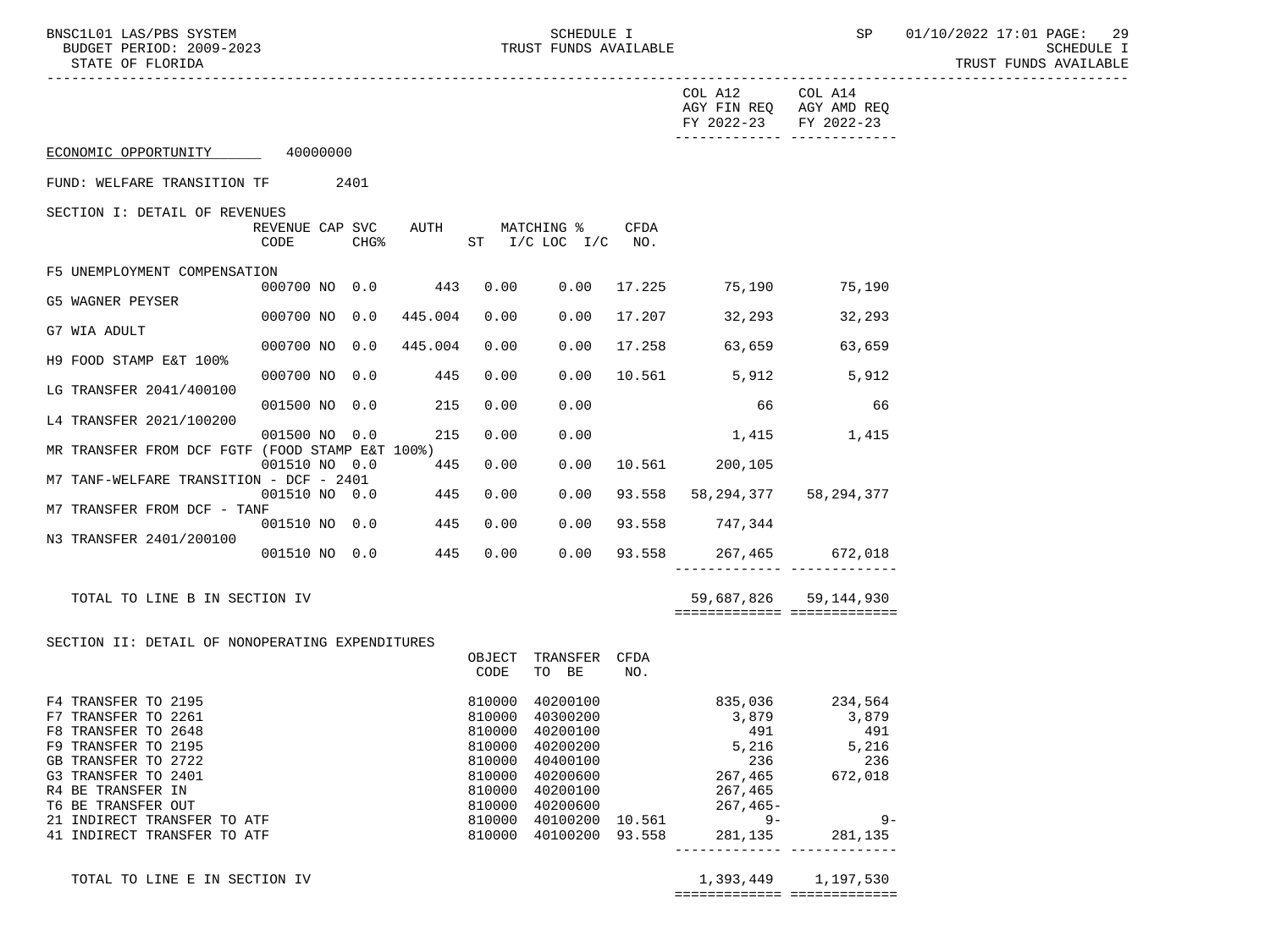| BNSC1L01 LAS/PBS SYSTEM<br>BUDGET PERIOD: 2009-2023<br>STATE OF FLORIDA                                                                                                                                                                                                                                                          | SCHEDULE I<br>TRUST FUNDS AVAILABLE                    |                                                             | SP                                                                                                 | 01/10/2022 17:01 PAGE: 30<br>SCHEDULE I<br>TRUST FUNDS AVAILABLE |
|----------------------------------------------------------------------------------------------------------------------------------------------------------------------------------------------------------------------------------------------------------------------------------------------------------------------------------|--------------------------------------------------------|-------------------------------------------------------------|----------------------------------------------------------------------------------------------------|------------------------------------------------------------------|
|                                                                                                                                                                                                                                                                                                                                  |                                                        | COL A12<br>AGY FIN REO AGY AMD REO<br>FY 2022-23 FY 2022-23 | COL A14                                                                                            |                                                                  |
| ECONOMIC OPPORTUNITY 40000000                                                                                                                                                                                                                                                                                                    |                                                        | ______________ _____________                                |                                                                                                    |                                                                  |
| 2401<br>FUND: WELFARE TRANSITION TF                                                                                                                                                                                                                                                                                              |                                                        |                                                             |                                                                                                    |                                                                  |
| SECTION III: ADJUSTMENTS                                                                                                                                                                                                                                                                                                         | OBJECT<br>CODE                                         |                                                             |                                                                                                    |                                                                  |
|                                                                                                                                                                                                                                                                                                                                  |                                                        |                                                             |                                                                                                    |                                                                  |
| TOTAL TO LINE H IN SECTION IV                                                                                                                                                                                                                                                                                                    |                                                        | ============================                                |                                                                                                    |                                                                  |
| SECTION IV: SUMMARY                                                                                                                                                                                                                                                                                                              |                                                        |                                                             |                                                                                                    |                                                                  |
| UNRESERVED FUND BALANCE - JULY 1<br>ADD: REVENUES (FROM SECTION I)<br>TOTAL FUNDS AVAILABLE (LINE A + LINE B)<br>LESS: OPERATING EXPENDITURES<br>LESS: NONOPERATING EXPENDITURES (SECTION II)<br>LESS: FIXED CAPITAL OUTLAY (TOTAL ONLY)<br>UNRESERVED FUND BALANCE - JUNE 30 - BEFORE ADJ<br>NET ADJUSTMENTS (FROM SECTION III) | (A)<br>(B)<br>(C)<br>(D)<br>( E )<br>(F)<br>(G)<br>(H) |                                                             | 59,687,826 59,144,930<br>59,687,826 59,144,930<br>58, 294, 377 57, 947, 400<br>1,393,449 1,197,530 |                                                                  |

ADJUSTED UNRESERVED FUND BALANCE - JUNE 30 (I)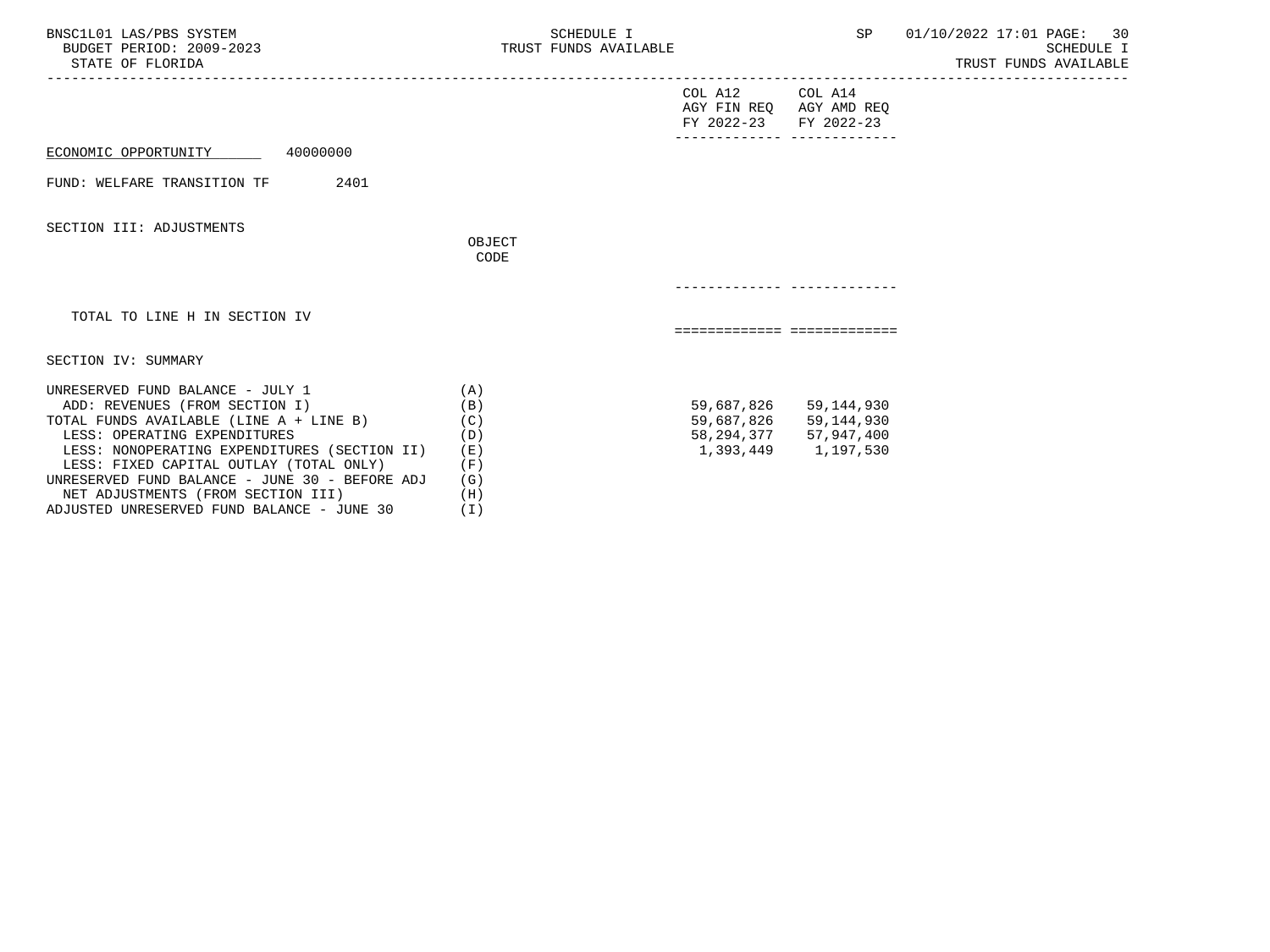| BNSC1L01 LAS/PBS SYSTEM<br>BUDGET PERIOD: 2009-2023<br>STATE OF FLORIDA                                                                                                                                                                                                                                                          | <b>SCHEDULE I</b><br>TRUST FUNDS AVAILABLE                                  |                                                             | SP                                                                                   | 01/10/2022 17:01 PAGE: 31<br>SCHEDULE I<br>TRUST FUNDS AVAILABLE |
|----------------------------------------------------------------------------------------------------------------------------------------------------------------------------------------------------------------------------------------------------------------------------------------------------------------------------------|-----------------------------------------------------------------------------|-------------------------------------------------------------|--------------------------------------------------------------------------------------|------------------------------------------------------------------|
|                                                                                                                                                                                                                                                                                                                                  |                                                                             | COL A12<br>FY 2022-23 FY 2022-23                            | COL A14<br>AGY FIN REQ AGY AMD REQ<br>-------------- --------------                  |                                                                  |
| ECONOMIC OPPORTUNITY 40000000                                                                                                                                                                                                                                                                                                    |                                                                             |                                                             |                                                                                      |                                                                  |
| FUND: PROFESSIONAL SPORTS DEV TF<br>2551                                                                                                                                                                                                                                                                                         |                                                                             |                                                             |                                                                                      |                                                                  |
| SECTION I: DETAIL OF REVENUES<br>CODE                                                                                                                                                                                                                                                                                            | REVENUE CAP SVC AUTH MATCHING % CFDA<br>CHG <sup>*</sup> ST I/C LOC I/C NO. |                                                             |                                                                                      |                                                                  |
| K8 TRANSFER FROM DHSMV 2488<br>001520 NO 8.0 320.08058 0.00 0.00                                                                                                                                                                                                                                                                 |                                                                             | 4,696,625 4,696,625                                         |                                                                                      |                                                                  |
| TOTAL TO LINE B IN SECTION IV                                                                                                                                                                                                                                                                                                    |                                                                             |                                                             | 4,696,625 4,696,625<br>===========================                                   |                                                                  |
| SECTION II: DETAIL OF NONOPERATING EXPENDITURES                                                                                                                                                                                                                                                                                  | OBJECT TRANSFER CFDA<br>CODE<br>TO BE<br>NO.                                |                                                             |                                                                                      |                                                                  |
| L1 SERVICE CHARGE TO GR<br>L3 5% RESERVE                                                                                                                                                                                                                                                                                         | 880800<br>999000                                                            |                                                             | 375,730 375,730<br>$208,035$ 208,035                                                 |                                                                  |
| TOTAL TO LINE E IN SECTION IV                                                                                                                                                                                                                                                                                                    |                                                                             | 583,765                                                     | 583,765<br>============================                                              |                                                                  |
| SECTION III: ADJUSTMENTS                                                                                                                                                                                                                                                                                                         | OBJECT<br>CODE                                                              |                                                             |                                                                                      |                                                                  |
| TOTAL TO LINE H IN SECTION IV                                                                                                                                                                                                                                                                                                    |                                                                             |                                                             | ============================                                                         |                                                                  |
| SECTION IV: SUMMARY                                                                                                                                                                                                                                                                                                              |                                                                             |                                                             |                                                                                      |                                                                  |
| UNRESERVED FUND BALANCE - JULY 1<br>ADD: REVENUES (FROM SECTION I)<br>TOTAL FUNDS AVAILABLE (LINE A + LINE B)<br>LESS: OPERATING EXPENDITURES<br>LESS: NONOPERATING EXPENDITURES (SECTION II)<br>LESS: FIXED CAPITAL OUTLAY (TOTAL ONLY)<br>UNRESERVED FUND BALANCE - JUNE 30 - BEFORE ADJ<br>NET ADJUSTMENTS (FROM SECTION III) | (A)<br>(B)<br>(C)<br>(D)<br>(E)<br>(F)<br>(G)<br>(H)                        | 4,696,625<br>7,326,779<br>3,500,000<br>583,765<br>3,243,014 | 2,630,154 2,630,154<br>4,696,625<br>7,326,779<br>3,500,000<br>583,765<br>3, 243, 014 |                                                                  |
| ADJUSTED UNRESERVED FUND BALANCE - JUNE 30                                                                                                                                                                                                                                                                                       | (I)                                                                         | 3, 243, 014                                                 | 3, 243, 014                                                                          |                                                                  |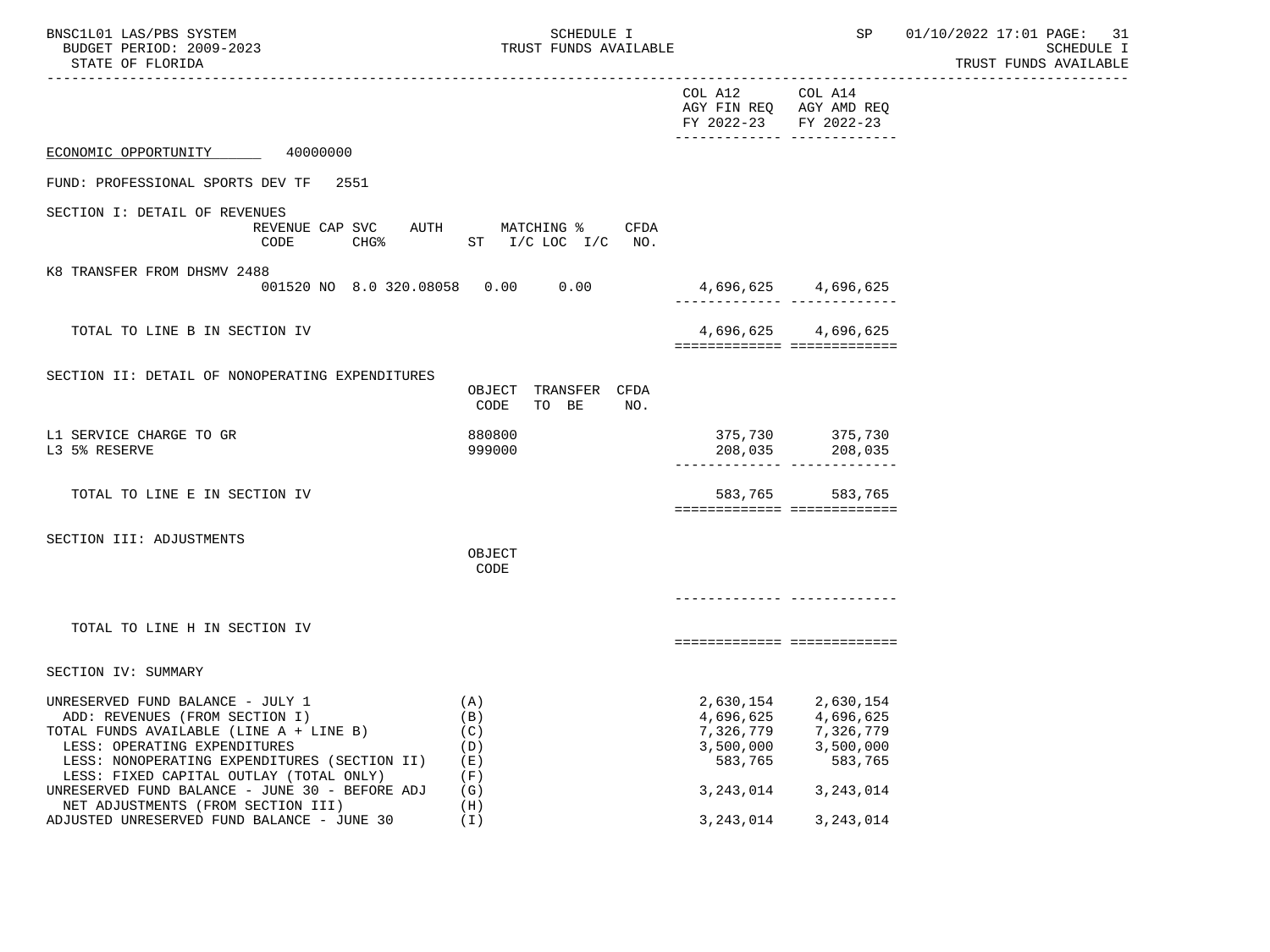| BNSC1L01 LAS/PBS SYSTEM<br>BUDGET PERIOD: 2009-2023<br>STATE OF FLORIDA |                | SCHEDULE I<br>TRUST FUNDS AVAILABLE                        |                                      | SP                                                      | 01/10/2022 17:01 PAGE: 32<br>SCHEDULE I<br>TRUST FUNDS AVAILABLE |
|-------------------------------------------------------------------------|----------------|------------------------------------------------------------|--------------------------------------|---------------------------------------------------------|------------------------------------------------------------------|
|                                                                         |                |                                                            | COL A12<br>AGY FIN REQ<br>FY 2022-23 | COL A14<br>AGY AMD REQ<br>FY 2022-23                    |                                                                  |
| ECONOMIC OPPORTUNITY 40000000                                           |                |                                                            |                                      |                                                         |                                                                  |
| FUND: PROFESSIONAL SPORTS DEV TF<br>2551                                |                |                                                            |                                      |                                                         |                                                                  |
| SCHEDULE IB: DETAIL OF UNRESERVED FUND BALANCE                          | FUNDING SOURCE | $STATE(S)$ RESTRICTED $(R)$<br>NONSTATE(N) UNRESTRICTED(U) |                                      |                                                         |                                                                  |
| D2 PROFESSIONAL SPORTS TAG FEES                                         | S              | U                                                          |                                      | 3, 243, 014 3, 243, 014                                 |                                                                  |
| ADJUSTED UNRESERVED FUND BALANCE - JUNE 30                              |                |                                                            |                                      | 3, 243, 014 3, 243, 014<br>============================ |                                                                  |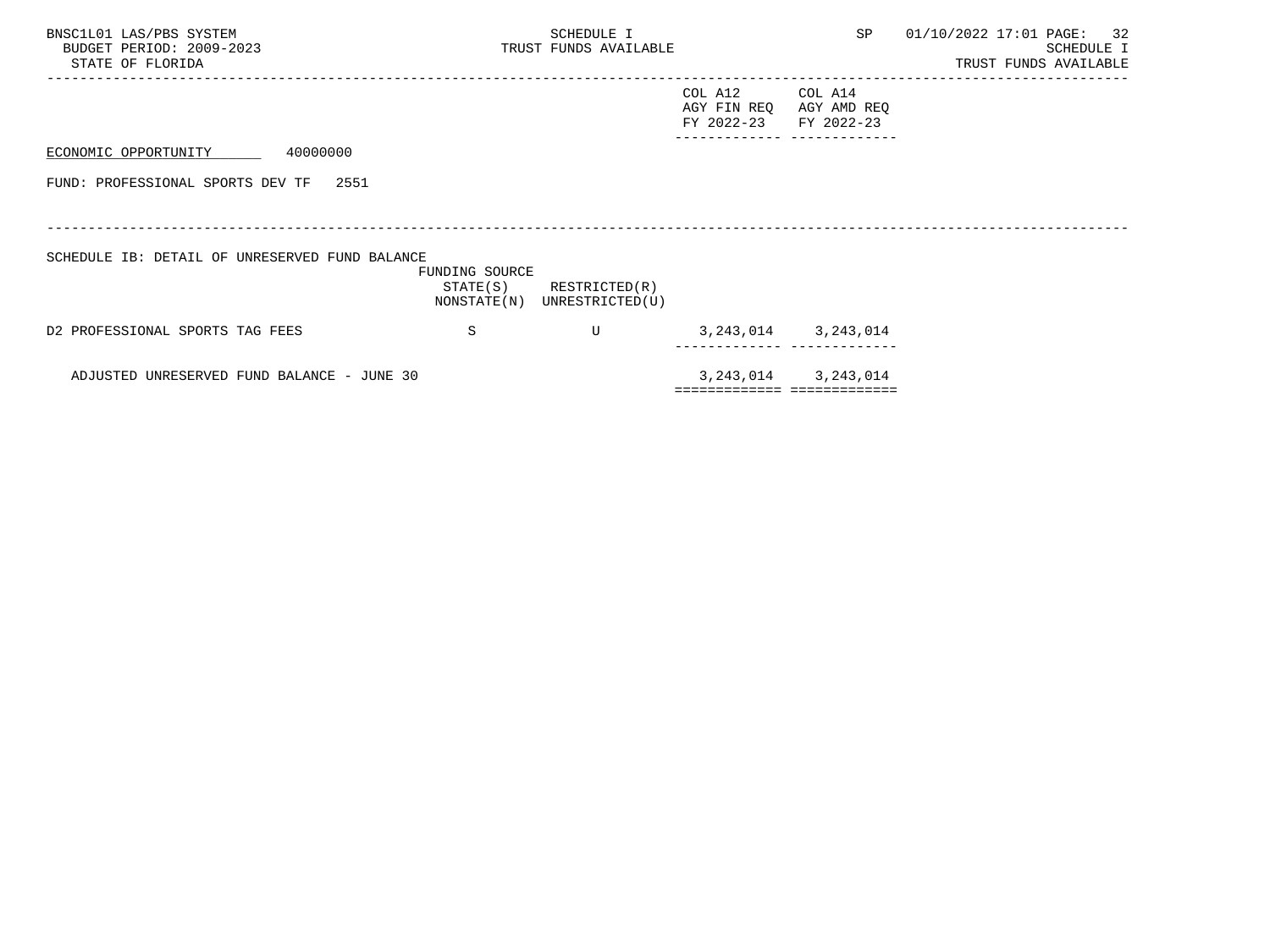BNSC1L01 LAS/PBS SYSTEM SOME SOMEDULE I SCHEDULE I SP 01/10/2022 17:01 PAGE: 33<br>BUDGET PERIOD: 2009-2023 TRUST FUNDS AVAILABLE

|                                                 |                                         |      |        |                        |      | COL A12 COL A14<br>FY 2022-23 FY 2022-23   | AGY FIN REQ AGY AMD REQ<br>-------------- -------------- |
|-------------------------------------------------|-----------------------------------------|------|--------|------------------------|------|--------------------------------------------|----------------------------------------------------------|
| ECONOMIC OPPORTUNITY 40000000                   |                                         |      |        |                        |      |                                            |                                                          |
| FUND: REVOLVING TRUST FUND                      | 2600                                    |      |        |                        |      |                                            |                                                          |
| SECTION I: DETAIL OF REVENUES                   |                                         |      |        |                        |      |                                            |                                                          |
|                                                 | REVENUE CAP SVC AUTH MATCHING %<br>CODE | CHG% |        | ST $I/C$ LOC $I/C$ NO. | CFDA |                                            |                                                          |
| G7 WIA ADULT                                    |                                         |      |        |                        |      |                                            |                                                          |
| G9 WIA DISLOCATED WORKER                        |                                         |      |        |                        |      | 000700 NO 0.0 445.004 0.00 0.00 17.258 216 | 216                                                      |
| L4 TRANSFER 2021/100200                         | 000700 NO 0.0 445.003                   |      | 0.00   |                        |      | $0.00$ 17.278 5,120 5,120                  |                                                          |
|                                                 | 001500 NO 0.0 215                       |      | 0.00   | 0.00                   |      | $10,112$ $10,112$                          |                                                          |
| R7 FACILITIES                                   | 001801 NO 0.0 215                       |      | 0.00   | 0.00                   |      | 4, 367, 461 4, 367, 461                    |                                                          |
| T3 FAC DEPR RECOVER                             | 001801 NO 0.0 215                       |      | 0.00   | 0.00                   |      |                                            | 557,994 557,994                                          |
|                                                 |                                         |      |        |                        |      |                                            |                                                          |
| TOTAL TO LINE B IN SECTION IV                   |                                         |      |        |                        |      |                                            | 4,940,903 4,940,903<br>============================      |
|                                                 |                                         |      |        |                        |      |                                            |                                                          |
| SECTION II: DETAIL OF NONOPERATING EXPENDITURES |                                         |      | OBJECT | TRANSFER CFDA          |      |                                            |                                                          |
|                                                 |                                         |      | CODE   | TO BE                  | NO.  |                                            |                                                          |
| 44 INDIRECT TRANSFER TO ATF                     |                                         |      |        | 810000 40100200        |      |                                            | 205,885 205,885<br>-------------- --------------         |
|                                                 |                                         |      |        |                        |      |                                            |                                                          |
| TOTAL TO LINE E IN SECTION IV                   |                                         |      |        |                        |      |                                            | 205,885 205,885<br>===========================           |
| SECTION III: ADJUSTMENTS                        |                                         |      |        |                        |      |                                            |                                                          |
|                                                 |                                         |      | OBJECT |                        |      |                                            |                                                          |
|                                                 |                                         |      | CODE   |                        |      |                                            |                                                          |
|                                                 |                                         |      |        |                        |      |                                            |                                                          |
| TOTAL TO LINE H IN SECTION IV                   |                                         |      |        |                        |      |                                            |                                                          |
|                                                 |                                         |      |        |                        |      |                                            | ============================                             |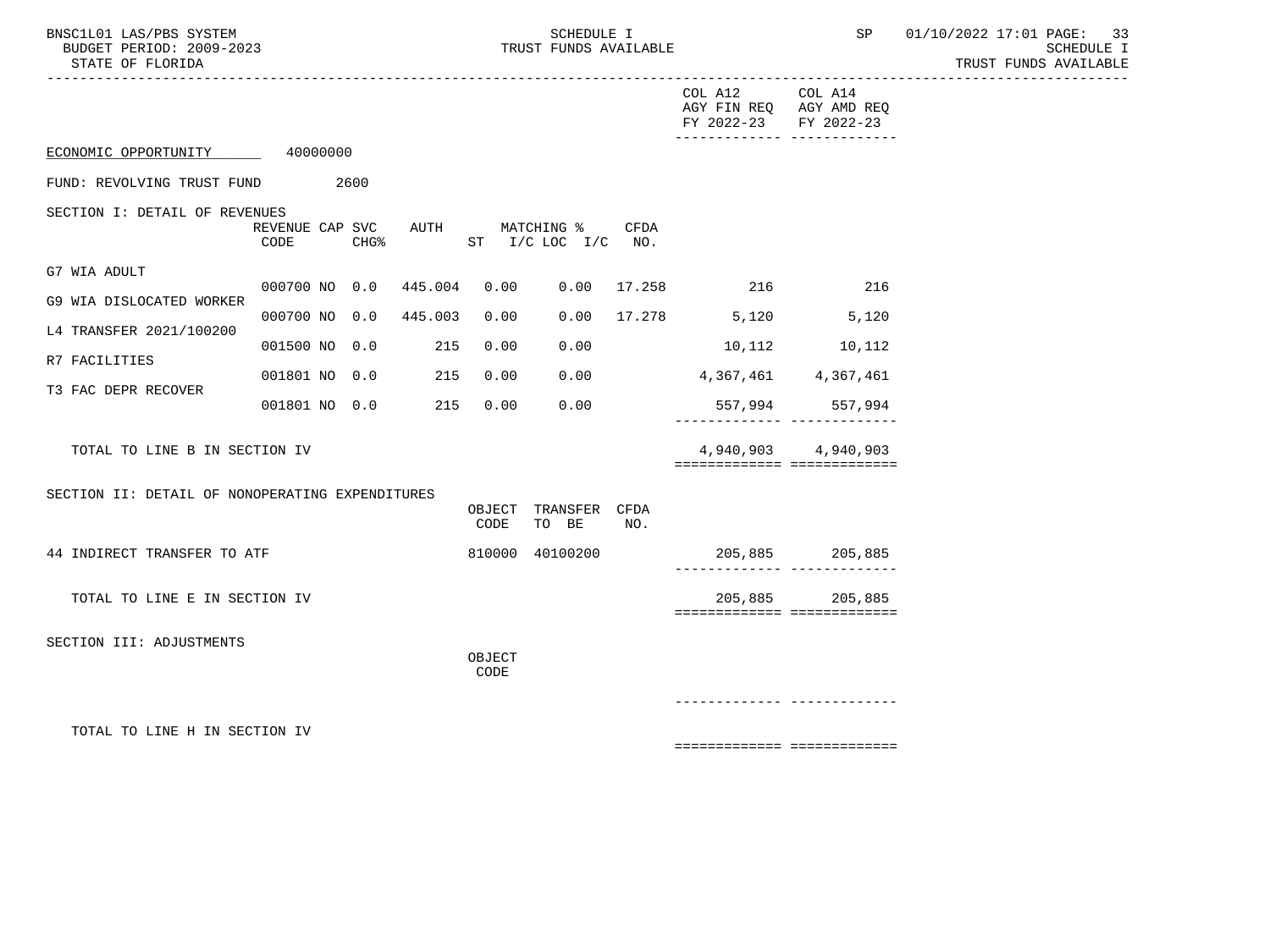| BNSC1L01 LAS/PBS SYSTEM<br>BUDGET PERIOD: 2009-2023<br>STATE OF FLORIDA                                                                                                                                                                                                                                                                                                                   |                                                 | SCHEDULE I<br>TRUST FUNDS AVAILABLE                        |                                          |                                                                                                                                                                                | SP 01/10/2022 17:01 PAGE: 34<br><b>SCHEDULE I</b><br>TRUST FUNDS AVAILABLE |
|-------------------------------------------------------------------------------------------------------------------------------------------------------------------------------------------------------------------------------------------------------------------------------------------------------------------------------------------------------------------------------------------|-------------------------------------------------|------------------------------------------------------------|------------------------------------------|--------------------------------------------------------------------------------------------------------------------------------------------------------------------------------|----------------------------------------------------------------------------|
|                                                                                                                                                                                                                                                                                                                                                                                           |                                                 |                                                            | COL A12 COL A14<br>FY 2022-23 FY 2022-23 | AGY FIN REQ AGY AMD REQ<br>________________________________                                                                                                                    |                                                                            |
| ECONOMIC OPPORTUNITY 40000000                                                                                                                                                                                                                                                                                                                                                             |                                                 |                                                            |                                          |                                                                                                                                                                                |                                                                            |
| FUND: REVOLVING TRUST FUND 2600                                                                                                                                                                                                                                                                                                                                                           |                                                 |                                                            |                                          |                                                                                                                                                                                |                                                                            |
| SECTION IV: SUMMARY                                                                                                                                                                                                                                                                                                                                                                       |                                                 |                                                            |                                          |                                                                                                                                                                                |                                                                            |
| UNRESERVED FUND BALANCE - JULY 1<br>ADD: REVENUES (FROM SECTION I)<br>TOTAL FUNDS AVAILABLE (LINE A + LINE B)<br>LESS: OPERATING EXPENDITURES<br>LESS: NONOPERATING EXPENDITURES (SECTION II)<br>LESS: FIXED CAPITAL OUTLAY (TOTAL ONLY)<br>UNRESERVED FUND BALANCE - JUNE 30 - BEFORE ADJ<br>(H)<br>NET ADJUSTMENTS (FROM SECTION III)<br>ADJUSTED UNRESERVED FUND BALANCE - JUNE 30 (I) | (A)<br>(B)<br>(C)<br>(D)<br>( E )<br>(F)<br>(G) |                                                            |                                          | 432, 115 432, 115<br>4,940,903 4,940,903<br>5, 373, 018 5, 373, 018<br>3,510,586 3,510,586<br>205,885 205,885<br>$1,467,000$ $1,467,000$<br>189,547 189,547<br>189,547 189,547 |                                                                            |
| SCHEDULE IB: DETAIL OF UNRESERVED FUND BALANCE                                                                                                                                                                                                                                                                                                                                            | FUNDING SOURCE                                  | $STATE(S)$ RESTRICTED $(R)$<br>NONSTATE(N) UNRESTRICTED(U) |                                          |                                                                                                                                                                                |                                                                            |
| B1 RESERVED USDOL APPROVED FACILITIES PLAN N<br>B3 STATE DEPRECIATION REED ACT BLD MAINTAIN                                                                                                                                                                                                                                                                                               | -S                                              | R<br><b>Example 19</b>                                     |                                          | 49, 183 49, 183<br>140,364 140,364                                                                                                                                             |                                                                            |
| ADJUSTED UNRESERVED FUND BALANCE - JUNE 30                                                                                                                                                                                                                                                                                                                                                |                                                 |                                                            |                                          | 189,547 189,547<br>sessessessess sessessessess                                                                                                                                 |                                                                            |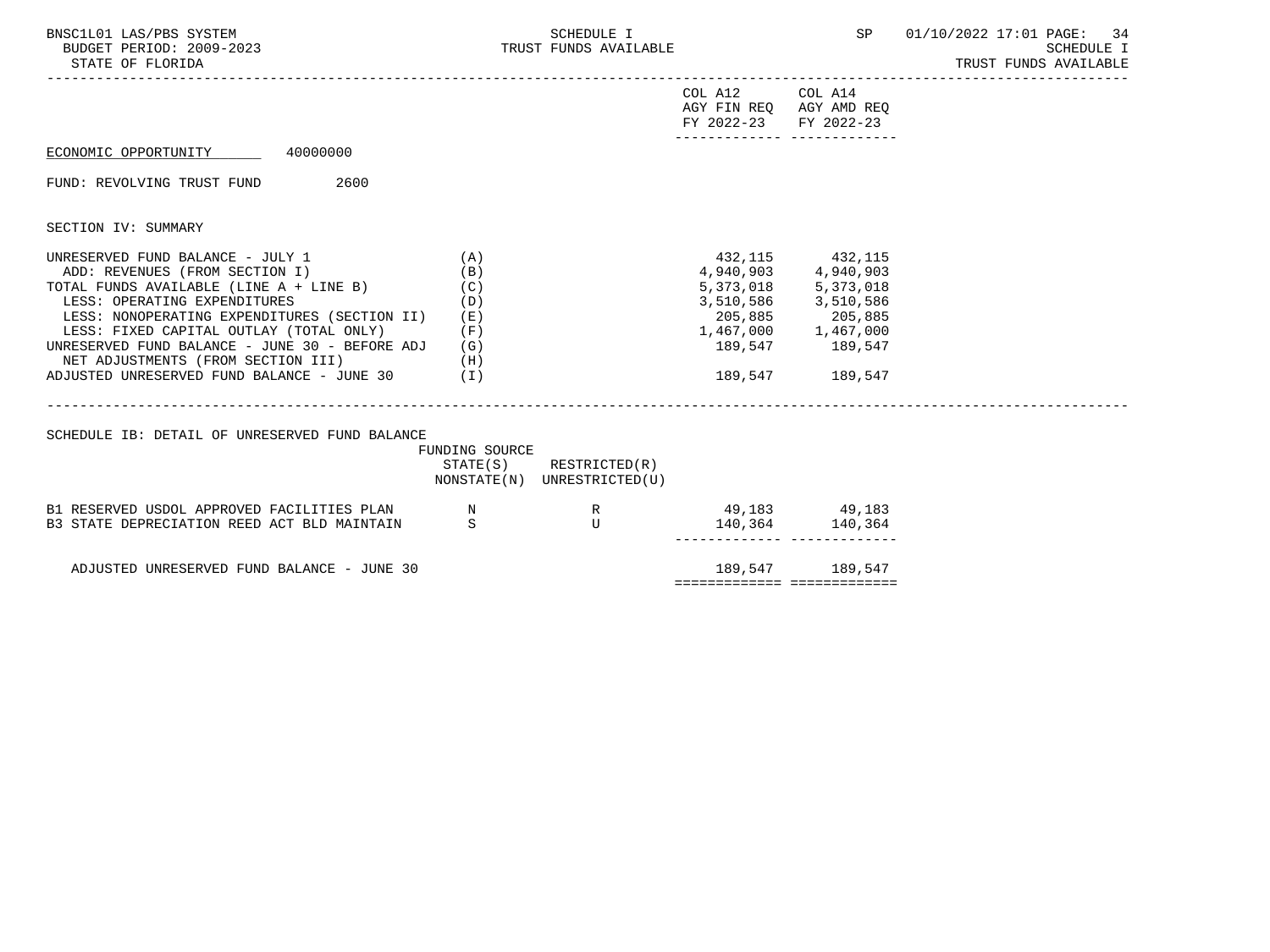BNSC1L01 LAS/PBS SYSTEM SCHEDULE I SP 01/10/2022 17:01 PAGE: 35

|                                                                                        |       |      |                              |             | COL A12 COL A14<br>AGY FIN REQ AGY AMD REQ<br>FY 2022-23 FY 2022-23 | ------------ -------------- |
|----------------------------------------------------------------------------------------|-------|------|------------------------------|-------------|---------------------------------------------------------------------|-----------------------------|
| ECONOMIC OPPORTUNITY 40000000                                                          |       |      |                              |             |                                                                     |                             |
| FUND: SPEC EMPLOYMNT SECU ADM TF 2648                                                  |       |      |                              |             |                                                                     |                             |
| SECTION I: DETAIL OF REVENUES<br>REVENUE CAP SVC<br>CODE<br>CHG <sup>8</sup>           | AUTH  |      | MATCHING %<br>ST I/C LOC I/C | CFDA<br>NO. |                                                                     |                             |
| B7 INTEREST EARNED ON INVESTMENTS<br>000500 NO 8.0                                     | 215   | 0.00 | 0.00                         |             | 70,153 70,153                                                       |                             |
| DC APPRENTICESHIPUSA STATE EXPA<br>000700 NO 0.0                                       | 20.60 | 0.00 | 0.00                         |             | 17.285 46                                                           | 46                          |
| D1 LOW INCOME ENERGY ASST<br>000700 NO 0.0                                             | 409   | 0.00 | 0.00                         | 93.568      | $7-$                                                                | $7-$                        |
| D5 LABOR CERTIFICATION<br>000700 NO 0.0                                                | 20.50 | 0.00 | 0.00                         | 17.273      | 388                                                                 | 388                         |
| E1 TRADE TRAINING PROGRAM<br>000700 NO 0.0                                             | 20.50 | 0.00 | 0.00                         | 17.245      | 101                                                                 | 101                         |
| F5 UNEMPLOYMENT COMPENSAT<br>000700 NO 0.0                                             | 443   | 0.00 | 0.00                         | 17.225      | 721                                                                 | 721                         |
| F7 VETERANS PROGR-DISABLED<br>000700 NO 0.0                                            | 20.50 | 0.00 | 0.00                         |             | 17.801 247                                                          | 247                         |
| G3 VETERANS PROGRAM-LOCAL<br>000700 NO 0.0                                             | 20.50 | 0.00 | 0.00                         |             | 17.804 330                                                          | 330                         |
| G5 WAGNER PEYSER<br>000700 NO 0.0                                                      | 20.50 | 0.00 | 0.00                         |             | 17.207 1,231                                                        | 1,231                       |
| G7 WIA ADULT<br>000700 NO 0.0                                                          | 443   | 0.00 | 0.00                         | 17.258      | 1,274                                                               | 1,274                       |
| H7 WORK OPPORTUNITY TX CRE<br>000700 NO 0.0                                            | 443   | 0.00 | 0.00                         |             | 17.271 1,476 1,476                                                  |                             |
| H9 FOOD STAM E&T 100%<br>000700 NO 0.0<br>I5 CDBG DISASTER                             | 445   | 0.00 | 0.00                         | 10.561      | 375                                                                 | 375                         |
| 000700 NO 0.0<br>L4 TRANSFER FROM 2021/100200                                          | 290   | 0.00 | 0.00                         |             | 14.228 34,224 34,224                                                |                             |
| 001500 NO 0.0<br>M1 TRANSFER P&I 2648/200100                                           | 215   | 0.00 | 0.00                         |             | 10,792                                                              | 10,792                      |
| 001500 NO 0.0<br>M1 TRANSFER P&I 2648/200100                                           | 445   | 0.00 | 0.00                         |             |                                                                     | 489,109- 489,109-           |
| 001500 NO 0.0<br>M7 TRANSFER FROM DCF-TANF                                             | 445   | 0.00 | 0.00                         |             | $62,294-62,294-$                                                    |                             |
| 001510 NO 0.0 20.506 0.00 0.00 93.558 491<br>NO TRANSFER 2339/300200 SPECIAL DISTRICTS |       |      |                              |             |                                                                     | 491                         |
| 001500 NO 0.0<br>N7 TRANSFER P&I 2767/200200                                           | 215   | 0.00 | 0.00                         |             | $198 -$                                                             | $198 -$                     |
| 001520 NO 0.0<br>ON TRANSFER 2339/300200 SPECIAL DISTRICT                              | 215   | 0.00 | 0.00                         |             | 12,565,662                                                          | 12,565,662                  |
| 001500 NO 0.0<br>1M TRANSFER P&I 2648/200100                                           | 215   | 0.00 | 0.00                         |             | 198                                                                 | 198                         |
| 001500 NO 0.0                                                                          | 445   | 0.00 | 0.00                         |             | 489,109                                                             | 489,109                     |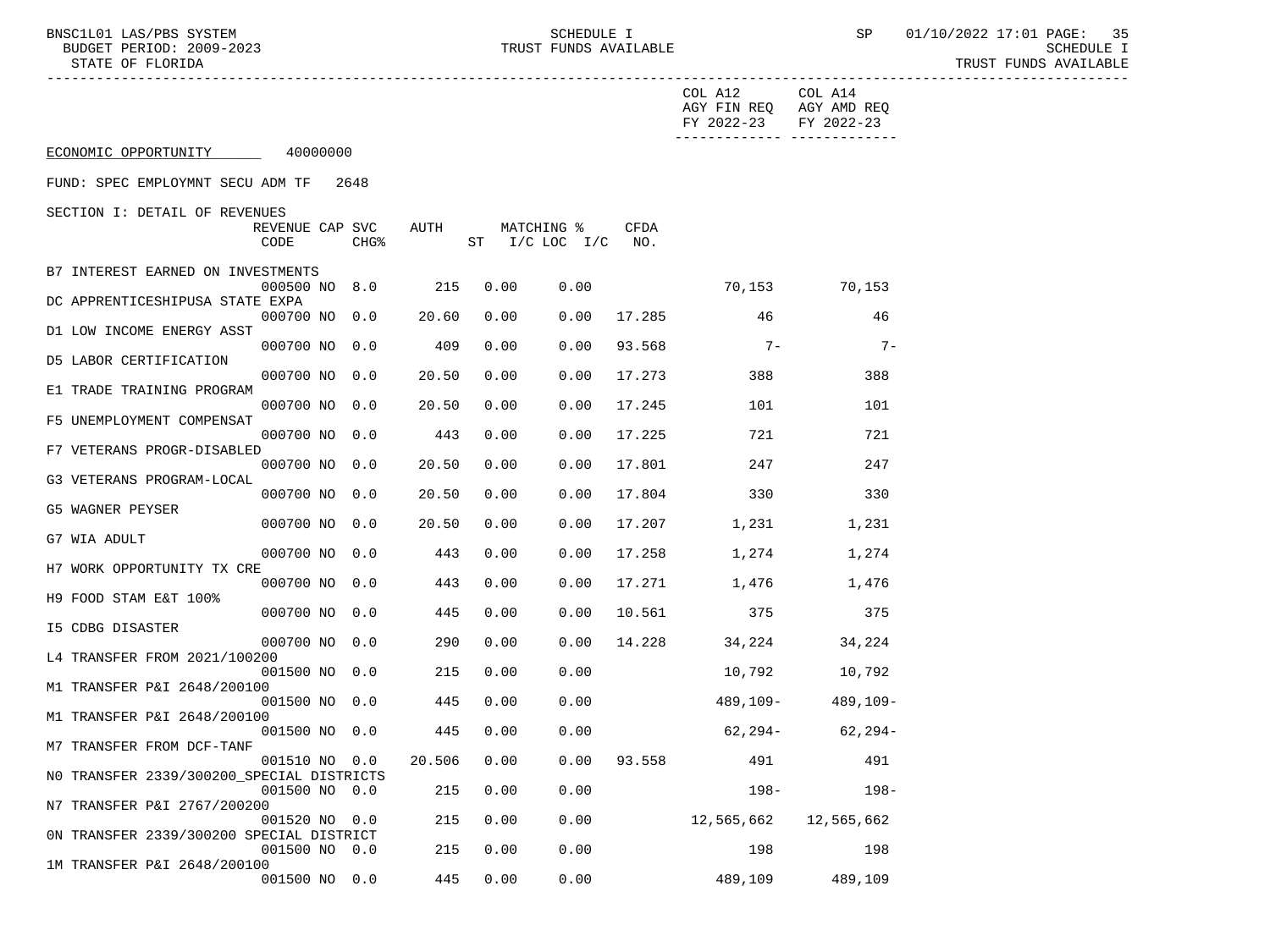| VSC1L01 LAS/PBS SYSTEM<br>BUDGET PERIOD: 2009-2023<br>BNSC1L01 LAS/PBS SYSTEM<br>STATE OF FLORIDA                                                                                                                                                                                                                                |                                                                                                                                                   | SCHEDULE I<br>TRUST FUNDS AVAILABLE |                                                                                                                                                                                                                                                                                                                                                                                                                                                                                                                                                                                                                            |                                                                             | SP 01/10/2022 17:01 PAGE: 36<br>SCHEDULE I<br>TRUST FUNDS AVAILABLE<br>------------------ |
|----------------------------------------------------------------------------------------------------------------------------------------------------------------------------------------------------------------------------------------------------------------------------------------------------------------------------------|---------------------------------------------------------------------------------------------------------------------------------------------------|-------------------------------------|----------------------------------------------------------------------------------------------------------------------------------------------------------------------------------------------------------------------------------------------------------------------------------------------------------------------------------------------------------------------------------------------------------------------------------------------------------------------------------------------------------------------------------------------------------------------------------------------------------------------------|-----------------------------------------------------------------------------|-------------------------------------------------------------------------------------------|
|                                                                                                                                                                                                                                                                                                                                  |                                                                                                                                                   |                                     | COL A12 COL A14<br>AGY FIN REQ AGY AMD REQ<br>FY 2022-23 FY 2022-23<br>________________________________                                                                                                                                                                                                                                                                                                                                                                                                                                                                                                                    |                                                                             |                                                                                           |
| ECONOMIC OPPORTUNITY 40000000                                                                                                                                                                                                                                                                                                    |                                                                                                                                                   |                                     |                                                                                                                                                                                                                                                                                                                                                                                                                                                                                                                                                                                                                            |                                                                             |                                                                                           |
| FUND: SPEC EMPLOYMNT SECU ADM TF 2648                                                                                                                                                                                                                                                                                            |                                                                                                                                                   |                                     |                                                                                                                                                                                                                                                                                                                                                                                                                                                                                                                                                                                                                            |                                                                             |                                                                                           |
| SECTION I: DETAIL OF REVENUES<br>REVENUE CAP SVC AUTH MATCHING %<br>CODE                                                                                                                                                                                                                                                         | CHG $%$ ST I/C LOC I/C NO.                                                                                                                        | CFDA                                |                                                                                                                                                                                                                                                                                                                                                                                                                                                                                                                                                                                                                            |                                                                             |                                                                                           |
| 1M TRANSFER P&I 2648/200100<br>001500 NO 0.0 445 0.00 0.00                                                                                                                                                                                                                                                                       |                                                                                                                                                   |                                     | $62,294$ $62,294$                                                                                                                                                                                                                                                                                                                                                                                                                                                                                                                                                                                                          |                                                                             |                                                                                           |
| TOTAL TO LINE B IN SECTION IV                                                                                                                                                                                                                                                                                                    |                                                                                                                                                   |                                     | 12,687,504   12,687,504<br>============== ==============                                                                                                                                                                                                                                                                                                                                                                                                                                                                                                                                                                   |                                                                             |                                                                                           |
| SECTION II: DETAIL OF NONOPERATING EXPENDITURES                                                                                                                                                                                                                                                                                  | OBJECT TRANSFER CFDA<br>TO BE<br>CODE                                                                                                             | NO.                                 |                                                                                                                                                                                                                                                                                                                                                                                                                                                                                                                                                                                                                            |                                                                             |                                                                                           |
| F7 TRANSFER TO 2261<br>F9 TRANSFER TO 2195<br>G6 TRANSFER TO 2339<br>G6 TRANSFER TO 2339<br>K1 ASSESSMENT OF INVESTMENTS<br>L1 SERVICE CHARGE TO GR<br>L3 5% RESERVE<br>R4 BE TRANSFER IN<br>R4 BE TRANSFER IN<br>R4 BE TRANSFER IN<br>T5 BE TRANSFER OUT<br>T6 BE TRANSFER OUT<br>T6 BE TRANSFER OUT<br>23 INDIRECT TRANSFER TO | 810000<br>810000 40200200<br>810000 40200100<br>810000<br>40200100<br>810000 40200200<br>40200600<br>810000<br>810000 40300200<br>810000 40100200 |                                     | $40300200$ $12,231$ $12,231$ $12,231$ $12,231$<br>810000 40300200 37,085 37,085<br>$\begin{array}{cccc} 830000 & 4,100 & 37,005 \\ 8080800 & 4,100 & 4,100 \\ 999000 & 5,612 & 5,612 \\ 999000 & 40200100 & 2,175,702 - 2,175,702 - 1 \\ 810000 & 40200100 & 1 \end{array}$<br>-3,171,527<br>-3,182, 7,984,182<br>7,984,182 7,984,182<br>810000 40100200 14.228 110,482<br>810000 40100200 17.207 489,109 489,109<br>810000 40100200 17.207 62,294 62,294<br>810000 40100200 17.207 62,294 62,294<br>810000 40100200 17.225 1,955 1,955<br>810000 40100200 93.568 2,389-<br>810000 40100200 93.559 850-<br>850-<br>198 198 | 2,175,702-<br>3,171,527-<br>3,171,527<br>2, 175, 702 2, 175, 702<br>110,482 |                                                                                           |
| TOTAL TO LINE E IN SECTION IV                                                                                                                                                                                                                                                                                                    |                                                                                                                                                   |                                     | 1,327,486<br>============================                                                                                                                                                                                                                                                                                                                                                                                                                                                                                                                                                                                  | 1,327,486                                                                   |                                                                                           |
| SECTION III: ADJUSTMENTS                                                                                                                                                                                                                                                                                                         | OBJECT<br>CODE                                                                                                                                    |                                     |                                                                                                                                                                                                                                                                                                                                                                                                                                                                                                                                                                                                                            |                                                                             |                                                                                           |
| TOTAL TO LINE H IN SECTION IV                                                                                                                                                                                                                                                                                                    |                                                                                                                                                   |                                     |                                                                                                                                                                                                                                                                                                                                                                                                                                                                                                                                                                                                                            |                                                                             |                                                                                           |

============= =============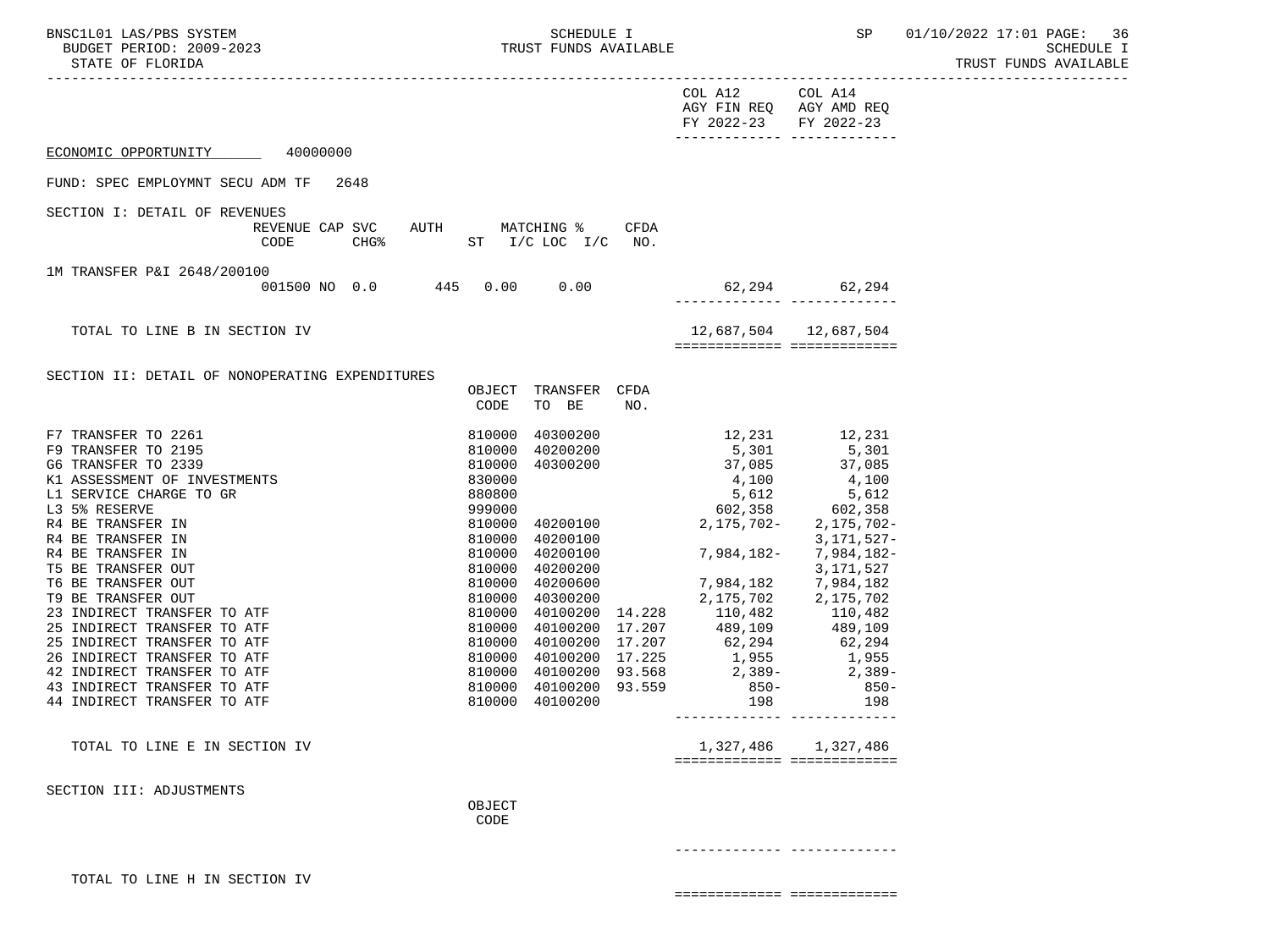| BNSC1L01 LAS/PBS SYSTEM<br>BUDGET PERIOD: 2009-2023<br>STATE OF FLORIDA                                                                                                                                                                                                                                                                                                                      |                                          | SCHEDULE I<br>TRUST FUNDS AVAILABLE                        |                                                                                                     |                                                                                               | SP 01/10/2022 17:01 PAGE: 37<br><b>SCHEDULE I</b><br>TRUST FUNDS AVAILABLE |
|----------------------------------------------------------------------------------------------------------------------------------------------------------------------------------------------------------------------------------------------------------------------------------------------------------------------------------------------------------------------------------------------|------------------------------------------|------------------------------------------------------------|-----------------------------------------------------------------------------------------------------|-----------------------------------------------------------------------------------------------|----------------------------------------------------------------------------|
|                                                                                                                                                                                                                                                                                                                                                                                              |                                          |                                                            | COL A12 COL A14<br>AGY FIN REO AGY AMD REO<br>FY 2022-23 FY 2022-23<br>-------------- ------------- |                                                                                               |                                                                            |
| ECONOMIC OPPORTUNITY 40000000                                                                                                                                                                                                                                                                                                                                                                |                                          |                                                            |                                                                                                     |                                                                                               |                                                                            |
| FUND: SPEC EMPLOYMNT SECU ADM TF<br>2648                                                                                                                                                                                                                                                                                                                                                     |                                          |                                                            |                                                                                                     |                                                                                               |                                                                            |
| SECTION IV: SUMMARY                                                                                                                                                                                                                                                                                                                                                                          |                                          |                                                            |                                                                                                     |                                                                                               |                                                                            |
| UNRESERVED FUND BALANCE - JULY 1<br>ADD: REVENUES (FROM SECTION I)<br>TOTAL FUNDS AVAILABLE (LINE A + LINE B) $(C)$<br>LESS: OPERATING EXPENDITURES<br>LESS: NONOPERATING EXPENDITURES (SECTION II)<br>LESS: FIXED CAPITAL OUTLAY (TOTAL ONLY)<br>UNRESERVED FUND BALANCE - JUNE 30 - BEFORE ADJ<br>NET ADJUSTMENTS (FROM SECTION III) (H)<br>ADJUSTED UNRESERVED FUND BALANCE - JUNE 30 (I) | (A)<br>(B)<br>(D)<br>( E )<br>(F)<br>(G) |                                                            | 16,832,264<br>12,687,504<br>29,519,768<br>10,532,801<br>1,327,486<br>17,659,481<br>17,659,481       | 16,832,264<br>12,687,504<br>29,519,768<br>13,704,328<br>1,327,486<br>14,487,954<br>14,487,954 |                                                                            |
| SCHEDULE IB: DETAIL OF UNRESERVED FUND BALANCE                                                                                                                                                                                                                                                                                                                                               | FUNDING SOURCE                           | $STATE(S)$ RESTRICTED $(R)$<br>NONSTATE(N) UNRESTRICTED(U) |                                                                                                     |                                                                                               |                                                                            |
| D5 REEMPLOYMENT PENALTY AND INTEREST S                                                                                                                                                                                                                                                                                                                                                       |                                          | $\mathbf U$                                                | 17,659,481   14,487,954                                                                             |                                                                                               |                                                                            |
| ADJUSTED UNRESERVED FUND BALANCE - JUNE 30                                                                                                                                                                                                                                                                                                                                                   |                                          |                                                            |                                                                                                     |                                                                                               |                                                                            |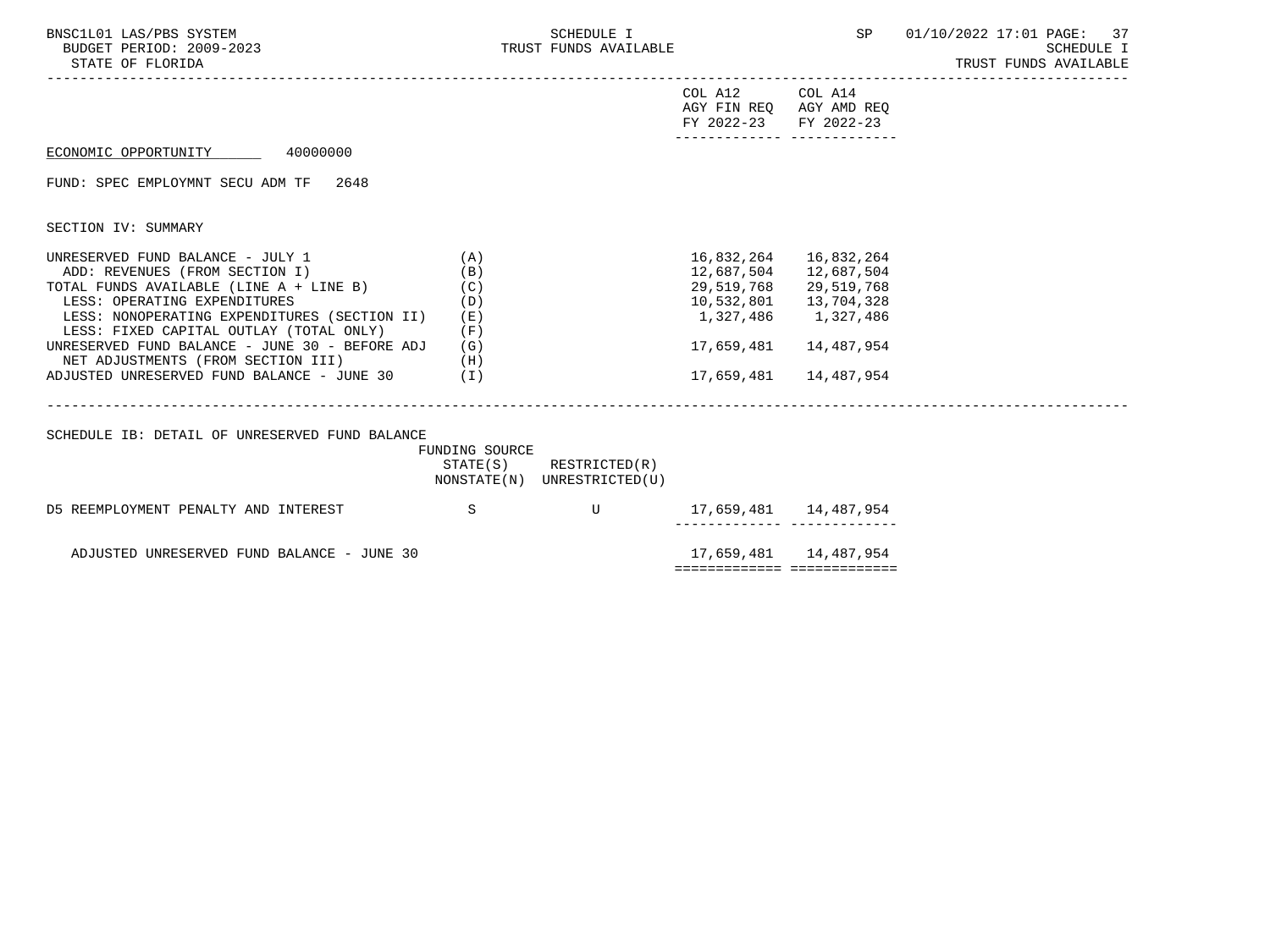BUDGET PERIOD: 2009-2023 TRUST FUNDS AVAILABLE SCHEDULE I

BNSC1L01 LAS/PBS SYSTEM SOME SOMEDULE I SCHEDULE I SP 01/10/2022 17:01 PAGE: 38<br>BUDGET PERIOD: 2009-2023 TRUST FUNDS AVAILABLE

| COL A14<br>COL A12<br>AGY FIN REQ AGY AMD REQ<br>FY 2022-23<br>FY 2022-23<br>-------------- --------------<br>ECONOMIC OPPORTUNITY 40000000<br>FUND: TOURISM PROMOTIONAL TF<br>2722<br>SECTION I: DETAIL OF REVENUES<br>REVENUE CAP SVC<br>AUTH<br>MATCHING %<br>CFDA<br>CHG <sup>8</sup><br>ST I/C LOC I/C<br>CODE<br>NO <sub>z</sub><br>B7 INTEREST EARNED ON INVESTMENTS<br>22,605 22,605<br>215<br>000500 NO 8.0<br>0.00<br>0.00<br>GL TRANSFER 2041/400100<br>7,876-7,876-<br>001500 NO 0.0<br>215<br>0.00<br>0.00<br>I5 CDBG DISASTER<br>000700 NO 0.0<br>290<br>0.00<br>0.00<br>14.228 390,849 390,849<br>LG TRANSFER 2041/400100<br>215<br>7,876<br>001500 NO 0.0<br>0.00<br>0.00<br>7,876<br>LM TRANSFER 2722/300200<br>215<br>0.00<br>50,998<br>001500 NO 0.0<br>0.00<br>50,998<br>LM TRANSFER 2722/300200<br>215<br>130,381 130,381<br>001500 NO 0.0<br>0.00<br>0.00<br>L4 TRANSFER FROM 2021/100200<br>215<br>0.00<br>1,812 1,812<br>001500 NO 0.0<br>0.00 |  |  |  |  |  |  |  |  |
|------------------------------------------------------------------------------------------------------------------------------------------------------------------------------------------------------------------------------------------------------------------------------------------------------------------------------------------------------------------------------------------------------------------------------------------------------------------------------------------------------------------------------------------------------------------------------------------------------------------------------------------------------------------------------------------------------------------------------------------------------------------------------------------------------------------------------------------------------------------------------------------------------------------------------------------------------------------------|--|--|--|--|--|--|--|--|
|                                                                                                                                                                                                                                                                                                                                                                                                                                                                                                                                                                                                                                                                                                                                                                                                                                                                                                                                                                        |  |  |  |  |  |  |  |  |
|                                                                                                                                                                                                                                                                                                                                                                                                                                                                                                                                                                                                                                                                                                                                                                                                                                                                                                                                                                        |  |  |  |  |  |  |  |  |
|                                                                                                                                                                                                                                                                                                                                                                                                                                                                                                                                                                                                                                                                                                                                                                                                                                                                                                                                                                        |  |  |  |  |  |  |  |  |
|                                                                                                                                                                                                                                                                                                                                                                                                                                                                                                                                                                                                                                                                                                                                                                                                                                                                                                                                                                        |  |  |  |  |  |  |  |  |
|                                                                                                                                                                                                                                                                                                                                                                                                                                                                                                                                                                                                                                                                                                                                                                                                                                                                                                                                                                        |  |  |  |  |  |  |  |  |
|                                                                                                                                                                                                                                                                                                                                                                                                                                                                                                                                                                                                                                                                                                                                                                                                                                                                                                                                                                        |  |  |  |  |  |  |  |  |
|                                                                                                                                                                                                                                                                                                                                                                                                                                                                                                                                                                                                                                                                                                                                                                                                                                                                                                                                                                        |  |  |  |  |  |  |  |  |
|                                                                                                                                                                                                                                                                                                                                                                                                                                                                                                                                                                                                                                                                                                                                                                                                                                                                                                                                                                        |  |  |  |  |  |  |  |  |
|                                                                                                                                                                                                                                                                                                                                                                                                                                                                                                                                                                                                                                                                                                                                                                                                                                                                                                                                                                        |  |  |  |  |  |  |  |  |
|                                                                                                                                                                                                                                                                                                                                                                                                                                                                                                                                                                                                                                                                                                                                                                                                                                                                                                                                                                        |  |  |  |  |  |  |  |  |
|                                                                                                                                                                                                                                                                                                                                                                                                                                                                                                                                                                                                                                                                                                                                                                                                                                                                                                                                                                        |  |  |  |  |  |  |  |  |
| L4 TRANSFER FROM 2021/100200                                                                                                                                                                                                                                                                                                                                                                                                                                                                                                                                                                                                                                                                                                                                                                                                                                                                                                                                           |  |  |  |  |  |  |  |  |
| 215<br>0.00<br>31<br>31<br>001500 NO 0.0<br>0.00<br>L7 TRANSFER FROM REV 2494                                                                                                                                                                                                                                                                                                                                                                                                                                                                                                                                                                                                                                                                                                                                                                                                                                                                                          |  |  |  |  |  |  |  |  |
| 001500 NO 0.0<br>288.122<br>0.00<br>0.00<br>26,664,358 26,664,358                                                                                                                                                                                                                                                                                                                                                                                                                                                                                                                                                                                                                                                                                                                                                                                                                                                                                                      |  |  |  |  |  |  |  |  |
| ML TRANSFER 2722/300200<br>130,381- 130,381-<br>001500 NO 0.0<br>215<br>0.00<br>0.00                                                                                                                                                                                                                                                                                                                                                                                                                                                                                                                                                                                                                                                                                                                                                                                                                                                                                   |  |  |  |  |  |  |  |  |
| ML TRANSFER 2722/300200<br>001500 NO 0.0<br>215<br>0.00<br>50,998- 50,998-<br>0.00                                                                                                                                                                                                                                                                                                                                                                                                                                                                                                                                                                                                                                                                                                                                                                                                                                                                                     |  |  |  |  |  |  |  |  |
| N3 TRANSFER 2401/200100<br>0.00 93.558 236<br>0.00<br>236<br>001510 NO 0.0 445                                                                                                                                                                                                                                                                                                                                                                                                                                                                                                                                                                                                                                                                                                                                                                                                                                                                                         |  |  |  |  |  |  |  |  |
| 7L TRANSFER FROM REV 2494<br>001500 NO 0.0 288.122<br>0.00<br>0.00<br>235,642 235,642                                                                                                                                                                                                                                                                                                                                                                                                                                                                                                                                                                                                                                                                                                                                                                                                                                                                                  |  |  |  |  |  |  |  |  |
| ------------ -------------                                                                                                                                                                                                                                                                                                                                                                                                                                                                                                                                                                                                                                                                                                                                                                                                                                                                                                                                             |  |  |  |  |  |  |  |  |
| 27,315,533<br>TOTAL TO LINE B IN SECTION IV<br>27,315,533<br>===========================                                                                                                                                                                                                                                                                                                                                                                                                                                                                                                                                                                                                                                                                                                                                                                                                                                                                               |  |  |  |  |  |  |  |  |
| SECTION II: DETAIL OF NONOPERATING EXPENDITURES                                                                                                                                                                                                                                                                                                                                                                                                                                                                                                                                                                                                                                                                                                                                                                                                                                                                                                                        |  |  |  |  |  |  |  |  |
| OBJECT TRANSFER CFDA<br>CODE<br>TO BE<br>NO.                                                                                                                                                                                                                                                                                                                                                                                                                                                                                                                                                                                                                                                                                                                                                                                                                                                                                                                           |  |  |  |  |  |  |  |  |
| 830000<br>1,321<br>1,321<br>K1 ASSESSMENT OF INVESTMENTS<br>880800<br>1,808<br>L1 SERVICE CHARGE TO GR<br>1,808<br>L3 5% RESERVE<br>999000<br>1,075,528<br>1,075,528<br>199,703<br>S1 BE TRANSFER IN<br>810000<br>40400100<br>199,703<br>199,703-<br>T9 BE TRANSFER OUT<br>40300200<br>$199,703-$<br>810000<br>$8,998-$<br>$8,998-$<br>23 INDIRECT TRANSFER TO ATF<br>810000<br>40100200 14.228<br>40100200<br>50,998<br>50,998<br>44 INDIRECT TRANSFER TO ATF<br>810000                                                                                                                                                                                                                                                                                                                                                                                                                                                                                               |  |  |  |  |  |  |  |  |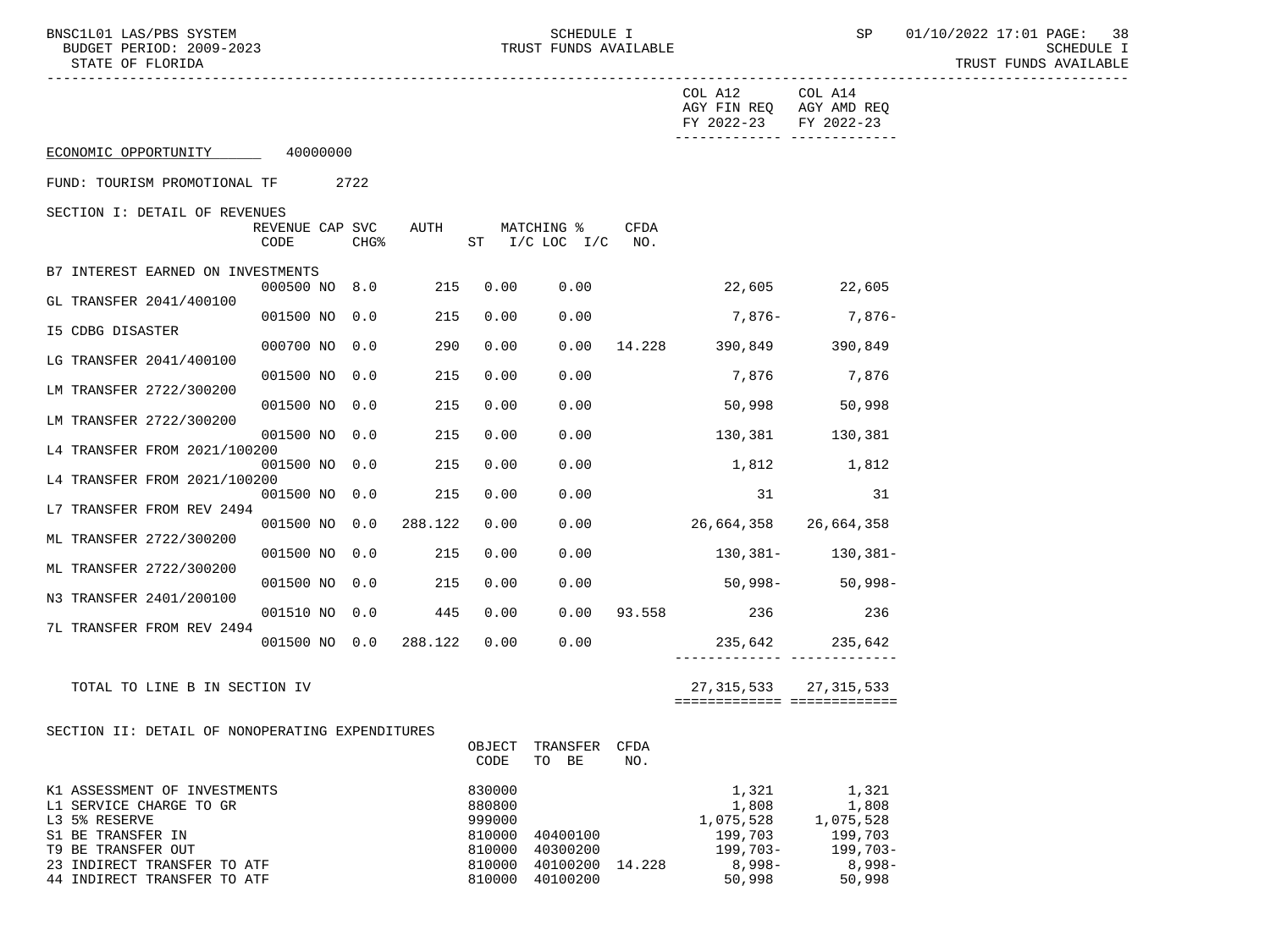| BNSC1L01 LAS/PBS SYSTEM<br>BUDGET PERIOD: 2009-2023<br>STATE OF FLORIDA                                                                                                                                                                                                                                                                                                                             |                                                           | <b>SCHEDULE I</b><br>TRUST FUNDS AVAILABLE |     |                                                                     | SP                                                                                                             | 01/10/2022 17:01 PAGE: 39<br>SCHEDULE I<br>TRUST FUNDS AVAILABLE |
|-----------------------------------------------------------------------------------------------------------------------------------------------------------------------------------------------------------------------------------------------------------------------------------------------------------------------------------------------------------------------------------------------------|-----------------------------------------------------------|--------------------------------------------|-----|---------------------------------------------------------------------|----------------------------------------------------------------------------------------------------------------|------------------------------------------------------------------|
|                                                                                                                                                                                                                                                                                                                                                                                                     |                                                           |                                            |     | COL A12 COL A14<br>AGY FIN REQ AGY AMD REQ<br>FY 2022-23 FY 2022-23 |                                                                                                                |                                                                  |
| ECONOMIC OPPORTUNITY 40000000                                                                                                                                                                                                                                                                                                                                                                       |                                                           |                                            |     |                                                                     |                                                                                                                |                                                                  |
| FUND: TOURISM PROMOTIONAL TF 2722                                                                                                                                                                                                                                                                                                                                                                   |                                                           |                                            |     |                                                                     |                                                                                                                |                                                                  |
| SECTION II: DETAIL OF NONOPERATING EXPENDITURES                                                                                                                                                                                                                                                                                                                                                     | CODE                                                      | OBJECT TRANSFER CFDA<br>TO BE              | NO. |                                                                     |                                                                                                                |                                                                  |
| 44 INDIRECT TRANSFER TO ATF                                                                                                                                                                                                                                                                                                                                                                         |                                                           | 810000 40100200                            |     | 122,505 122,505                                                     |                                                                                                                |                                                                  |
| TOTAL TO LINE E IN SECTION IV                                                                                                                                                                                                                                                                                                                                                                       |                                                           |                                            |     | ============================                                        | 1, 243, 162 1, 243, 162                                                                                        |                                                                  |
| SECTION III: ADJUSTMENTS                                                                                                                                                                                                                                                                                                                                                                            | OBJECT<br>CODE                                            |                                            |     |                                                                     |                                                                                                                |                                                                  |
| TOTAL TO LINE H IN SECTION IV                                                                                                                                                                                                                                                                                                                                                                       |                                                           |                                            |     | ===========================                                         |                                                                                                                |                                                                  |
| SECTION IV: SUMMARY                                                                                                                                                                                                                                                                                                                                                                                 |                                                           |                                            |     |                                                                     |                                                                                                                |                                                                  |
| UNRESERVED FUND BALANCE - JULY 1<br>ADD: REVENUES (FROM SECTION I)<br>TOTAL FUNDS AVAILABLE (LINE A + LINE B)<br>(C)<br>LESS: OPERATING EXPENDITURES<br>LESS: NONOPERATING EXPENDITURES (SECTION II) (E)<br>LESS: FIXED CAPITAL OUTLAY (TOTAL ONLY)<br>UNRESERVED FUND BALANCE - JUNE 30 - BEFORE ADJ (G)<br>NET ADJUSTMENTS (FROM SECTION III)<br>ADJUSTED UNRESERVED FUND BALANCE - JUNE 30 $(1)$ | (A)<br>(B)<br>(D)<br>(F)<br>(H)                           |                                            |     | 27,315,533<br>35,652,140<br>24,705,918<br>1,243,162<br>9,703,060    | 8,336,607 8,336,607<br>27,315,533<br>35,652,140<br>24,705,918<br>1,243,162<br>9,703,060 9,703,060<br>9,703,060 |                                                                  |
| SCHEDULE IB: DETAIL OF UNRESERVED FUND BALANCE                                                                                                                                                                                                                                                                                                                                                      | FUNDING SOURCE<br>STATE(S)<br>NONSTATE(N) UNRESTRICTED(U) | RESTRICTED(R)                              |     |                                                                     |                                                                                                                |                                                                  |
| C9 RENTAL CAR FEES                                                                                                                                                                                                                                                                                                                                                                                  | S                                                         | U                                          |     | 9,703,060                                                           | 9,703,060                                                                                                      |                                                                  |
| ADJUSTED UNRESERVED FUND BALANCE - JUNE 30                                                                                                                                                                                                                                                                                                                                                          |                                                           |                                            |     | 9,703,060<br>============================                           | 9,703,060                                                                                                      |                                                                  |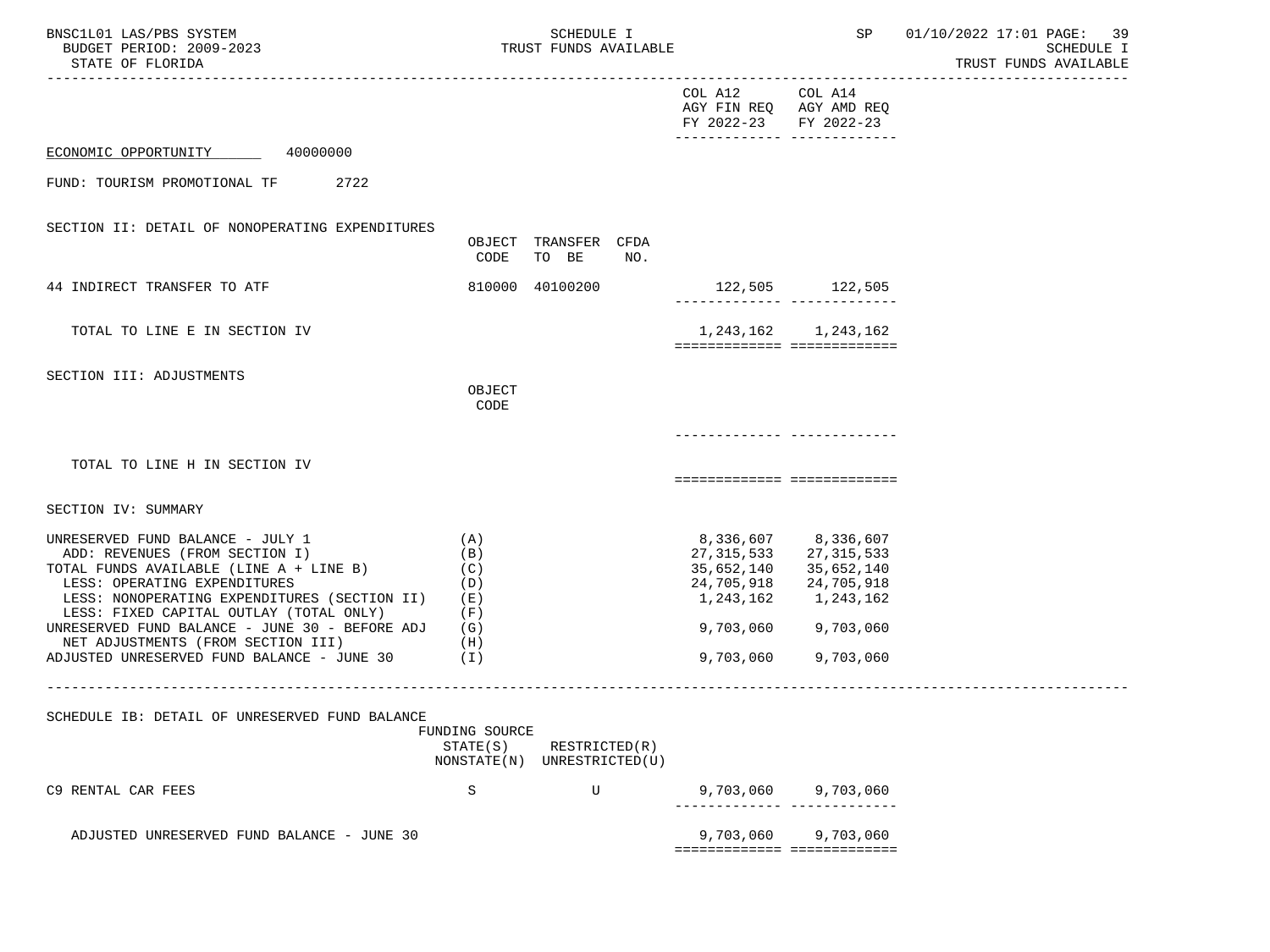-----------------------------------------------------------------------------------------------------------------------------------

COL A12 COL A14

BNSC1L01 LAS/PBS SYSTEM SALL SOMEDULE I SCHEDULE I SP 01/10/2022 17:01 PAGE: 40 BUDGET PERIOD: 2009-2023 TRUST FUNDS AVAILABLE SCHEDULE I STATE OF FLORIDA AND INTERNATIONAL STATE OF FUNDS AVAILABLE STATE OF FUNDS AVAILABLE

 AGY FIN REQ AGY AMD REQ FY 2022-23 FY 2022-23 ------------- ------------- ECONOMIC OPPORTUNITY 40000000 FUND: UNEMPLOYMENT COMP BENE TF 2765 SECTION I: DETAIL OF REVENUES REVENUE CAP SVC AUTH MATCHING % CFDA CODE CHG<sup>&</sup> ST I/C LOC I/C NO. A3 UNEMPLOYMENT COMPENSATION<br>000100 YES 0.0 443 0.00  $0.00 \t 17.225 \t 6$  6 B3 UNEMPLOYMENT COMPENSATION<br>000300 YES 0.0 443 0.00 0.00 17.225 119,364,638 119,364,638 B9 UC INTEREST 000504 NO 0.0 443 0.00 0.00 17.225 20,069,660 20,069,660 E3 TRADE EMPLOYMENT COMP 000700 NO 0.0 443 0.00 0.00 17.245 219,013 219,013 E5 UC DISASTER 000700 NO 0.0 443 0.00 0.00 17.225 1,307,530 1,307,530 E7 UC EX-SERVICEMEN 000700 NO 0.0 443 0.00 0.00 17.225 1,882,978 1,882,978 E9 UC FEDERAL EMPLOYEES 000700 NO 0.0 443 0.00 0.00 17.225 6,650,210 6,650,210 M3 TRANSFER 2767/200200 001500 NO 0.0 443 0.00 0.00 17.225 1417,500,000 1417,500,000 PN COVID-19 S/L GOVT NONPROFIT INDIAN TRIBE REIM 001112 NO 0.0 443 0.00 0.00 17.225 6,590 6,590 Q3 REFUNDS 001800 NO 0.0 215 0.00 0.00 1,500,000 1,500,000 X1 WARRANT CANCELLATIONS 003700 NO 0.0 215 0.00 0.00 1,449,606 1,449,606 X3 WARRANT CANCELLATIONS 003800 NO 0.0 215 0.00 0.00 30,059 30,059 50 SB50 DOR TRANSFER FROM 2767 001500 NO 0.0 443 0.00 0.00 17.225 1080,000,000 1080,000,000 ------------- ------------- TOTAL TO LINE B IN SECTION IV 2649,980,290 2649,980,290 ============= ============= SECTION II: DETAIL OF NONOPERATING EXPENDITURES OBJECT TRANSFER CFDA CODE TO BE NO. G9 TRANSFER TO 2767 (30 AM CHEAR OF STOLE 310000 40200200 11,500,000 11,500,000 11,500,000 11,500,000 CHEAR OF<br>820000 17.225 1360,801,999 1360,801,999 820000 17.225 1360,801,999 1360,801,999 ------------- ------------- TOTAL TO LINE E IN SECTION IV 1372,301,999 1372,301,999 ============= =============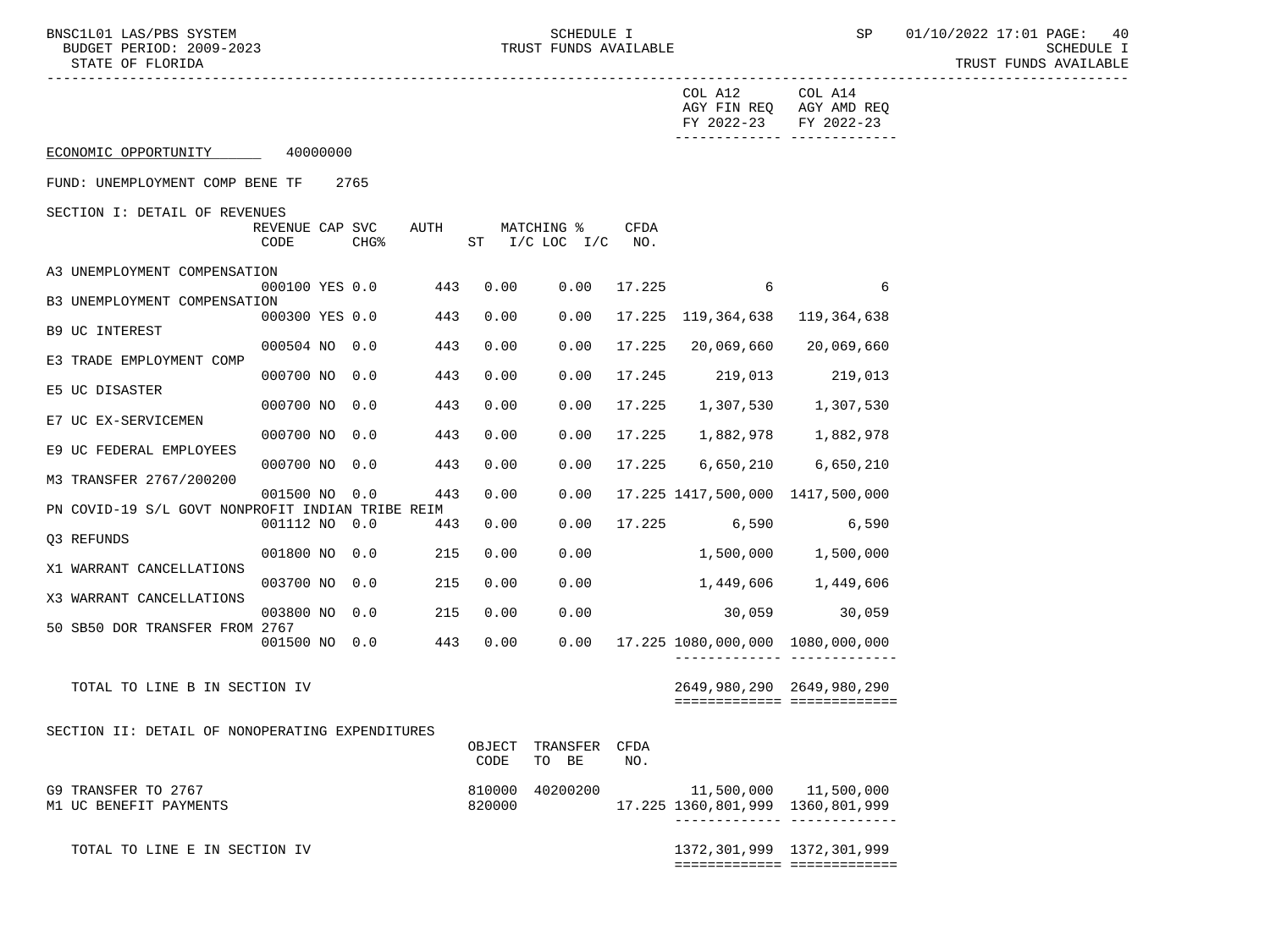| BNSC1L01 LAS/PBS SYSTEM<br>BUDGET PERIOD: 2009-2023<br>STATE OF FLORIDA<br>________________________________                                                                                                                                                                                                                      |                                                        | SCHEDULE I<br>TRUST FUNDS AVAILABLE          |                                                                                                                                                       | SP                                                           | 01/10/2022 17:01 PAGE: 41<br>SCHEDULE I<br>TRUST FUNDS AVAILABLE |
|----------------------------------------------------------------------------------------------------------------------------------------------------------------------------------------------------------------------------------------------------------------------------------------------------------------------------------|--------------------------------------------------------|----------------------------------------------|-------------------------------------------------------------------------------------------------------------------------------------------------------|--------------------------------------------------------------|------------------------------------------------------------------|
|                                                                                                                                                                                                                                                                                                                                  |                                                        |                                              | COL A12 COL A14<br>FY 2022-23 FY 2022-23                                                                                                              | AGY FIN REQ AGY AMD REQ<br>_________________________________ |                                                                  |
| ECONOMIC OPPORTUNITY<br>40000000                                                                                                                                                                                                                                                                                                 |                                                        |                                              |                                                                                                                                                       |                                                              |                                                                  |
| FUND: UNEMPLOYMENT COMP BENE TF<br>2765                                                                                                                                                                                                                                                                                          |                                                        |                                              |                                                                                                                                                       |                                                              |                                                                  |
| SECTION III: ADJUSTMENTS                                                                                                                                                                                                                                                                                                         | OBJECT<br>CODE                                         |                                              |                                                                                                                                                       |                                                              |                                                                  |
|                                                                                                                                                                                                                                                                                                                                  |                                                        |                                              |                                                                                                                                                       |                                                              |                                                                  |
| TOTAL TO LINE H IN SECTION IV                                                                                                                                                                                                                                                                                                    |                                                        |                                              |                                                                                                                                                       | ===========================                                  |                                                                  |
| SECTION IV: SUMMARY                                                                                                                                                                                                                                                                                                              |                                                        |                                              |                                                                                                                                                       |                                                              |                                                                  |
| UNRESERVED FUND BALANCE - JULY 1<br>ADD: REVENUES (FROM SECTION I)<br>TOTAL FUNDS AVAILABLE (LINE A + LINE B)<br>LESS: OPERATING EXPENDITURES<br>LESS: NONOPERATING EXPENDITURES (SECTION II)<br>LESS: FIXED CAPITAL OUTLAY (TOTAL ONLY)<br>UNRESERVED FUND BALANCE - JUNE 30 - BEFORE ADJ<br>NET ADJUSTMENTS (FROM SECTION III) | (A)<br>(B)<br>(C)<br>(D)<br>( E )<br>(F)<br>(G)<br>(H) |                                              | 1393,782,955 1393,782,955<br>2649,980,290 2649,980,290<br>4043, 763, 245 4043, 763, 245<br>1372,301,999 1372,301,999<br>2671, 461, 246 2671, 461, 246 |                                                              |                                                                  |
| ADJUSTED UNRESERVED FUND BALANCE - JUNE 30                                                                                                                                                                                                                                                                                       | (1)                                                    |                                              | 2671, 461, 246 2671, 461, 246                                                                                                                         |                                                              |                                                                  |
| SCHEDULE IB: DETAIL OF UNRESERVED FUND BALANCE                                                                                                                                                                                                                                                                                   | FUNDING SOURCE<br>STATE(S)                             | RESTRICTED(R)<br>NONSTATE(N) UNRESTRICTED(U) |                                                                                                                                                       |                                                              |                                                                  |
| C1 UI TAX RESTRICTED BY LAW STATE & FEDERAL S                                                                                                                                                                                                                                                                                    |                                                        | $R = \sqrt{R}$                               | 2671, 461, 246 2671, 461, 246                                                                                                                         | -------------- --------------                                |                                                                  |
| ADJUSTED UNRESERVED FUND BALANCE - JUNE 30                                                                                                                                                                                                                                                                                       |                                                        |                                              | 2671, 461, 246 2671, 461, 246                                                                                                                         | ===========================                                  |                                                                  |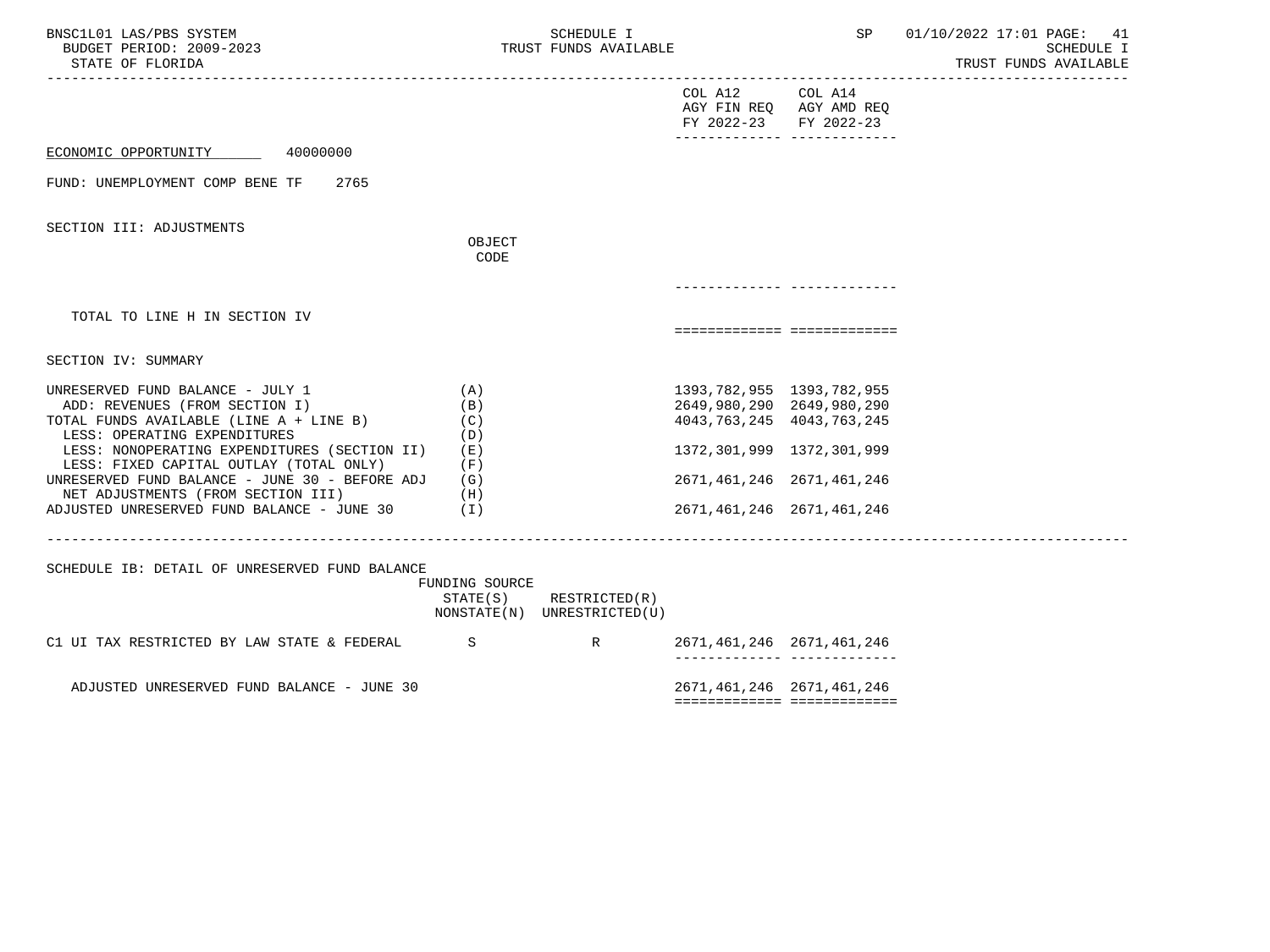-----------------------------------------------------------------------------------------------------------------------------------

BNSC1L01 LAS/PBS SYSTEM SOHEDULE I SCHEDULE I SEREDULE I SP 01/10/2022 17:01 PAGE: 42 TRUST FUNDS AVAILABLE

|                                                 |                         |          |                  |      |                  |                               |             | COL A12<br>AGY FIN REQ<br>FY 2022-23                                                                                  | COL A14<br>AGY AMD REQ<br>FY 2022-23                          |
|-------------------------------------------------|-------------------------|----------|------------------|------|------------------|-------------------------------|-------------|-----------------------------------------------------------------------------------------------------------------------|---------------------------------------------------------------|
| ECONOMIC OPPORTUNITY                            |                         | 40000000 |                  |      |                  |                               |             |                                                                                                                       |                                                               |
| FUND: UNEMPLOY COMP CLEARING TF                 |                         |          | 2767             |      |                  |                               |             |                                                                                                                       |                                                               |
| SECTION I: DETAIL OF REVENUES                   | REVENUE CAP SVC<br>CODE |          | CHG <sup>8</sup> | AUTH | ST               | MATCHING %<br>$I/C$ LOC $I/C$ | CFDA<br>NO. |                                                                                                                       |                                                               |
| A3 UNEMPLOYMENT COMPENSATION                    |                         |          |                  | 443  |                  | 0.00                          |             |                                                                                                                       |                                                               |
| B3 UNEMPLOYMENT COMPENSATION                    | 000100 YES 0.0          |          |                  |      | 0.00             |                               |             | 17.225 216,114 216,114                                                                                                |                                                               |
| <b>B9 UC INTEREST</b>                           | 000300 YES 0.0          |          |                  | 443  | 0.00             | 0.00                          |             | 17.225 1417,500,000 1417,500,000                                                                                      |                                                               |
| M5 TRANSFER 2765/200200                         | 000504 NO 0.0           |          |                  | 443  | 0.00             | 0.00                          | 17.225      |                                                                                                                       | 12,565,662 12,565,662                                         |
|                                                 | 001500 NO               |          | 0.0              | 443  | 0.00             | 0.00                          | 17.225      |                                                                                                                       | 11,500,000 11,500,000                                         |
| 50 SB50 DOR 1000 TRANSFER                       | 001500 NO 0.0           |          |                  | 443  | 0.00             | 0.00                          |             | 17.225 1080,000,000 1080,000,000                                                                                      | _______________________________                               |
| TOTAL TO LINE B IN SECTION IV                   |                         |          |                  |      |                  |                               |             | 2521, 781, 776 2521, 781, 776                                                                                         | ============================                                  |
| SECTION II: DETAIL OF NONOPERATING EXPENDITURES |                         |          |                  |      | CODE             | OBJECT TRANSFER CFDA<br>TO BE | NO.         |                                                                                                                       |                                                               |
| C1 UC FEES 2195                                 |                         |          |                  |      | 810000           |                               |             | $\begin{array}{cccc} 40200200 & 17.225 & & 81,871 & & 81,871 \\ 40200100 & & & 12,565,662 & & 12,565,662 \end{array}$ |                                                               |
| C2 UC PENALTY INTEREST 2648<br>C3 UC TAXES 2765 |                         |          |                  |      | 810000<br>810000 |                               |             | 40200200 17.225 1417,500,000 1417,500,000                                                                             |                                                               |
| 50 SB50 TRANSFER TO 2765                        |                         |          |                  |      |                  |                               |             | 810000 40200200 17.225 1080,000,000 1080,000,000                                                                      |                                                               |
| TOTAL TO LINE E IN SECTION IV                   |                         |          |                  |      |                  |                               |             |                                                                                                                       | 2510, 147, 533 2510, 147, 533<br>============================ |
| SECTION III: ADJUSTMENTS                        |                         |          |                  |      |                  |                               |             |                                                                                                                       |                                                               |
|                                                 |                         |          |                  |      | OBJECT<br>CODE   |                               |             |                                                                                                                       |                                                               |
|                                                 |                         |          |                  |      |                  |                               |             |                                                                                                                       |                                                               |
| TOTAL TO LINE H IN SECTION IV                   |                         |          |                  |      |                  |                               |             |                                                                                                                       |                                                               |